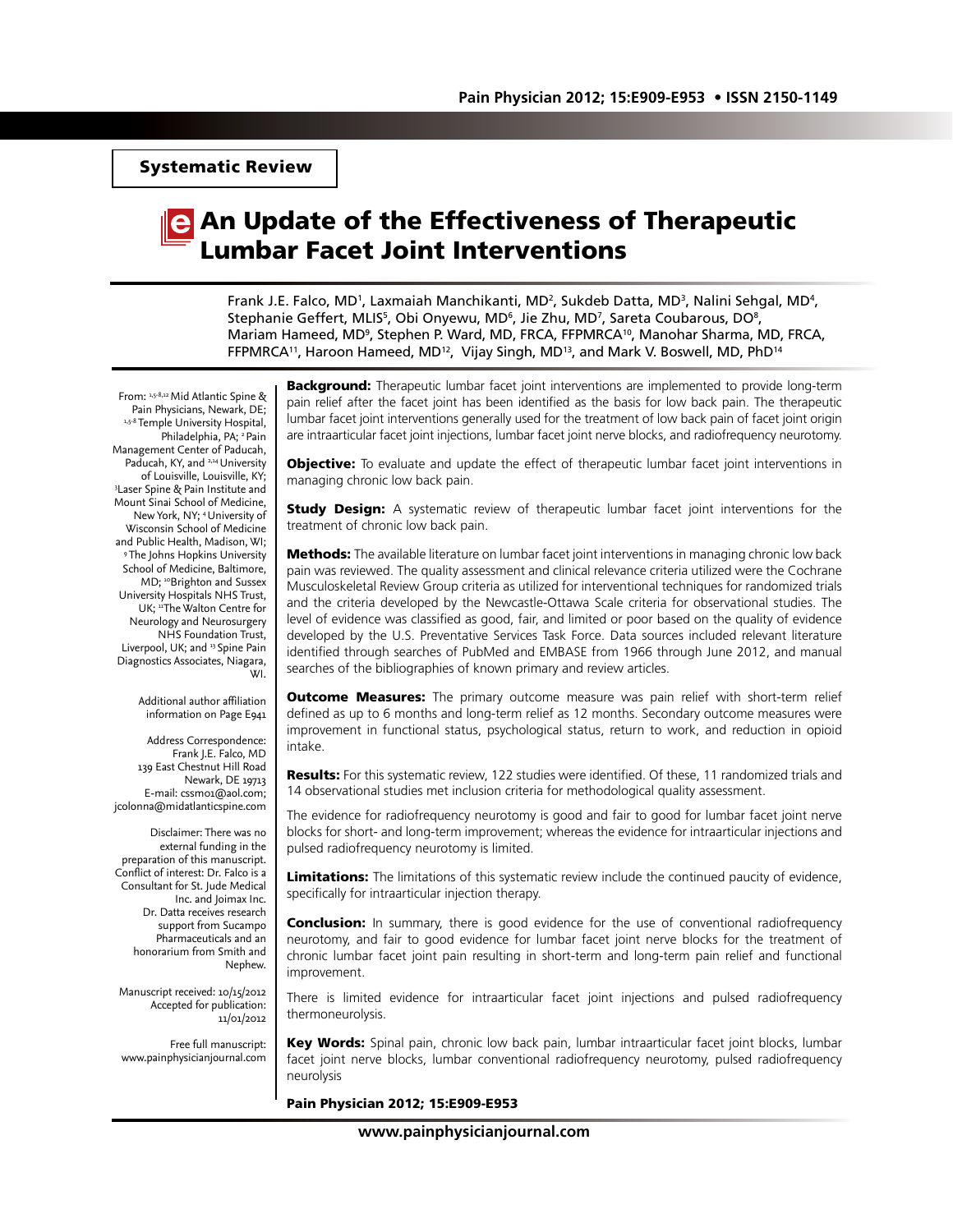**P**ersistent low back pain's prevalence and its great effect on society and health care economics have caused the number of diagnostic and therapeutic modalities employed to manage it to grow (1-36). However, it is often difficult to reach a definitive diagnosis and provide appropriate treatment (1,13,27,32,33,37-49). Intervertebral discs, nerve roots, facet joints, and sacroiliac joints have been established, utilizing controlled diagnostic studies (1,13,15,38-49), as potential sources of low back pain. Based on systematic reviews (42,43,46,47) and diagnostic accuracy studies (1,46-71), the prevalence of lumbar facet pain ranges between 25% and 45% with strict selection criteria of 75% to 100% pain relief using controlled blocks in heterogenous populations. The lumbar facet joint was first considered as a source for low back pain in 1911 by Goldthwaite (72) who believed that it was responsible for low back pain, lumbar spine instability, and leg pain. Putti (73) in 1927 agreed with Goldthwaite that the lumbar facet joint was responsible for generating low back and leg pain. By 1933, the lumbar facet joint was recognized as a distinct low back pain condition identified by Ghormley (74) as the "facet syndrome" which is still used today. Mooney and Robertson (75) were the first to "map out" the pain topography of low back and leg pain characteristic of the lumbar facet joint in asymptomatic and symptomatic patients with provocative intraarticular facet joint injections under x-ray guidance using hypertonic saline.

Lumbar facet joints are pairs of joints that stabilize and guide motion in the spine. When these joints misalign or become painful, they can cause pain in the lower back, hip, buttock, or leg. Facet joints are well innervated by the medial branches of the dorsal rami (43,46,76-86). Numerous studies have found free and encapsulated nerve endings in lumbar facet joints, as well as nerves containing substance P and calcitonin gene-related peptide (76,80,81,87-100).

Facet joint pain may be managed by intraarticular injections, facet joint nerve blocks, and neurolysis of facet joint nerves. Conflicting results have been reported regarding the effectiveness of these different treatment modalities in systematic reviews (25,27,33,43,101-107). Datta et al (43), in a systematic review of therapeutic facet joint interventions, presented moderate evidence for therapeutic lumbar facet joint nerve blocks and radiofrequency thermoneurolysis. Geurts et al (103) determined that there was moderate evidence that radiofrequency lumbar facet denervation was more effective for chronic low back pain than placebo. But, they in-

cluded medial branch neurotomy, intraarticular neurotomy, and dorsal root denervation in their systematic review. Manchikanti et al (101) in their review assessed medial branch neurotomy for managing chronic spinal pain, including randomized and observational reports. They concluded that there was strong evidence for short-term relief and moderate evidence for long-term relief of facet joint pain. The evidence from the Cochrane Reviews, the American College of Occupational and Environmental Medicine (ACOEM) guidelines, and the American Pain Society (APS) guidelines for these interventions has been negative (25,27,33,43,106,107) and marred by controversy (27,33,37,106,107).

Systematic reviews have been shown to be outdated within 2 to 3 years after publication, and even earlier in evolving specialties (108,109). Consequently, this systematic review is undertaken to evaluate the effectiveness of therapeutic facet joint interventions in the treatment of chronic low back pain of lumbar facet joint origin. The objective of this systematic review is to determine the effects of lumbar facet joint interventions and update a previous systematic review (43). Other objectives include the evaluation of shortterm and long-term pain relief as well as improvement in functional status.

#### 1.0 Methods

The methodology utilized in this systematic review followed the review process derived from evidencebased systematic reviews and meta-analyses of randomized trials and observational studies (1,110-116), Consolidated Standards of Reporting Trials guidelines for the conduct of randomized trials (117-120), Standards for Reporting Observational Studies (121-123), Cochrane guidelines (25,114), and Chou and Huffman's guidelines (27).

### 1.1 Criteria for Considering Studies for This Review

#### *1.1.1 Types of Studies*

Randomized controlled trials Nonrandomized observational studies Case reports and reviews for adverse effects

#### *1.1.2 Types of Patients*

Patients of interest were adults aged at least 18 years with chronic lumbar facet joint pain of at least 3 months duration.

Patients must have failed previous pharmacothera-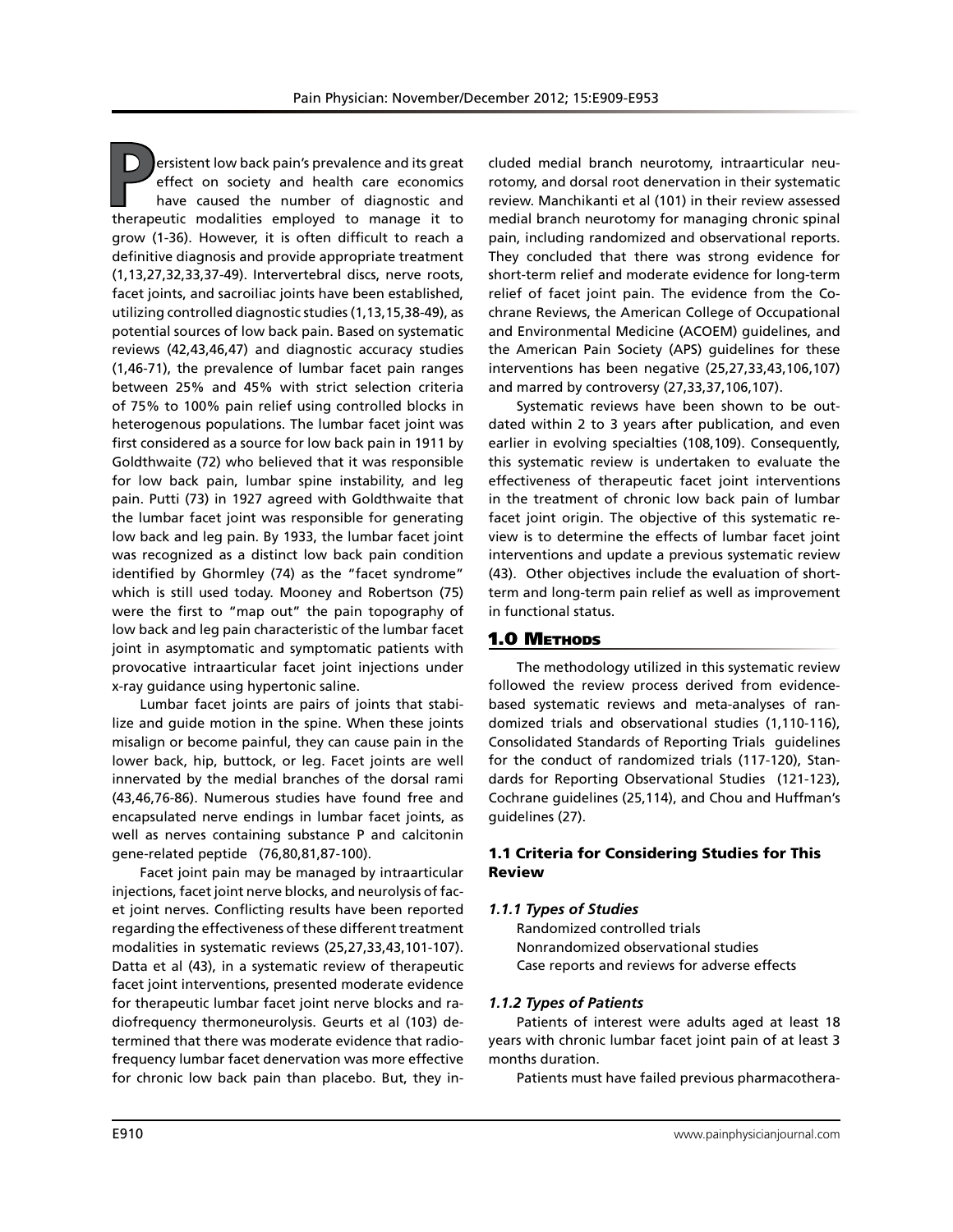py, exercise therapy, etc., prior to starting interventional pain management techniques.

# *1.1.3 Types of Interventions*

Lumbar facet joint interventions appropriately performed with proper technique under image guidance (fluoroscopy, computed tomography [CT], or magnetic resonance imaging) were included. Blind and ultrasound-guided interventions were excluded.

# *1.1.4 Types of Outcome Measures*

- The primary outcome parameter was pain relief with short-term defined as up to 6 months and long-term defined as 12 months.
- The secondary outcome measures were functional improvement; change in psychological status; return to work; reduction or elimination of opioid use, other drugs, or other interventions; and complications.
- At least 2 of the review authors independently, in an unblinded standardized manner, assessed the outcomes measures. Any disagreements between reviewers were resolved by a third author and consensus.

# 1.2 Literature Search

Searches were performed from the following sources without language restrictions:

- 1. PubMed from 1966 www.ncbi.nlm.nih.gov/sites/entrez?db=pubmed
- 2. EMBASE from 1980 www.embase.com/
- 3. Cochrane Library www.thecochranelibrary.com/view/0/index.html 4. U.S. National Guideline Clearinghouse (NGC)

www.guideline.gov

- 5. Previous systematic reviews and cross references
- 6. Clinical Trials clinicaltrials.gov

The search period included articles from 1966 through June 2012.

# 1.3 Search Strategy

The search strategy emphasized treating chronic low back, non-cancer pain of facet joint origin with lumbar facet joint injections.

At least 2 of the review authors independently, in an unblinded standardized manner, performed each search. All searches were combined to obtain a unified search strategy. Any disagreements between reviewers were resolved by a third author and consensus.

# 1.4 Data Collection and Analysis

The review focused on randomized trials, observational studies, and reports of complications. The population of interest was patients suffering with chronic pain of lumbar facet joint origin. Only lumbar facet joint interventions, including intraarticular injections, facet joint nerve blocks, pulsed radiofrequency, and conventional radiofrequency neurotomy, were evaluated. Reports without appropriate diagnosis, nonsystematic reviews, book chapters, and case reports were excluded.

# *1.4.1 Selection of Studies*

- In an unblinded, standardized manner, 2 review authors screened the abstracts of all identified studies against the inclusion criteria.
- All articles with possible relevance were then retrieved in full text for comprehensive assessment of internal validity, quality, and adherence to inclusion criteria.

# *1.4.2 Inclusion and Exclusion Criteria*

The following are the inclusion and exclusion criteria.

- 1. Are the patients described in sufficient detail to allow you to decide whether they are comparable to those that are seen in clinical practices of interventional pain management?
	- A. Setting office, hospital, outpatient, inpatient.
	- B. Physician interventional pain physician, general physician, anesthesiologist, physiatrist, neurologist, rheumatologist, orthopedic surgeon, neurosurgeon, etc.
	- C. Patient characteristics duration of pain.
	- D. Noninterventional techniques or surgical intervention in the past.
- 2. Is the intervention described well enough to enable you to provide the same for patients in interventional pain management settings?
	- A. Nature of intervention.
	- B. Frequency of intervention.
	- C. Duration of intervention.
- 3. Were clinically relevant outcomes measured?
	- A. Proportion of pain relief.
	- B. Disorder/specific disability.
	- C. Functional improvement.
	- D. Allocation of eligible and noneligible patients to return to work.
	- E. Ability to work.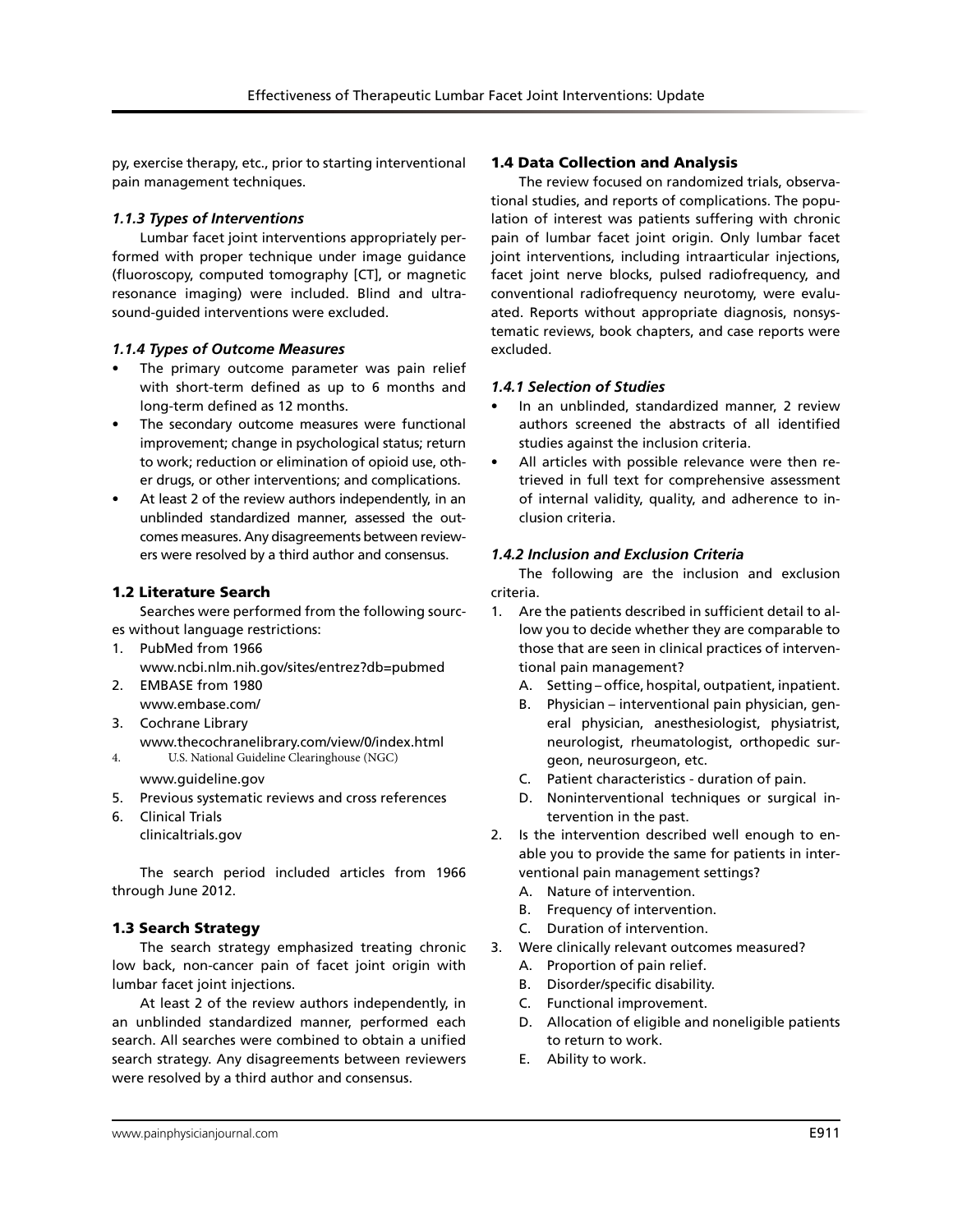### *1.4.3 Clinical Relevance*

The clinical relevance of the included studies was evaluated according to 5 questions recommended by the Cochrane Back Review Group (Table 1) (113,124). Each question was scored positive  $(+)$  if the clinical relevance item was met, negative (–) if the item was not met, and unclear (?) if data were not available to answer the question.

# *1.4.4 Methodological Quality or Validity Assessment*

The methodological quality assessment was performed by 2 review authors who independently assessed, in an unblinded standardized manner, the internal validity of all the studies.

The methodological quality assessment was performed in a manner to avoid any discrepancies; if a discrepancy occurred, it was evaluated by a third reviewer and settled by consensus.

The quality of each individual article used in this analysis was assessed by Cochrane review criteria (Table 2) (114) for randomized trials, and the Newcastle-Ottawa Scale for observational studies (Tables 3 and 4) (125). For nonrandomized observational studies, the patient population should have had at least 50 total or at least 25 in each group if they were comparison groups. Even though none of these instruments or criteria has been systematically assessed, the advantages and disadvantages of each system were debated.

Each study was evaluated by at least 2 authors for stated criteria and any disagreements discussed with a third reviewer. Authors with a perceived conflict of interest for any manuscript were recused from reviewing the manuscript.

For adverse effects, confounding factors, etc., it was not possible to use quality assessment criteria. Thus, these were considered based on interpretation of the

reports published and critical analysis of the literature.

Only the randomized trials meeting the inclusion criteria with at least 6 of 12 criteria were utilized for analysis. However, studies scoring lower were described and provided with an opinion and critical analysis.

Observational studies had to meet a minimum of 50% of applicable criteria for cohort studies and casecontrol studies. Studies scoring less were also described and provided with an opinion and a critical analysis.

If the literature search provided at least 5 randomized trials meeting the inclusion criteria and they were homogenous for each modality evaluated (intraarticular injections, facet joint nerve blocks, conventional radiofrequency neurotomy, and pulsed radiofrequency), a meta-analysis was performed.

#### *1.4.5 Data Extraction and Management*

Two review authors independently, in an unblinded, standardized manner, extracted the data from the included studies. Disagreements were resolved by discussion between the 2 reviewers; if no consensus could be reached, a third author was called in to break the impasse.

#### *1.4.6 Assessment of Heterogeneity*

Whenever meta-analysis was conducted, the Isquared (I2 ) statistic was used to identify heterogeneity (126). A combined result with  $I^2 > 50\%$  was considered substantially heterogeneous.

Analysis of the evidence was based on the condition (i.e., intraarticular injections, facet joint nerve blocks, conventional radiofrequency neurotomy, or pulsed radiofrequency) to reduce any clinical heterogeneity.

# *1.4.7 Measurement of Treatment Effect in Data Synthesis (Meta-Analysis)*

Data were summarized using meta-analysis when

|                                                                                                                                  |  | (unclear) |
|----------------------------------------------------------------------------------------------------------------------------------|--|-----------|
| A) Are the patients described in detail so that one can decide whether they are comparable to those who are<br>treated practice? |  |           |
| B) Are the interventions and treatment settings described in sufficient detail to apply its use in clinical practice?            |  |           |
| C) Were clinically relevant outcomes measured and reported?                                                                      |  |           |
| D) Is the size of the effect clinically meaningful?                                                                              |  |           |
| $\parallel$ E) Do the likely treatment benefits outweigh the potential harms?                                                    |  |           |

Table 1. *Clinical relevance questions.*

Scoring adapted and modified from Staal JB, et al. Injection therapy for subacute and chronic low back pain. *Cochrane Database Syst Rev* 2008; 3:CD001824 (124).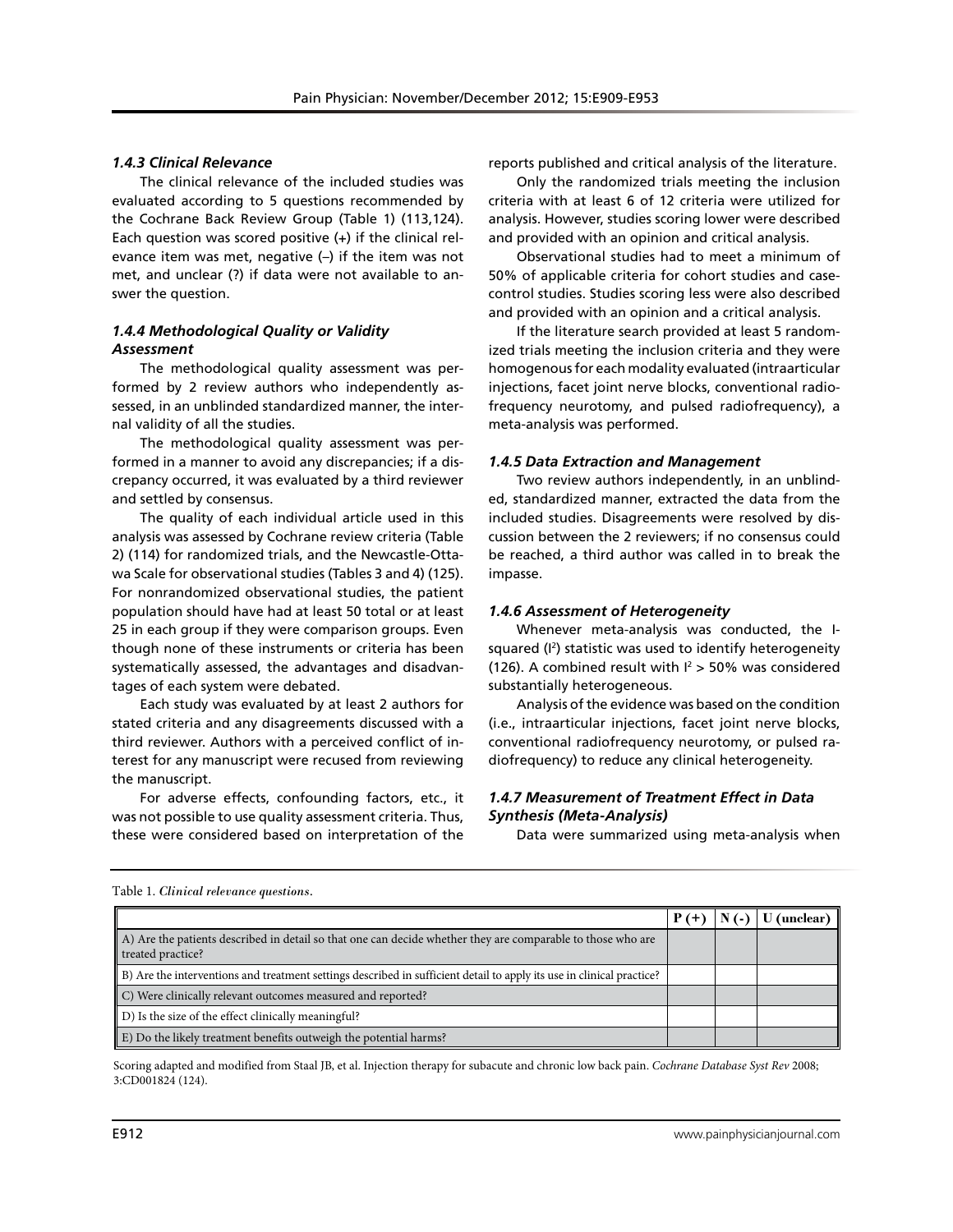| Table 2. Randomized controlled trials quality rating system. |  |
|--------------------------------------------------------------|--|
|--------------------------------------------------------------|--|

| А | A random (unpredictable) assignment sequence. Examples of adequate methods are coin toss (for studies with<br>1. Was the method<br>2 groups), rolling a die (for studies with 2 or more groups), drawing of balls of different colors, drawing of ballots<br>of randomization<br>with the study group labels from a dark bag, computer-generated random sequence, pre-ordered sealed envelopes,<br>adequate?<br>sequentially-ordered vials, telephone call to a central office, and pre-ordered list of treatment assignments.<br>Examples of inadequate methods are: alternation, birth date, social insurance/ security number, date in which they<br>are invited to participate in the study, and hospital registration number. |                                                                                                                                                                                                                                                                                                                                                                                                                                                                                                                                                                                                                                                                                                                                                                                                                                                                                                                                                                                                                                                                                                                                                                                                                                                                                                                                                                                                                                                                                                                                                                                                                                 | Yes/No/<br>Unsure |
|---|------------------------------------------------------------------------------------------------------------------------------------------------------------------------------------------------------------------------------------------------------------------------------------------------------------------------------------------------------------------------------------------------------------------------------------------------------------------------------------------------------------------------------------------------------------------------------------------------------------------------------------------------------------------------------------------------------------------------------------|---------------------------------------------------------------------------------------------------------------------------------------------------------------------------------------------------------------------------------------------------------------------------------------------------------------------------------------------------------------------------------------------------------------------------------------------------------------------------------------------------------------------------------------------------------------------------------------------------------------------------------------------------------------------------------------------------------------------------------------------------------------------------------------------------------------------------------------------------------------------------------------------------------------------------------------------------------------------------------------------------------------------------------------------------------------------------------------------------------------------------------------------------------------------------------------------------------------------------------------------------------------------------------------------------------------------------------------------------------------------------------------------------------------------------------------------------------------------------------------------------------------------------------------------------------------------------------------------------------------------------------|-------------------|
| B | 2. Was the treatment<br>allocation concealed?                                                                                                                                                                                                                                                                                                                                                                                                                                                                                                                                                                                                                                                                                      | Assignment generated by an independent person not responsible for determining the eligibility of the<br>patients. This person has no information about the persons included in the trial and has no influence on<br>the assignment sequence or on the decision about eligibility of the patient.                                                                                                                                                                                                                                                                                                                                                                                                                                                                                                                                                                                                                                                                                                                                                                                                                                                                                                                                                                                                                                                                                                                                                                                                                                                                                                                                | Yes/No/<br>Unsure |
| C |                                                                                                                                                                                                                                                                                                                                                                                                                                                                                                                                                                                                                                                                                                                                    | Was knowledge of the allocated interventions adequately prevented during the study?                                                                                                                                                                                                                                                                                                                                                                                                                                                                                                                                                                                                                                                                                                                                                                                                                                                                                                                                                                                                                                                                                                                                                                                                                                                                                                                                                                                                                                                                                                                                             |                   |
|   | 3. Was the patient<br>blinded to the<br>intervention?                                                                                                                                                                                                                                                                                                                                                                                                                                                                                                                                                                                                                                                                              | This item should be scored "yes" if the index and control groups are indistinguishable for the patients or if<br>the success of blinding was tested among the patients and it was successful.                                                                                                                                                                                                                                                                                                                                                                                                                                                                                                                                                                                                                                                                                                                                                                                                                                                                                                                                                                                                                                                                                                                                                                                                                                                                                                                                                                                                                                   | Yes/No/<br>Unsure |
|   | 4. Was the care<br>provider blinded to the<br>intervention?                                                                                                                                                                                                                                                                                                                                                                                                                                                                                                                                                                                                                                                                        | This item should be scored "yes" if the index and control groups are indistinguishable for the care<br>providers or if the success of blinding was tested among the care providers and it was successful.                                                                                                                                                                                                                                                                                                                                                                                                                                                                                                                                                                                                                                                                                                                                                                                                                                                                                                                                                                                                                                                                                                                                                                                                                                                                                                                                                                                                                       | Yes/No/<br>Unsure |
|   | 5. Was the outcome<br>assessor blinded to the<br>intervention?                                                                                                                                                                                                                                                                                                                                                                                                                                                                                                                                                                                                                                                                     | Adequacy of blinding should be assessed for the primary outcomes. This item should be scored "yes" if the<br>success of blinding was tested among the outcome assessors and it was successful or:<br>-for patient-reported outcomes in which the patient is the outcome assessor (e.g., pain, disability): the<br>blinding procedure is adequate for outcome assessors if participant blinding is scored "yes"<br>-for outcome criteria assessed during scheduled visit and that supposes a contact between participants and<br>outcome assessors (e.g., clinical examination): the blinding procedure is adequate if patients are blinded, and<br>the treatment or adverse effects of the treatment cannot be noticed during clinical examination<br>-for outcome criteria that do not suppose a contact with participants (e.g., radiography, magnetic<br>resonance imaging): the blinding procedure is adequate if the treatment or adverse effects of the treatment<br>cannot be noticed when assessing the main outcome<br>-for outcome criteria that are clinical or therapeutic events that will be determined by the interaction<br>between patients and care providers (e.g., co-interventions, hospitalization length, treatment failure), in<br>which the care provider is the outcome assessor: the blinding procedure is adequate for outcome assessors if<br>item "4" (caregivers) is scored "yes"<br>-for outcome criteria that are assessed from data of the medical forms: the blinding procedure is adequate if<br>the treatment or adverse effects of the treatment cannot be noticed on the extracted data. | Yes/No/<br>Unsure |
| D |                                                                                                                                                                                                                                                                                                                                                                                                                                                                                                                                                                                                                                                                                                                                    | Were incomplete outcome data adequately addressed?                                                                                                                                                                                                                                                                                                                                                                                                                                                                                                                                                                                                                                                                                                                                                                                                                                                                                                                                                                                                                                                                                                                                                                                                                                                                                                                                                                                                                                                                                                                                                                              |                   |
|   | 6. Was the drop-out<br>rate described and<br>acceptable?                                                                                                                                                                                                                                                                                                                                                                                                                                                                                                                                                                                                                                                                           | The number of participants who were included in the study but did not complete the observation period or<br>were not included in the analysis must be described and reasons given. If the percentage of withdrawals and<br>drop-outs does not exceed 20% for short-term follow-up and 30% for long-term follow-up and does not lead<br>to substantial bias a "yes" is scored. (N.B. these percentages are arbitrary, not supported by literature).                                                                                                                                                                                                                                                                                                                                                                                                                                                                                                                                                                                                                                                                                                                                                                                                                                                                                                                                                                                                                                                                                                                                                                              | Yes/No/<br>Unsure |
|   | 7. Were all randomized<br>participants analyzed in<br>the group to which they<br>were allocated?                                                                                                                                                                                                                                                                                                                                                                                                                                                                                                                                                                                                                                   | All randomized patients are reported/analyzed in the group they were allocated to by randomization<br>for the most important moments of effect measurement (minus missing values) irrespective of non-<br>compliance and co-interventions.                                                                                                                                                                                                                                                                                                                                                                                                                                                                                                                                                                                                                                                                                                                                                                                                                                                                                                                                                                                                                                                                                                                                                                                                                                                                                                                                                                                      | Yes/No/<br>Unsure |
| E | 8. Are reports of the<br>study free of suggestion<br>of selective outcome<br>reporting?                                                                                                                                                                                                                                                                                                                                                                                                                                                                                                                                                                                                                                            | In order to receive a "yes," the review author determines if all the results from all pre-specified outcomes<br>have been adequately reported in the published report of the trial. This information is either obtained<br>by comparing the protocol and the report, or in the absence of the protocol, assessing that the published<br>report includes enough information to make this judgment.                                                                                                                                                                                                                                                                                                                                                                                                                                                                                                                                                                                                                                                                                                                                                                                                                                                                                                                                                                                                                                                                                                                                                                                                                               | Yes/No/<br>Unsure |
| F | Other sources of potential bias:                                                                                                                                                                                                                                                                                                                                                                                                                                                                                                                                                                                                                                                                                                   |                                                                                                                                                                                                                                                                                                                                                                                                                                                                                                                                                                                                                                                                                                                                                                                                                                                                                                                                                                                                                                                                                                                                                                                                                                                                                                                                                                                                                                                                                                                                                                                                                                 |                   |
|   | 9. Were the groups similar<br>at baseline regarding<br>the most important<br>prognostic indicators?                                                                                                                                                                                                                                                                                                                                                                                                                                                                                                                                                                                                                                | In order to receive a "yes," groups have to be similar at baseline regarding demographic factors, duration<br>and severity of complaints, percentage of patients with neurological symptoms, and value of main<br>outcome measure(s).                                                                                                                                                                                                                                                                                                                                                                                                                                                                                                                                                                                                                                                                                                                                                                                                                                                                                                                                                                                                                                                                                                                                                                                                                                                                                                                                                                                           | Yes/No/<br>Unsure |
|   | 10. Were co-interventions<br>avoided or similar?                                                                                                                                                                                                                                                                                                                                                                                                                                                                                                                                                                                                                                                                                   | This item should be scored "yes" if there were no co-interventions or they were similar between the index<br>and control groups.                                                                                                                                                                                                                                                                                                                                                                                                                                                                                                                                                                                                                                                                                                                                                                                                                                                                                                                                                                                                                                                                                                                                                                                                                                                                                                                                                                                                                                                                                                | Yes/No/<br>Unsure |
|   | 11. Was the compliance<br>acceptable in all groups?                                                                                                                                                                                                                                                                                                                                                                                                                                                                                                                                                                                                                                                                                | The reviewer determines if the compliance with the interventions is acceptable, based on the reported<br>intensity, duration, number and frequency of sessions for both the index intervention and control<br>intervention(s). For example, physiotherapy treatment is usually administered over several sessions;<br>therefore it is necessary to assess how many sessions each patient attended. For single-session<br>interventions (e.g., surgery), this item is irrelevant.                                                                                                                                                                                                                                                                                                                                                                                                                                                                                                                                                                                                                                                                                                                                                                                                                                                                                                                                                                                                                                                                                                                                                | Yes/No/<br>Unsure |
|   | 12. Was the timing of<br>the outcome assessment<br>similar in all groups?                                                                                                                                                                                                                                                                                                                                                                                                                                                                                                                                                                                                                                                          | Timing of outcome assessment should be identical for all intervention groups and for all important<br>outcome assessments.                                                                                                                                                                                                                                                                                                                                                                                                                                                                                                                                                                                                                                                                                                                                                                                                                                                                                                                                                                                                                                                                                                                                                                                                                                                                                                                                                                                                                                                                                                      | Yes/No/<br>Unsure |

Adapted and modified from Furlan AD, et al. 2009 updated method guidelines for systematic reviews in the Cochrane Back Review Group. Spine (Phila Pa 1976) 2009; 34:1929-1941 (114).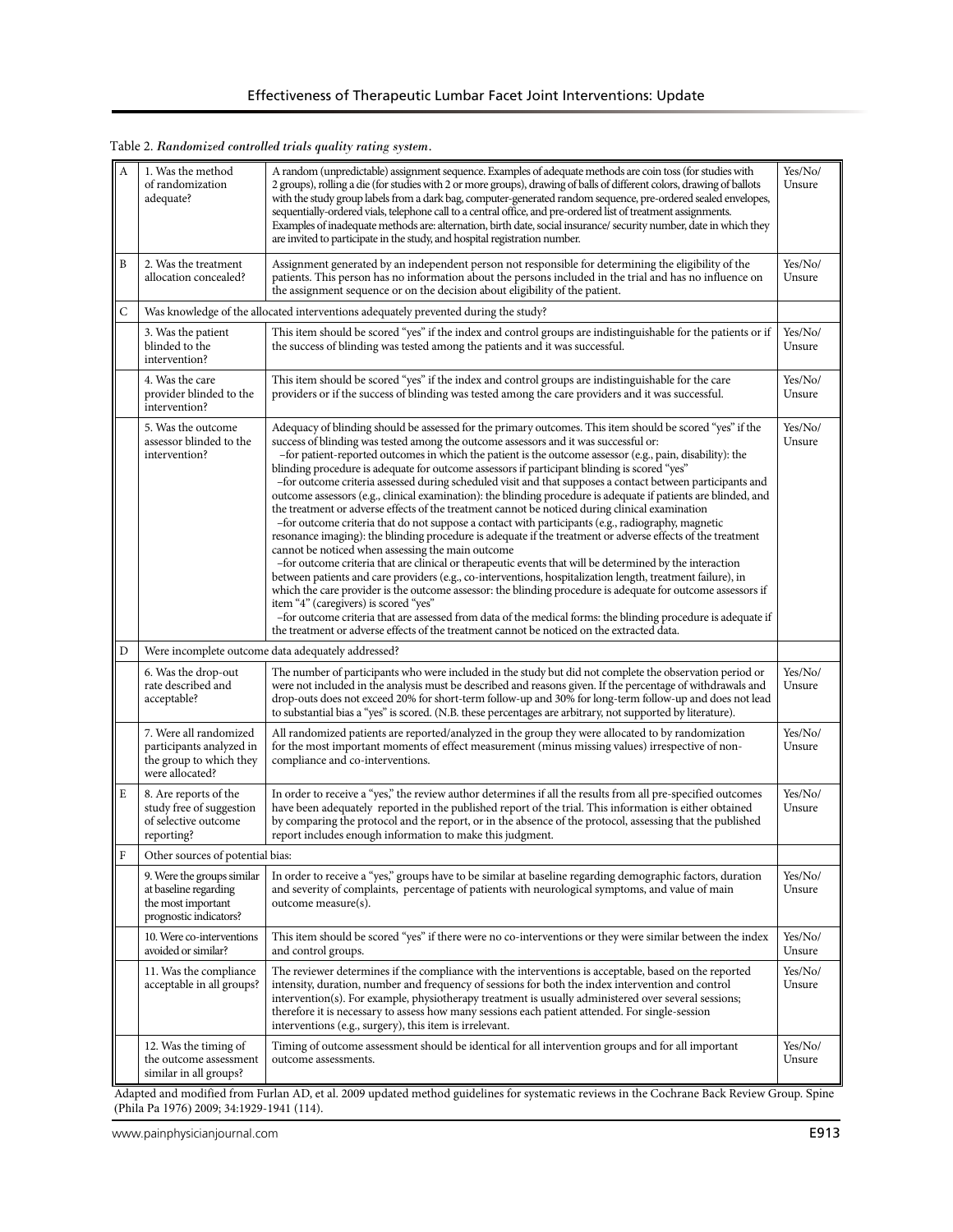| Table 3. Newcastle-Ottawa quality assessment scale: Case control studies. |  |
|---------------------------------------------------------------------------|--|
|                                                                           |  |

| Selection                                                                                                                                   |
|---------------------------------------------------------------------------------------------------------------------------------------------|
| 1) Is the case definition adequate?                                                                                                         |
| a) yes, with independent validation *                                                                                                       |
| b) yes, e.g. record linkage or based on self reports                                                                                        |
| c) no description                                                                                                                           |
| 2) Representativeness of the cases                                                                                                          |
| a) consecutive or obviously representative series of cases *                                                                                |
| b) potential for selection biases or not stated                                                                                             |
| 3) Selection of Controls                                                                                                                    |
| a) community controls *                                                                                                                     |
| b) hospital controls                                                                                                                        |
| c) no description                                                                                                                           |
| 4) Definition of Controls                                                                                                                   |
| a) no history of disease (endpoint) *                                                                                                       |
| b) no description of source                                                                                                                 |
| Comparability                                                                                                                               |
| 1) Comparability of cases and controls on the basis of the design or analysis                                                               |
| (Select the most important factor.) *<br>a) study controls for _                                                                            |
| b) study controls for any additional factor * (This criteria could be modified to indicate specific control for a second important factor.) |
| <b>Exposure</b>                                                                                                                             |
| 1) Ascertainment of exposure                                                                                                                |
| a) secure record (eg surgical records) *                                                                                                    |
| b) structured interview where blind to case/control status *                                                                                |
| c) interview not blinded to case/control status                                                                                             |
| d) written self report or medical record only                                                                                               |
| e) no description                                                                                                                           |
| 2) Same method of ascertainment for cases and controls                                                                                      |
| a) yes $*$                                                                                                                                  |
| $b)$ no                                                                                                                                     |
| 3) Non-Response rate                                                                                                                        |
| a) same rate for both groups *                                                                                                              |
| b) non respondents described                                                                                                                |
| c) rate different and no designation                                                                                                        |

Note: A study can be awarded a maximum of one star for each numbered item within the Selection and Exposure categories. A maximum of two stars can be given for Comparability.

Wells GA, et al. The Newcastle-Ottawa Scale (NOS) for assessing the quality of nonrandomized studies in meta-analysis. www.ohri.ca/programs/ clinical\_epidemiology/oxford.asp (125).

at least 5 studies per type of disorder were available meeting the inclusion criteria, such as for intraarticular injections, facet joint nerve blocks, conventional radiofrequency neurotomy, or pulsed radiofrequency.

Qualitative (the direction of a treatment effect) and quantitative (the magnitude of a treatment effect) conclusions were evaluated. Random-effects metaanalysis to pool data was also used (127).

The minimum amount of change in pain score to be clinically meaningful has been described as a 2-point change on a scale of 0 to 10 (or 20 percentage points), based on findings in trials studying general chronic pain (128), chronic musculoskeletal pain (129), and chronic low back pain (111-113,130,131). However, recent stud-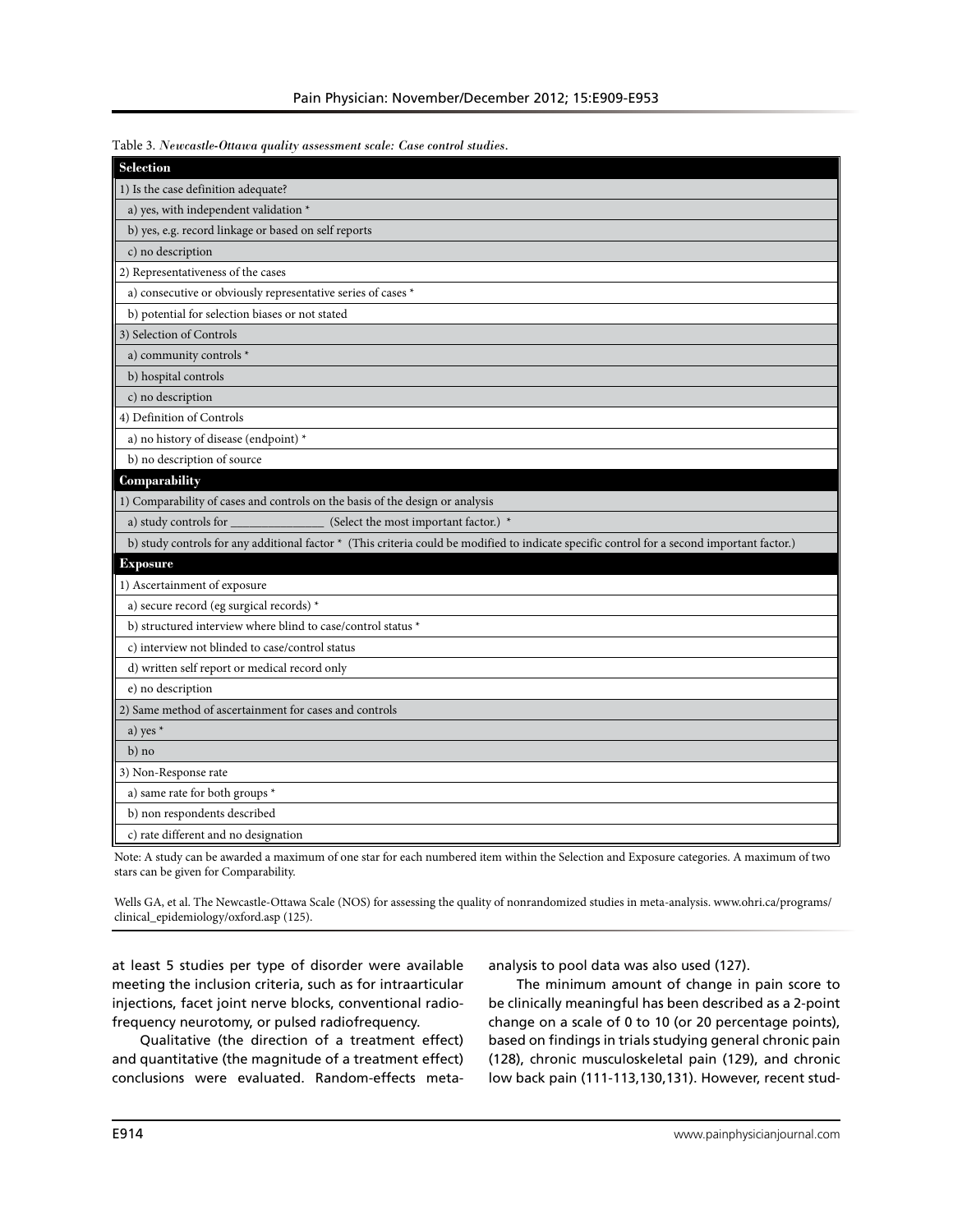| Table 4. Newcastle-Ottawa quality assessment scale for cohort studies.                                                                                               |
|----------------------------------------------------------------------------------------------------------------------------------------------------------------------|
| <b>Selection</b>                                                                                                                                                     |
| 1) Representativeness of the exposed cohort                                                                                                                          |
| a) truly representative of the average<br>(describe) in the community*                                                                                               |
| b) somewhat representative of the average<br>in the community $*$                                                                                                    |
| c) selected group of users e.g. nurses, volunteers                                                                                                                   |
| d) no description of the derivation of the cohort                                                                                                                    |
| 2) Selection of the non exposed cohort                                                                                                                               |
| a) drawn from the same community as the exposed cohort *                                                                                                             |
| b) drawn from a different source                                                                                                                                     |
| c) no description of the derivation of the non exposed cohort                                                                                                        |
| 3) Ascertainment of exposure                                                                                                                                         |
| a) secure record (eg surgical records) *                                                                                                                             |
| b) structured interview *                                                                                                                                            |
| c) written self report                                                                                                                                               |
| d) no description                                                                                                                                                    |
| 4) Demonstration that outcome of interest was not present at start of study                                                                                          |
| a) yes $*$                                                                                                                                                           |
| $b)$ no                                                                                                                                                              |
| Comparability                                                                                                                                                        |
| 1) Comparability of cohorts on the basis of the design or analysis                                                                                                   |
| (select the most important factor) *<br>a) study controls for                                                                                                        |
| b) study controls for any additional factor * (This criteria could be modified to indicate specific control for a second important factor.)                          |
| <b>Outcome</b>                                                                                                                                                       |
| 1) Assessment of outcome                                                                                                                                             |
| a) independent blind assessment *                                                                                                                                    |
| b) record linkage *                                                                                                                                                  |
| c) self report                                                                                                                                                       |
| d) no description                                                                                                                                                    |
| 2) Was follow-up long enough for outcomes to occur                                                                                                                   |
| a) yes (select an adequate follow up period for outcome of interest) *                                                                                               |
| $b)$ no                                                                                                                                                              |
| 3) Adequacy of follow up of cohorts                                                                                                                                  |
| a) complete follow up - all subjects accounted for *                                                                                                                 |
| b) subjects lost to follow up unlikely to introduce bias - small number lost -> ____ % (select an adequate %) follow up, or description provided<br>of those lost) * |
| c) follow up rate $\lt$<br>% (select an adequate %) and no description of those lost                                                                                 |
| d) no statement                                                                                                                                                      |

Note: A study can be awarded a maximum of one star for each numbered item within the Selection and Outcome categories. A maximum of 2 stars can be given for Comparability

Wells GA, et al. The Newcastle-Ottawa Scale (NOS) for assessing the quality of nonrandomized studies in meta-analysis. www.ohri.ca/programs/ clinical\_epidemiology/oxford.asp (125).

ies evaluating interventional techniques have used > 50% pain relief as the cutoff threshold for clinically meaningful improvement in pain relief or functional status (132-145). Consequently, for this analysis, we utilize clinically meaningful pain relief of at least a 3-point change on an 11-point scale of 0 to 10, or 50% pain re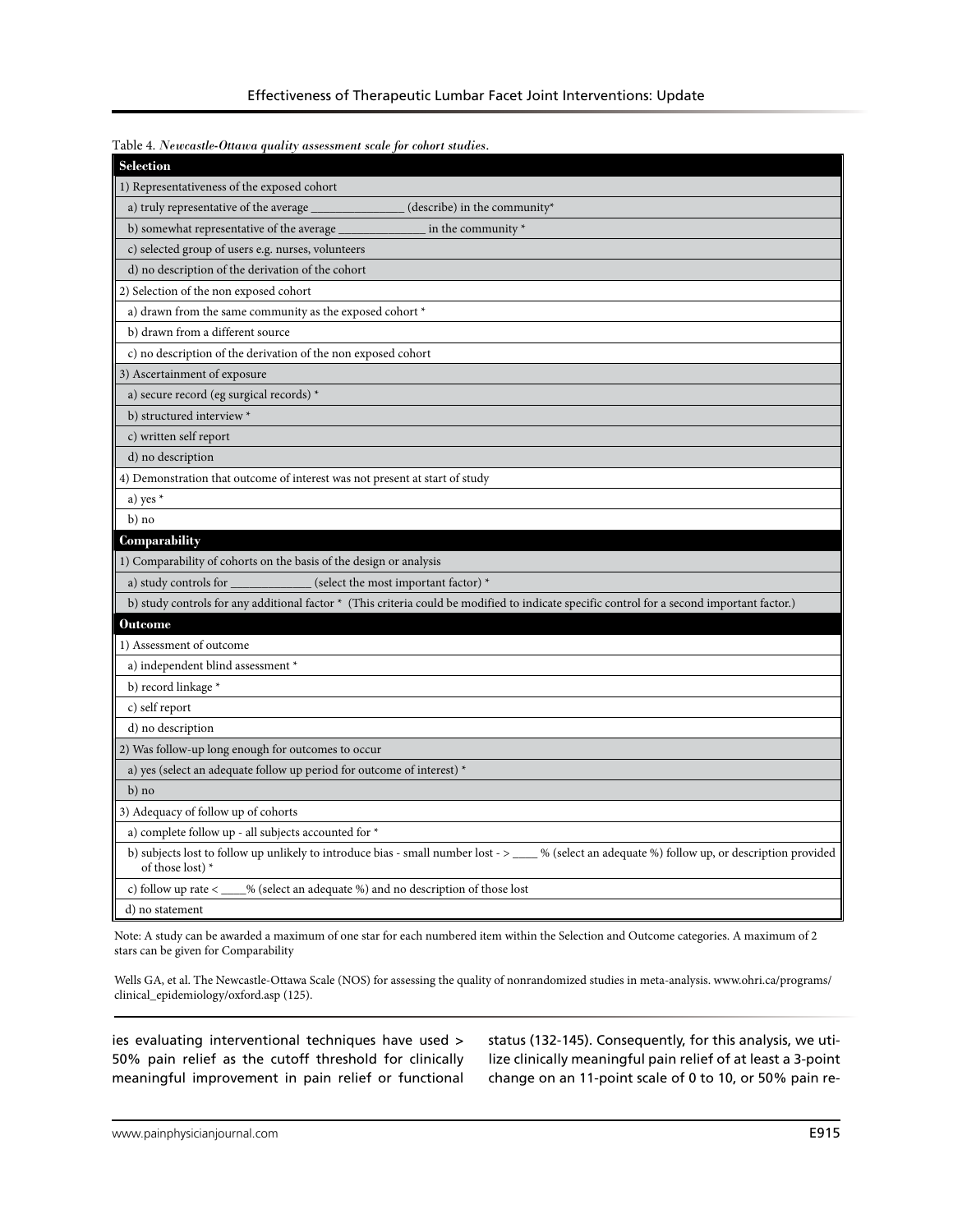lief from the baseline, as clinically significant and functional status improvement of 40% or more.

### *1.4.8 Integration of Heterogeneity*

The evidence was assessed separately for each modality. The meta-analysis was performed only if there were at least 5 studies meeting inclusion criteria for each variable.

Statistical heterogeneity was explored using univariate meta-regression (146).

# 1.5 Summary Measures

Summary measures include 50% or more reduction of pain in at least 40% of the patients, or at least a 3-point decrease in pain scores, and relative risk of adverse events including side effects.

# 1.6 Analysis of Evidence

Evidence analysis was performed based on United States Preventive Task Force (USPSTF) criteria as illustrated in Table 5 which has been utilized by multiple authors (147).

The Analysis was conducted using 3 levels of evidence ranging from good, fair, and limited or poor.

At least 2 of the review authors independently, in an unblinded standardized manner, analyzed the evidence. Any disagreements between reviewers were resolved by a third author and consensus. If there was a conflict of interest (e.g., authorship), those reviewers were recused from assessment and analysis.

# 1.7 Outcome of the Studies

In the randomized trials, a study was judged to be positive if the lumbar facet joint intervention was clinically relevant and effective, either with a placebo

control or an active control. This indicates that the difference in effect for the primary outcome measure is statistically significant on the conventional 5% level. In a negative study, no significant difference between the treatment groups, or no improvement from baseline is identified.

For observational studies, a study was judged to be positive if the lumbar facet joint intervention was effective, with outcomes reported at one month, 3 months, 6 months, and one year.

The outcomes were judged as improvement in at least 40% of patients at distinct reference points with positive or negative results reported at one month, 3 months, 6 months, and one year.

# 2.0 Results

Figure 1 shows a flow diagram of the study selection of therapeutic intervention trials and studies. There were 122 studies ultimately considered for inclusion (133,147-267). Of these, 11 randomized trials (133,155,157,162-166,173,178,198,233,250) with 2 duplicate publications (162,163) and 14 observational studies met inclusion criteria (148,149,152,174,183,185,188,225,235,253,254,258- 260). Multiple studies were excluded due to ultrasound being used for imaging guidance or there was no imaging guidance at all, as well as obvious reasons for noninclusion. Thirty-six studies were excluded and are described in Table 6.

Tables 7 to 9 illustrate the assessment of studies considered for inclusion. There were 11 randomized trials (133,155,157,162-166,173,178,198,233,250) with 2 duplicate publications (162,163) meeting the inclusion criteria. There were 3 trials that evaluated therapeutic lumbar facet joint nerve blocks (133,198,164), with 2 du-

Table 5. *Method for grading the overall strength of the evidence for an intervention.*

| Grade              | <b>Definition</b>                                                                                                                                                                                                                                                                                                                                                                                                                                                                                                                                                                                                                                                    |
|--------------------|----------------------------------------------------------------------------------------------------------------------------------------------------------------------------------------------------------------------------------------------------------------------------------------------------------------------------------------------------------------------------------------------------------------------------------------------------------------------------------------------------------------------------------------------------------------------------------------------------------------------------------------------------------------------|
| Good               | Evidence includes consistent results from well-designed, well-conducted studies in representative populations that directly assess<br>effects on health outcomes (at least 2 consistent, higher-quality RCTs or studies of diagnostic test accuracy).                                                                                                                                                                                                                                                                                                                                                                                                                |
| Fair               | Evidence is sufficient to determine effects on health outcomes, but the strength of the evidence is limited by the number, quality,<br>size, or consistency of included studies; generalizability to routine practice; or indirect nature of the evidence on health outcomes<br>(at least one higher-quality trial or study of diagnostic test accuracy of sufficient sample size; 2 or more higher-quality trials or<br>studies of diagnostic test accuracy with some inconsistency; at least 2 consistent, lower-quality trials or studies of diagnostic test<br>accuracy, or multiple consistent observational studies with no significant methodological flaws). |
| Limited or<br>Poor | Evidence is insufficient to assess effects on health outcomes because of limited number or power of studies, large and unexplained<br>inconsistency between higher-quality trials, important flaws in trial design or conduct, gaps in the chain of evidence, or lack of<br>information on important health outcomes.                                                                                                                                                                                                                                                                                                                                                |

Adapted and modified from methods developed by U.S. Preventive Services Task Force (86, 90-100).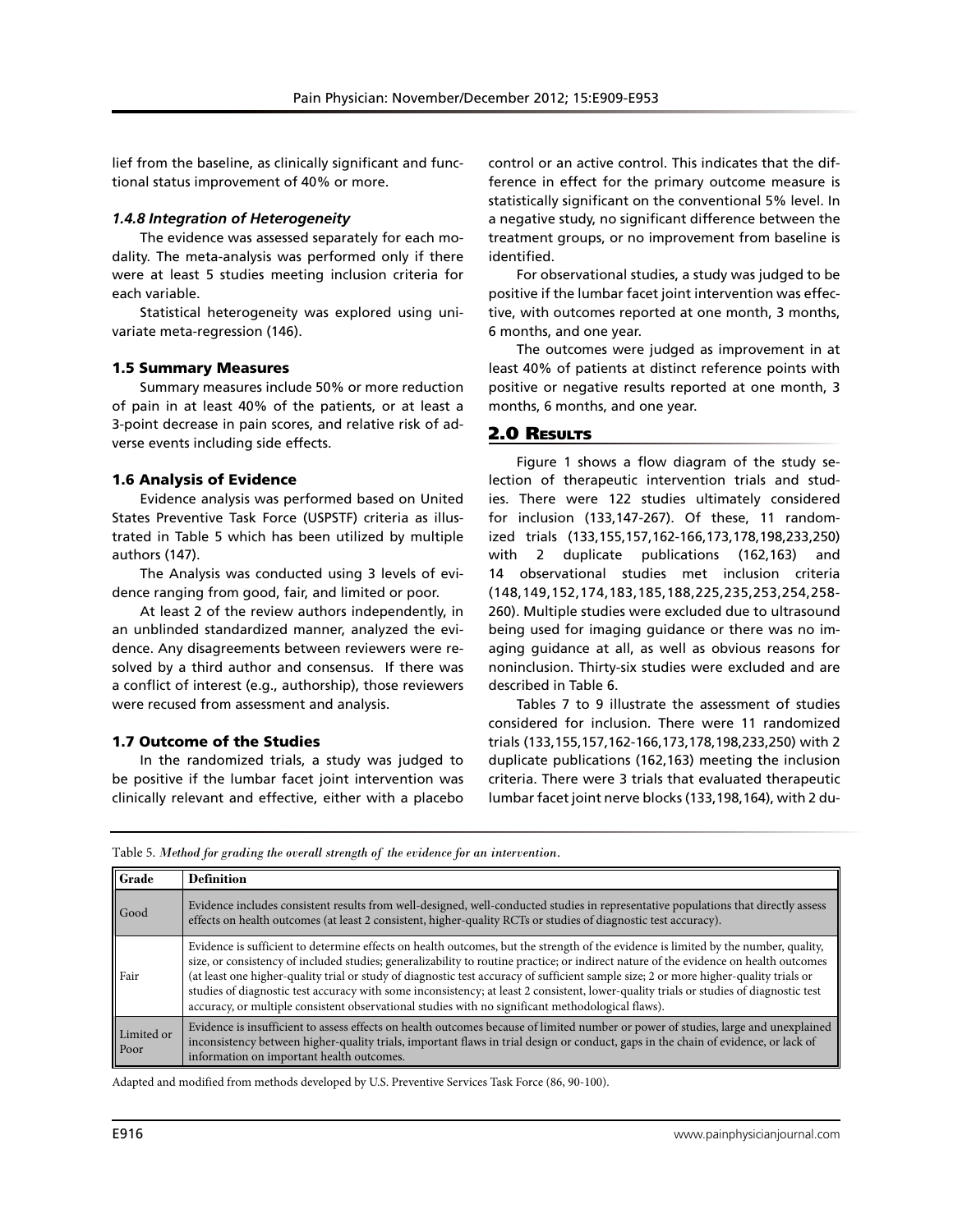

plicate publications (162,163), 7 randomized trials that evaluated lumbar facet joint radiofrequency neurolysis (165,166,173,178,198,233,250), and 2 randomized trials that evaluated intraarticular injections (155,157).

There were 14 observational studies (148,149,152,174,183,185,188,225,235,253,254,258- 260), with 6 studies evaluating intraarticular injections (148,149,152,183,225,235) and 8 studies evaluating lumbar facet joint radiofrequency neurotomy (174,185,188,253,254,258-260).

#### 2.1 Clinical Relevance

Of the 25 studies assessed for clinical relevance (133,148,149,152,155,157,162-166, 173,174,178,183,185,188,198,225,233,235,250,253,254,258- 260), with 2 duplicate publications (162,163), 16 of them met the criteria with a score of 4 of 5 or greater (133,155,162- 166,173,174,178,183,188,198,250,253,258-260). Table 10 illustrates assessment of clinical relevance.

# 2.2 Methodological Quality Assessment

A methodological quality assessment of the randomized controlled trials meeting inclusion criteria was carried out utilizing Cochrane review criteria as shown in Table 11. Studies achieving Cochrane scores of 9 or higher were considered as high quality, 6 to 8 were considered as moderate quality, and studies scoring less than 6 were excluded.

There were 11 randomized trials (133,155,157,162- 166,173,178,198,233,250) with 2 duplicate publications (162,163), of which 8 were high in methodological quality (133,155165,166,173,178,198,233), and 3 were moderate in methodological quality (157,164,250).

A methodological quality assessment of the observational studies meeting inclusion criteria was carried out utilizing Newcastle-Ottawa Scales as illustrated in Tables 12 and 13. For cohort studies, studies scoring 67% or higher were considered high quality, studies scoring 50% or higher were considered moderate qual-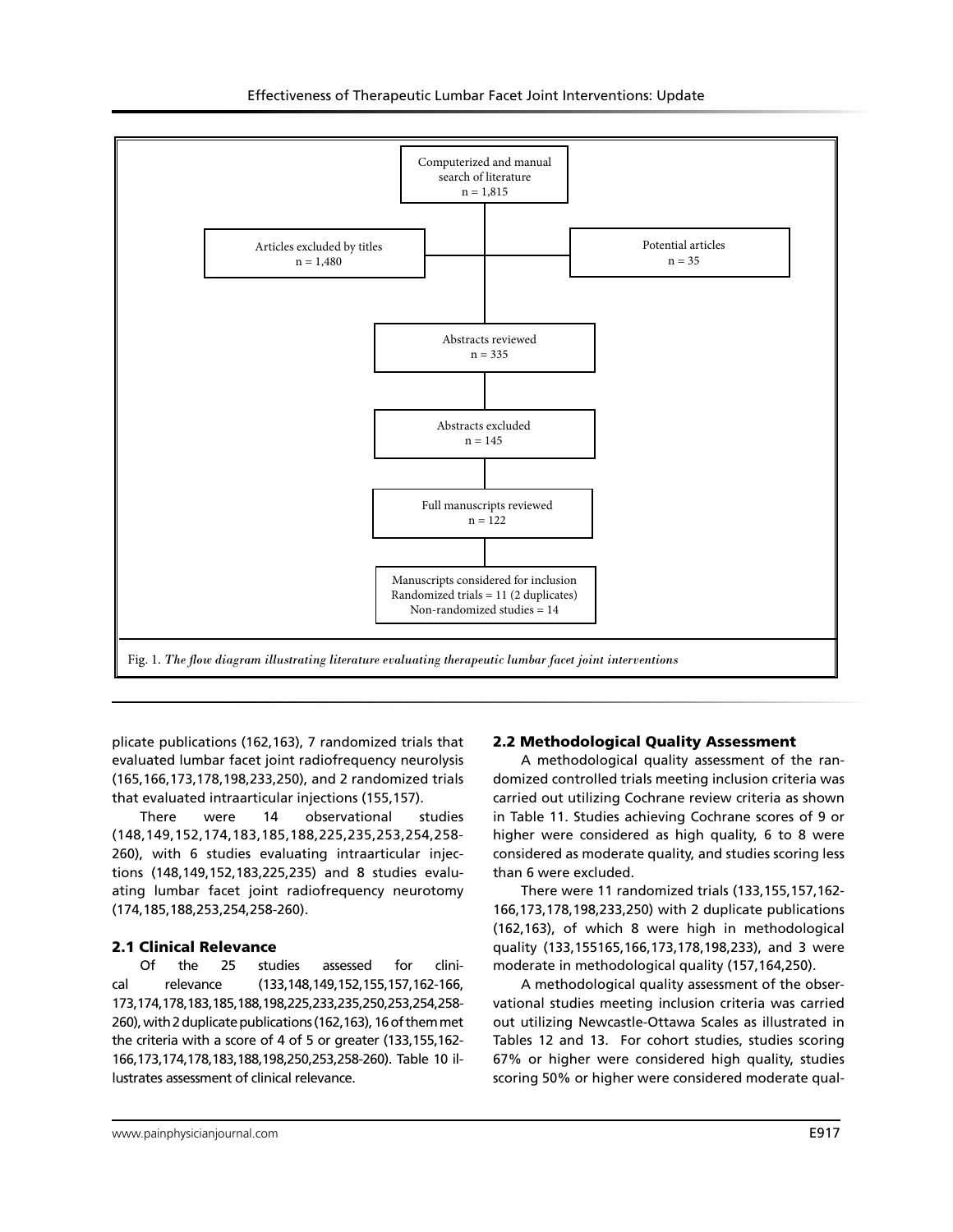| Manuscript                 |                                                                  | <b>Number</b>         | <b>Reason for Exclusion</b>                              |                                                                                                                                                                                                                                                                                                                                                        |  |
|----------------------------|------------------------------------------------------------------|-----------------------|----------------------------------------------------------|--------------------------------------------------------------------------------------------------------------------------------------------------------------------------------------------------------------------------------------------------------------------------------------------------------------------------------------------------------|--|
| Author(s)                  | <b>Condition Studied</b>                                         | of<br><b>Patients</b> | <b>Follow-up Period</b>                                  | Other Reason(s)                                                                                                                                                                                                                                                                                                                                        |  |
| Randomized                 |                                                                  |                       |                                                          |                                                                                                                                                                                                                                                                                                                                                        |  |
| Lilius et al<br>(156)      | Chronic low back pain                                            | 109                   | 3 months                                                 | Study with short-term follow-up along with lack of diagnostic<br>blocks and comparison of intraarticular or extraarticular<br>injections with a large volume of injection. At best, this study<br>may be appropriate for a diagnostic study with a single block.                                                                                       |  |
| Marks et al<br>(158)       | Chronic low back pain                                            | 86                    | 3 months                                                 | The authors compared facet joint nerve blocks and intraarticular<br>injections with high volume injections with very short-term<br>follow-up in a randomized trial as diagnostic blocks.                                                                                                                                                               |  |
| Nash (159)                 | Chronic low back pain                                            | 67                    | 3 months                                                 | Authors compared the effectiveness of intraarticular injections<br>with medial branch blocks on a short-term basis with no<br>controlled local anesthetic blocks, and with lack of long-term<br>follow-up and outcomes                                                                                                                                 |  |
| Leclaire et al<br>(167)    | Chronic low back pain                                            | 70                    | 12 weeks                                                 | Relatively small study; however, technique and the diagnostic<br>evaluation with intraarticular injections were inappropriate<br>$(168-172).$                                                                                                                                                                                                          |  |
| Gallagher et al<br>(175)   | Chronic low back pain                                            | 41                    | One month and 6<br>months                                | Authors evaluated 60 patients with a single block and<br>randomized them into 2 groups with 41 patients testing positive.<br>The study showed improvement at one month and 6 months;<br>however, the inclusion criteria, the technical considerations, and<br>statistical analysis were considered as flawed.                                          |  |
| Kroll et al (189)          | Acute low back pain                                              | 50                    | 3 months                                                 | Conventional and pulsed radiofrequency neurotomy were<br>studied in acute low back pain.                                                                                                                                                                                                                                                               |  |
| Ackerman &<br>Ahmad (226)  | Chronic low back pain                                            | 46                    | 12 weeks                                                 | Small study with limited follow-up without diagnostic blocks.                                                                                                                                                                                                                                                                                          |  |
| Andres et al<br>(257)      | Chronic low back pain                                            | 32                    | 6 months                                                 | Laser-guided or conventional lumbar medial branch<br>kryorhizotomy was performed in 32 patients.                                                                                                                                                                                                                                                       |  |
| Kader et al<br>(261)       | Chronic nonspecific<br>low back pain with or<br>without leg pain | 63                    | 10 weeks                                                 | Patients were randomized into 3 groups with back education<br>and standard physiotherapy for 10 weeks, back education and<br>gym ball exercise for 10 weeks, or perifacet injection into the<br>lumbar multifidus muscle with methylprednisolone. Since there<br>was no facet joint injection, the study failed to meet the criteria<br>for inclusion. |  |
| <b>Observational</b>       |                                                                  |                       |                                                          |                                                                                                                                                                                                                                                                                                                                                        |  |
| Cleary et al<br>(161)      | Symptomatic lumbar<br>facet joint arthritis                      | 13                    | 6 months                                                 | Small study with 13 patients                                                                                                                                                                                                                                                                                                                           |  |
| Buijs et al (176)          | Chronic low back pain                                            | 33                    | NA                                                       | A small study with evaluation of reproducibility of lesion size.                                                                                                                                                                                                                                                                                       |  |
| Lau et al $(177)$          | Chronic low back pain                                            | 34                    | 12 months                                                | Small sample size                                                                                                                                                                                                                                                                                                                                      |  |
| Vad et al (179)            | Low back pain                                                    | 12                    | One-year                                                 | Small sample size                                                                                                                                                                                                                                                                                                                                      |  |
| Mogalles et al<br>(180)    | Chronic low back pain                                            | 15                    | 6 months                                                 | Small sample size                                                                                                                                                                                                                                                                                                                                      |  |
| Birkenmaier et<br>al (181) | Chronic low back pain                                            | 46                    | One-year                                                 | Cryoneurolysis with a small sample size                                                                                                                                                                                                                                                                                                                |  |
| Staender et al<br>(182)    | Chronic low back pain                                            | 76                    | Evaluation of CT-guided kryorhizotomy.<br>6 to 43 months |                                                                                                                                                                                                                                                                                                                                                        |  |
| Kawu et al<br>(184)        | Chronic low back pain                                            | 18                    | 6 months<br>Small sample size                            |                                                                                                                                                                                                                                                                                                                                                        |  |
| Chua et al<br>(186)        | Chronic spinal pain                                              | NA                    | NA                                                       | A review manuscript describing mechanism and potential<br>indications.                                                                                                                                                                                                                                                                                 |  |

Table 6. *List of excluded randomized trials andnonrandomized studies.*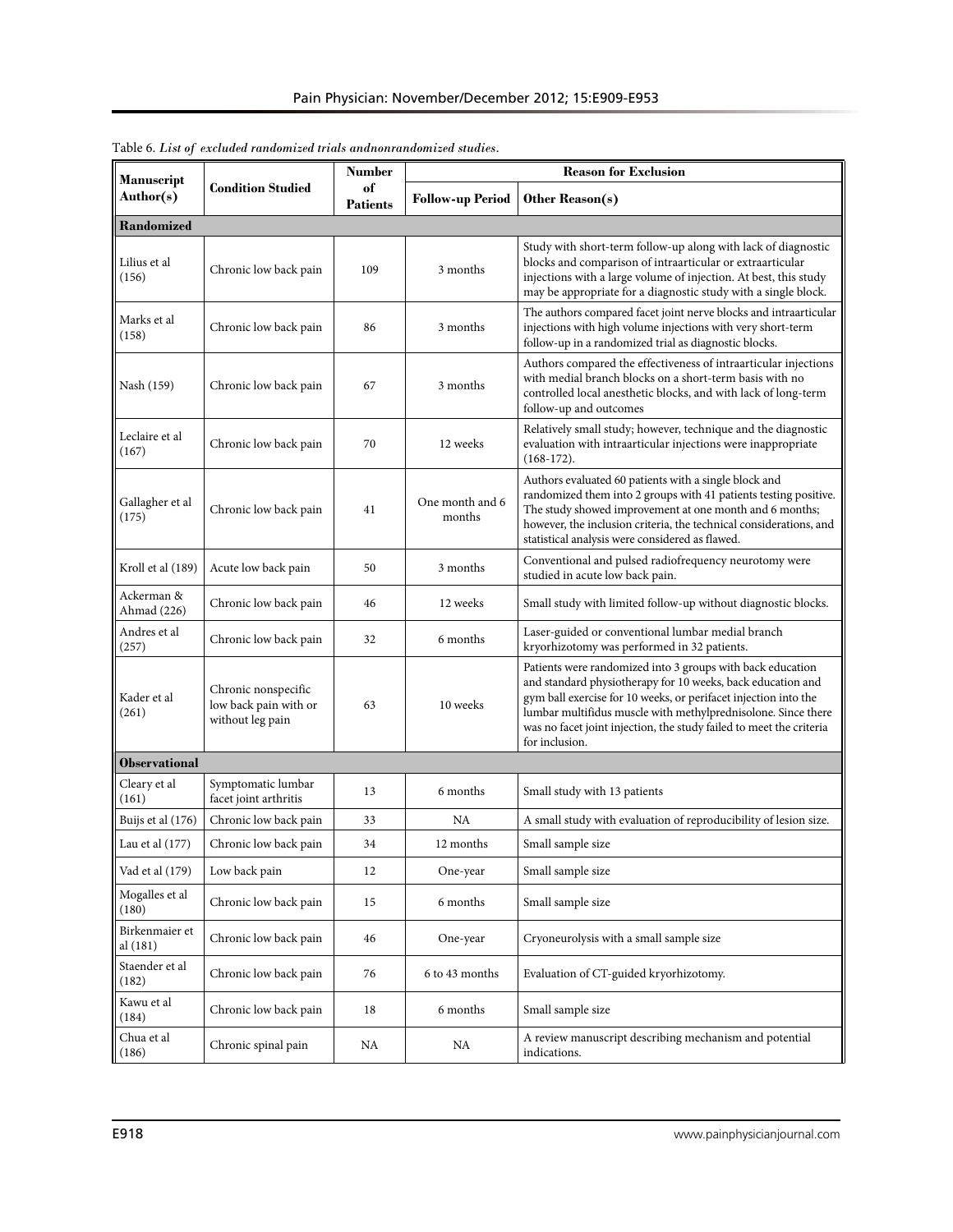| <b>Manuscript</b><br><b>Condition Studied</b><br>Author(s) |                                                  | Number                |                         | <b>Reason for Exclusion</b>                                                                                                                                                                                                                                                                |  |
|------------------------------------------------------------|--------------------------------------------------|-----------------------|-------------------------|--------------------------------------------------------------------------------------------------------------------------------------------------------------------------------------------------------------------------------------------------------------------------------------------|--|
|                                                            |                                                  | of<br><b>Patients</b> | <b>Follow-up Period</b> | Other Reason(s)                                                                                                                                                                                                                                                                            |  |
| Rambaransingh<br>et al (190)                               | Chronic low back pain                            | 73                    | 1 year                  | Authors evaluated a combined 104 patients who underwent<br>repeat radiofrequency neurotomy for chronic neck or back<br>pain with follow-up available only in 73 patients after the first<br>and second radiofrequency and only 36 patients after the third<br>radiofrequency respectively. |  |
| Manchikanti et<br>al (194)                                 | Study of complications                           | 7,500                 | 2 weeks                 | Study of complications                                                                                                                                                                                                                                                                     |  |
| DePalma et al<br>(210)                                     | Chronic low back pain                            | 15                    | 12 months               | Small sample size                                                                                                                                                                                                                                                                          |  |
| Chaturvedi et<br>al (215)                                  | Chronic low back pain                            | 44                    | 2 years                 | Small sample size                                                                                                                                                                                                                                                                          |  |
| Bademci et al<br>(219)                                     | Degenerative lumbar<br>disc surgery              | 40                    | 1 day                   | The authors evaluated facet joint infiltrative analgesia for<br>postoperative pain relief.                                                                                                                                                                                                 |  |
| Sarazin et al<br>(229)                                     | Low back pain                                    | NA                    | NA                      | The study evaluated the role of lumbar facet joint arthrography<br>with a posterior approach in cadavers.                                                                                                                                                                                  |  |
| Mayer et al<br>(237)                                       | Chronic low back pain<br>with segmental rigidity | 70                    | Immediate               | The evaluation of prevalence in segmental rigidity.                                                                                                                                                                                                                                        |  |
| Schulte et al<br>(240)                                     | Chronic low back pain                            | 39                    | 6 months                | Small sample size                                                                                                                                                                                                                                                                          |  |
| Stojanovic et al<br>(241)                                  | Chronic low back pain                            | NA                    | Immediate               | Authors evaluated a single needle approach for multiple medial<br>branch blocks                                                                                                                                                                                                            |  |
| Lynch & Taylor<br>(243)                                    | Chronic low back pain                            | 35                    | 3 months                | Prospective evaluation with 35 patients in the intraarticular<br>group and 15 in the extraarticular group                                                                                                                                                                                  |  |
| Dreyfuss et al<br>(248)                                    | Chronic low back pain                            | 15                    | 12 months               | Small sample size                                                                                                                                                                                                                                                                          |  |
| Kamalian et al<br>(251)                                    | Postvertebral<br>augmentation back<br>pain       | 34                    | NA                      | The authors showed management of postvertebral<br>augmentation back pain in a small sample size.                                                                                                                                                                                           |  |
| North et al<br>(252)                                       | Chronic low back pain                            | 42                    | 3.2 years               | Small sample size and also analysis of prognostic factors                                                                                                                                                                                                                                  |  |
| Schaerer (255)                                             | Chronic neck and low<br>back pain                | 117                   | 13.7 months<br>average  | This study showed positive results; however, the full<br>manuscript was not available and it appeared that the number<br>of patients included for lumbar treatment were less than 50.                                                                                                      |  |
| Schofferman &<br>Kine (256)                                | Low back pain                                    | 20                    | 1 year                  | Small sample size                                                                                                                                                                                                                                                                          |  |
| Kremer et al<br>(262)                                      | Chronic low back pain                            | 78                    | 1 month                 | Only one month follow-up with a postal questionnaire or<br>telephone interview with a poor response rate.                                                                                                                                                                                  |  |
| Klessinger<br>(264)                                        | Chronic low back pain                            | 40                    | 1 year                  | Small number of patients with spondylolisthesis leading to<br>exclusion.                                                                                                                                                                                                                   |  |
| Streitberger et<br>al (265)                                | Chronic low back pain                            | 41                    | 1 year                  | Factors determining the success of radiofrequency denervation<br>were performed in a nonrandomized prospective study in 44<br>patients.                                                                                                                                                    |  |

Table 6 (cont). *List of excluded randomized trials andnonrandomized studies.*

ity, and studies scoring less than 50% were considered low quality and were excluded.

For case-control studies, 67% or higher was considered as high quality, 50% or higher was considered as moderate quality, and less than 50% was considered low quality, and those studies were excluded. There were no case-control studies included in this review.

There were 14 observational studies (148,149,152,174,183,185,188,225,235,253,254,258- 260) of which 13 were considered as moderate qual-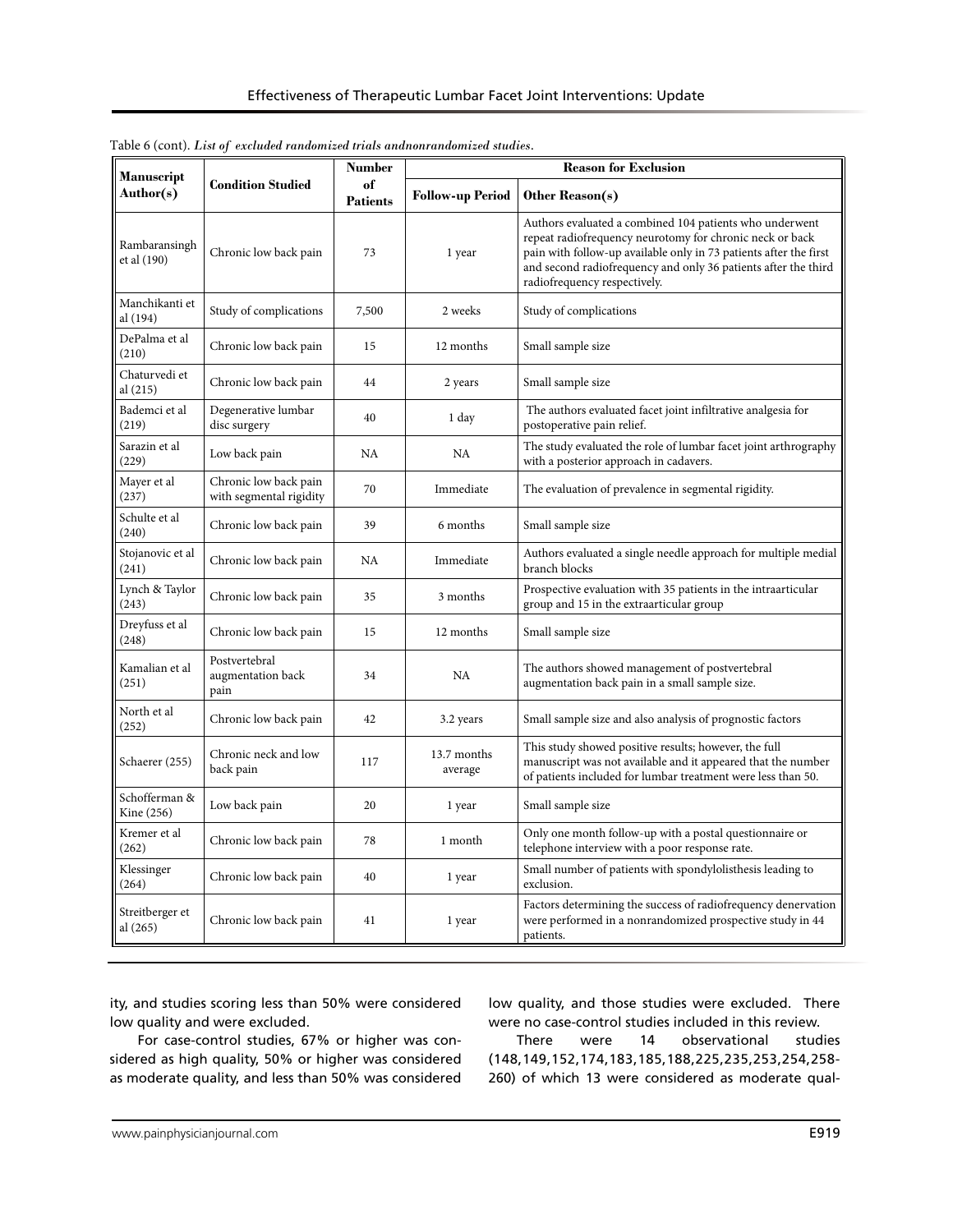|                                                                         | Condusions                                    | nerve blocks and<br>radiofrequency<br>Positive results<br>for facet joint<br>even without<br>blocks, both<br>neurotomy.<br>diagnostic                                                                                                                                                                                                                                                                         | when double<br>Results were<br>blocks were<br>diagnostic<br>positive<br>utilized.                                                                                                                                                                      | local anesthetic<br>sham lesioning.<br>the efficacy of<br>radiofreqency<br>Positive study<br>injection and<br>compared to<br>illustrating<br>neurotomy                                                                                                                                                 |  |  |
|-------------------------------------------------------------------------|-----------------------------------------------|---------------------------------------------------------------------------------------------------------------------------------------------------------------------------------------------------------------------------------------------------------------------------------------------------------------------------------------------------------------------------------------------------------------|--------------------------------------------------------------------------------------------------------------------------------------------------------------------------------------------------------------------------------------------------------|--------------------------------------------------------------------------------------------------------------------------------------------------------------------------------------------------------------------------------------------------------------------------------------------------------|--|--|
|                                                                         | Weaknesses                                    | provided in both<br>performed. High<br>anesthetics were<br>No diagnostic<br>dose steroids<br>blocks were<br>and local<br>groups.                                                                                                                                                                                                                                                                              | of many factors<br>misinterpreted<br>consideration<br>effectiveness<br>reported.<br>Authors<br>without<br>$cost-$                                                                                                                                      | small number of<br>follow-up with<br>Short-term<br>patients                                                                                                                                                                                                                                            |  |  |
|                                                                         | <b>Strengths</b>                              | diagnostic blocks.<br>invasive selection<br>control trial with<br>large number of<br>patients with 50<br>criteria without<br>double-blind or<br>in each group.<br>at least single<br>a reasonably<br>Randomized<br>blind active-<br>described as<br>Strict non-                                                                                                                                               | diagnostic blocks<br>with or without<br>controlled trial<br>randomized<br>Multicenter,                                                                                                                                                                 | diagnosis of facet<br>triple diagnostic<br>joint pain with<br>trial after the<br>double-blind<br>Randomized<br>blocks                                                                                                                                                                                  |  |  |
| ed trials and observational studies of lumbar radiofrequency neurotomy. | Results                                       | improvement compared to<br>and 69% of the patients in<br>the facet joint nerve block<br>in the facet joint injection<br>the radiofrequency group<br>92% of the patients in the<br>group showed significant<br>92% and 75% at 6-month<br>group showed significant<br>and 75% of the patients<br>year, 90% of patients in<br>At 6 month follow-up,<br>radiofrequency group<br>improvement. At one<br>follow-up. | Denervation success rates<br>were 33%, 39%, and 64%<br>in Groups 0, 1, and 2<br>respectively.                                                                                                                                                          | only in back, and leg pain;<br>active group compared to<br>employment status in the<br>Significant reduction not<br>functional improvement;<br>opioid reduction; and<br>the control group.                                                                                                             |  |  |
|                                                                         | Measurement<br>l'ime of                       | 6 months, 12<br>One month,<br>months                                                                                                                                                                                                                                                                                                                                                                          | 3 months                                                                                                                                                                                                                                               | 6 months                                                                                                                                                                                                                                                                                               |  |  |
|                                                                         | Outcome<br>Measures                           | questionnaire,<br>Numeric Pain<br>5 dimensions<br>Spine Society<br>Scale, North<br>Euro-Qol in<br>satisfaction<br>and $\geq 50\%$<br>American<br>patient<br>Visual<br>relief                                                                                                                                                                                                                                  | 50% pain relief<br>coupled with a<br>positive global<br>persisting for<br>Greater than<br>perceived<br>3 months.<br>effect                                                                                                                             | improvement,<br>opioid intake,<br>employment<br>Scale, global<br>functional<br>Numeric<br>reduced<br>Rating<br>status.                                                                                                                                                                                 |  |  |
|                                                                         | Interventions                                 | neurotomy at 80°C<br>and steroids, in 50<br>for 120 seconds<br>local anesthetic<br>radiofrequency<br>in combination<br>with high dose<br>Conventional<br>patients.                                                                                                                                                                                                                                            | for positive results.<br>neurotomy at 80°<br>or a double block<br>paradigm testing<br>C for 90 seconds<br>block paradigm<br>radiofrequency<br>either a single<br>in all patients;<br>Conventional<br>however, in 2<br>groups with                      | treatment without<br>neurolysis at 85°C<br>The 20 patients in<br>lumbar facet joint<br>the control group<br>the lumbar facet<br>The 20 patients<br>radiofrequency<br>radiofrequency<br>for 60 seconds.<br>group received<br>received sham<br>neurolysis of<br>conventional<br>in the active<br>joints. |  |  |
|                                                                         | Control                                       | Facet joint nerve<br>block with local<br>anesthetic and<br>steroids in 50<br>patients.                                                                                                                                                                                                                                                                                                                        | diagnostic blocks.<br>patients without<br>Radiofrequency<br>neurotomy in                                                                                                                                                                               | Controlled sham<br>patients in the<br>control group<br>lesion in 20                                                                                                                                                                                                                                    |  |  |
| Table 7. Study characteristics of randomized controll                   | Selection Criteria<br>Number of<br>Patients & | therapy and strict<br>diagnostic blocks.<br>however, without<br>with chronic low<br>selection criteria;<br>back with failed<br>conservative<br>100 patients                                                                                                                                                                                                                                                   | block, 50 patients<br>1, or 2 diagnostic<br>single diagnostic<br>diagnostic block<br>51 patients with<br>block or double<br>patients with 0,<br>low back pain<br>no diagnostic<br>either with a<br>151 chronic<br>in 2 groups,<br>each group<br>blocks | The patients were<br>controlled medial<br>chronic low back<br>randomized into<br>80% relief of low<br>40 patients with<br>pain for at least<br>back pain after<br>an active and a<br>branch blocks.<br>control group.<br>2 years with                                                                  |  |  |
|                                                                         | Reference                                     | active-control<br>Randomized,<br>Civelek et al,<br>2012 (198)<br>trial                                                                                                                                                                                                                                                                                                                                        | double-blind,<br>Randomized,<br>control trial<br>Cohen et al,<br>2010 (250)                                                                                                                                                                            | Nath et al, 2008<br>Randomized,<br>double-blind<br>sham control<br>(165)<br>trial                                                                                                                                                                                                                      |  |  |
| E920                                                                    | www.painphysicianjournal.com                  |                                                                                                                                                                                                                                                                                                                                                                                                               |                                                                                                                                                                                                                                                        |                                                                                                                                                                                                                                                                                                        |  |  |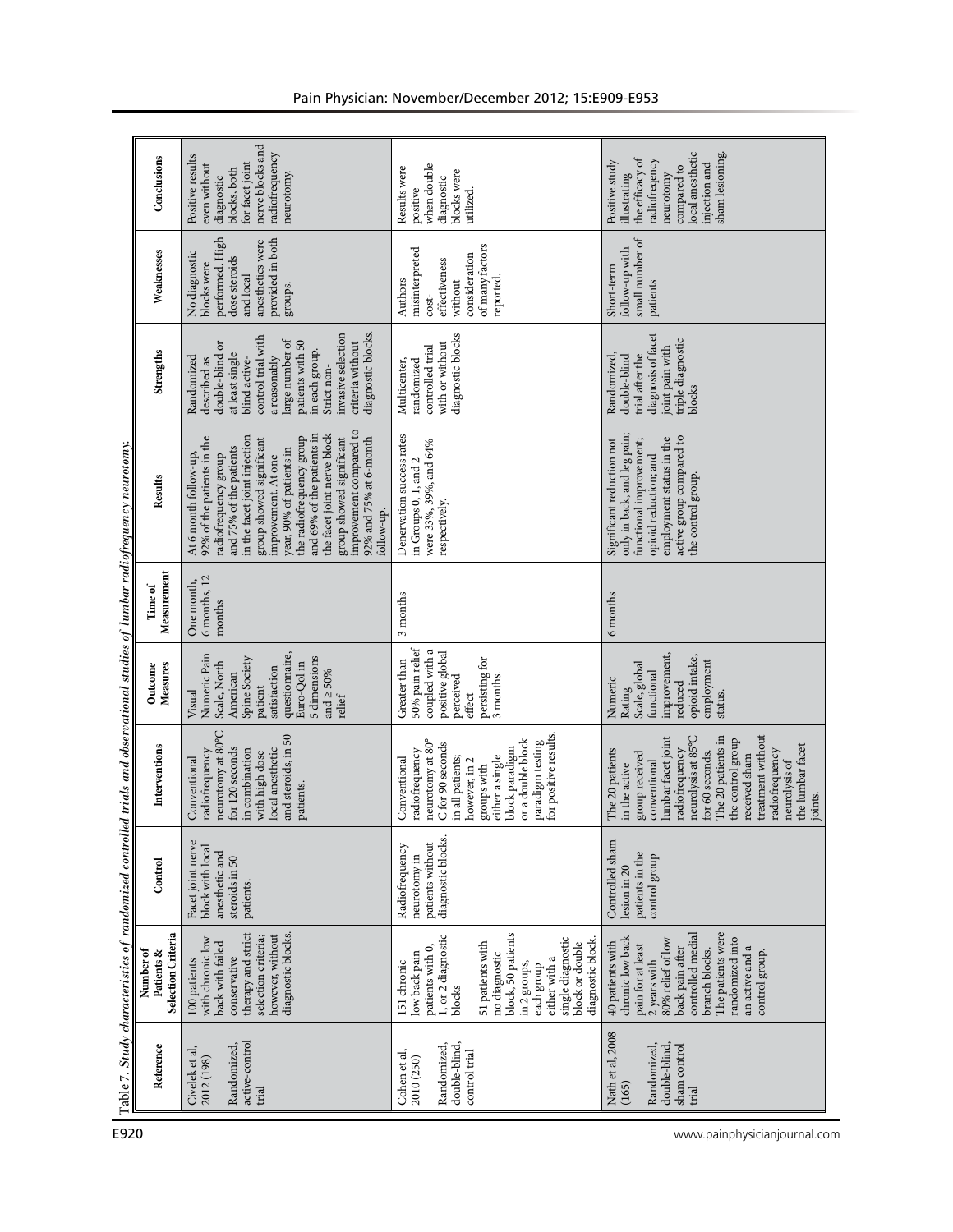| Conclusions                                   | whereas positive<br>local anesthetic<br>in conventional<br>radiofrequency<br>neurotomy at 6<br>radiofrequency<br>Positive results<br>neurotomy up<br>radiofreqency<br>sham control<br>to one year,<br>results with<br>neurotomy<br>and pulsed<br>block with<br>months.                                                                                                   | deficiencies and<br>methodologic<br>a short-term<br>study with<br>follow-up.<br>Negative                                                                                                                                                                                                                                                                                                    | in a small study.<br>Positive results                                                                                                                                  |
|-----------------------------------------------|--------------------------------------------------------------------------------------------------------------------------------------------------------------------------------------------------------------------------------------------------------------------------------------------------------------------------------------------------------------------------|---------------------------------------------------------------------------------------------------------------------------------------------------------------------------------------------------------------------------------------------------------------------------------------------------------------------------------------------------------------------------------------------|------------------------------------------------------------------------------------------------------------------------------------------------------------------------|
| Weaknesses                                    | and 50% relief<br>the significant<br>improvement<br>not described<br>Authors have<br>Small sample<br>percentages.<br>as inclusion<br>single block<br>size with a<br>criteria.                                                                                                                                                                                            | parallel; however,<br>the radiographic<br>though 17.5% of<br>the patients were<br>being positioned<br>diagnostic block<br>Further, authors<br>figures illustrate<br>perpendicularly<br>reduction even<br>the needle was<br>tested positive.<br>the needle was<br>described that<br>Poor selection<br>parallel to the<br>with a single<br>of 50% pain<br>rather than<br>positioned<br>nerve. | study evaluating<br>radiofrequency<br>neurotomy and<br>effectiveness of<br>postoperative<br>Very small<br>pain.                                                        |
| Strengths                                     | needle placement<br>utilized a parallel<br>and conventional<br>radiofrequency,<br>control, pulsed<br>controlled trial<br>radiofreqency<br>Randomized,<br>double-blind,<br>Authors also<br>neurotomy.<br>comparing<br>approach                                                                                                                                            | randomized trial<br>Double-blind,<br>sham control,                                                                                                                                                                                                                                                                                                                                          | active control trial<br>Randomized,                                                                                                                                    |
| Results                                       | Oswestry Disability Index<br>groups from 3 procedural<br>months, but not one year.<br>year. However, in pulsed<br>levels. Decrease in pain<br>Visual analog scale and<br>scores decreased in all<br>scores was maintained<br>radiofrequency group,<br>the improvement was<br>radiofrequency group<br>at 6 months and one<br>significant only at 6<br>in the conventional | analog scale in both groups<br>outcome measures showed<br>radiofrequency facet joint<br>improved. The combined<br>radiofreqency facet joint<br>denervation. The visual<br>denervation (27.5% vs.<br>no difference between<br>effect improved after<br>29.3% success rate).<br>Global perceived                                                                                              | was observed in 66% of the<br>reduction of pain intensity<br>There was no difference in<br>patients 12 months later.<br>the long-term outcomes.<br>Greater than 50% of |
| Measurement<br>Time of                        | 3, 6, and 12<br>months                                                                                                                                                                                                                                                                                                                                                   | 3 months                                                                                                                                                                                                                                                                                                                                                                                    | One, 3, 6, and<br>12 months                                                                                                                                            |
| Measures<br>Outcome                           | Visual analog<br>Disability<br>Oswestry<br>scale and<br>Index                                                                                                                                                                                                                                                                                                            | intake, global<br>quality of life<br>effect, Short-<br>Pain relief,<br>perceived<br>measures<br>analgesic<br>form-36,<br>activities,<br>physical                                                                                                                                                                                                                                            | pain intensity,<br>reduction of<br>analog scale,<br>satisfaction<br>minimum<br>of 50%<br>patient<br>Visual<br>score                                                    |
| Interventions                                 | 20 patients in each<br>for 90 seconds) in<br>neurotomy (80°C<br>radiofrequency<br>radiofrequency<br>Either pulsed<br>conventional<br>minutes) or<br>$(42^{\circ}$ C for 4<br>group.                                                                                                                                                                                      | lesioning at 80°C<br>and 41 patients<br>radiofrequency<br>for 60 seconds<br>received sham<br>conventional<br>40 patients<br>lesioning.<br>received                                                                                                                                                                                                                                          | seconds, preceded<br>injection of either<br>radiofrequency<br>Conventional<br>neurotomy at<br>by lidocaine<br>85°C for 60<br>followed by<br>injection,                 |
| Control                                       | Sham control<br>anesthetic<br>with local<br>injection                                                                                                                                                                                                                                                                                                                    | local anesthetic<br>procedure after<br>Sham lesion<br>injection                                                                                                                                                                                                                                                                                                                             | Injection of saline<br>in patients after<br>radiofrequency<br>postoperative<br>conventional<br>neurotomy<br>to evaluate<br>pain                                        |
| Selection Criteria<br>Number of<br>Patients & | lidocaine 2% with<br>pain randomized<br>Single diagnostic<br>chronic low back<br>with 20 patients<br>60 patients with<br>with $0.3$ mL of<br>50% or greater<br>in each group.<br>into 3 groups<br>block of facet<br>joint nerves<br>relief.                                                                                                                              | 41 patients in the<br>mL lidocaine 2%.<br>single block with<br>50% relief for 30<br>neurotomy with<br>81 patients with<br>injection of 0.5<br>back pain were<br>minutes with a<br>evaluated with<br>radiofreqency<br>control group<br>intraarticular<br>chronic low<br>with at least                                                                                                        | diagnostic blocks<br>chronic low back<br>with controlled<br>45 consecutive<br>to be positive<br>patients with<br>pain judged                                           |
| Reference                                     | blind controlled<br>Tekin et al, 2007<br>sham, double-<br>Randomized,<br>active and<br>(178)<br>trial                                                                                                                                                                                                                                                                    | van Wijk et al,<br>double-blind,<br>Randomized,<br>sham control<br>2005 (166)<br>trial                                                                                                                                                                                                                                                                                                      | Dobrogowski et<br>active control<br>al, 2005 (233)<br>Randomized,<br>trial                                                                                             |

www.painphysicianjournal.com **E921**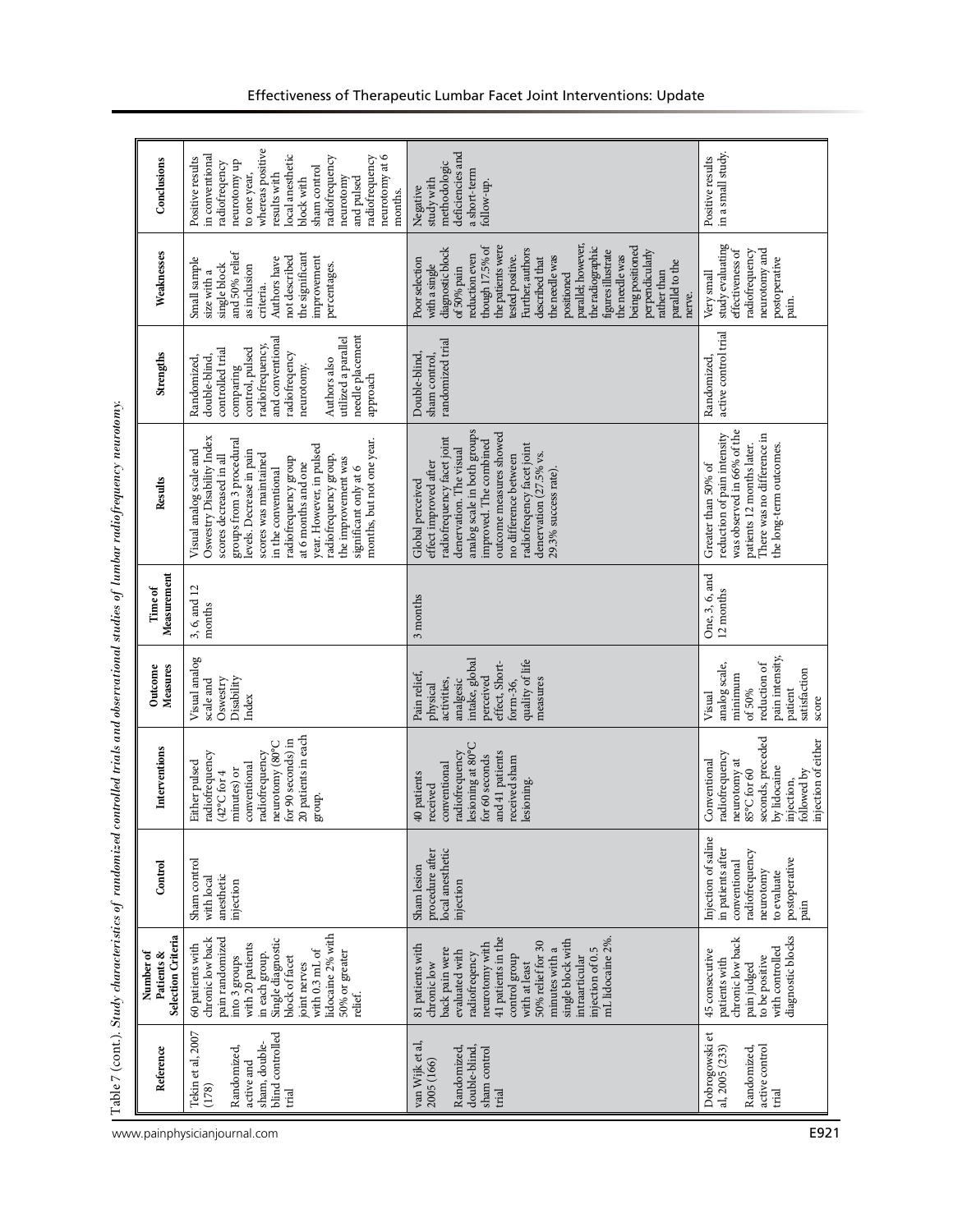|                                                                                                                                     | Conclusions                                   | in a small sample<br>diagnostic block<br>Positive results<br>with a single                                                                                                                                                                                                            | Positive results<br>even without<br>diagnostic<br>blocks.                                                                          | radiofrequency<br>Positive results<br>at one year.<br>for pulsed                                                                   | with single block<br>Positive results                                                                                                                                                                                    | in well selected<br>Positive results<br>patient group.                                                                                                                                                                   |
|-------------------------------------------------------------------------------------------------------------------------------------|-----------------------------------------------|---------------------------------------------------------------------------------------------------------------------------------------------------------------------------------------------------------------------------------------------------------------------------------------|------------------------------------------------------------------------------------------------------------------------------------|------------------------------------------------------------------------------------------------------------------------------------|--------------------------------------------------------------------------------------------------------------------------------------------------------------------------------------------------------------------------|--------------------------------------------------------------------------------------------------------------------------------------------------------------------------------------------------------------------------|
|                                                                                                                                     | Weaknesses                                    | to enter the study.<br>of 50% pain relief<br>angle to the target<br>were placed at an<br>inclusion criteria<br>nerve, instead of<br>that electrodes<br>been criticized<br>The study has<br>A single block<br>parallel (248).<br>sample with<br>with a small                           | performed in an<br>No diagnostic<br>observational<br>blocks<br>study.                                                              | Observational<br>study                                                                                                             | with 50% relief<br>Single block<br>randomized<br>evaluation<br>Non-                                                                                                                                                      | with no control<br>Prospective<br>evaluation<br>group.                                                                                                                                                                   |
|                                                                                                                                     | Strengths                                     | sham controlled<br>Double-blind,<br>randomized<br>trial                                                                                                                                                                                                                               | None                                                                                                                               | diagnostic blocks.<br>Proper selection<br>with controlled                                                                          | evaluation with<br>term follow up.<br>relatively long-<br>Prospective                                                                                                                                                    | diagnostic blocks<br>performed dual<br>with 80% relief<br>as the criterion<br>standard.<br>Authors                                                                                                                       |
|                                                                                                                                     | Results                                       | the lesion and sham groups<br>and 3 of 16 (19%), and 7 of<br>15 (47%) and 2 of 16 (13%)<br>the number of successes in<br>After 3, 6, and 12 months,<br>of 16 (25%), 7 of 15 (47%)<br>was 9 of 15 (60%) and 4<br>a statistically significant<br>respectively. There was<br>difference. | Effectiveness in 75% of the<br>cases at one year.                                                                                  | improvement and quality<br>of life were statistically<br>In all cases, pain<br>significant.                                        | in 66%, and a minimum of<br>neurotomy with this relief<br>pain after radiofrequency<br>lasting 6 months or more<br>one year in 50% of cases.<br>significant relief from<br>A total of 89% of the<br>patients experienced | was 69% with the majority<br>over 80% relief lasting an<br>average duration of 11<br>of the patients reporting<br>The overall success rate<br>months.                                                                    |
| Table 7 (cont.). Sudy characteristics of randomized controlled trials and observational studies of lumbar radiofrequency neurotomy. | Measurement<br>Time of                        | 3, 6, and 12<br>months                                                                                                                                                                                                                                                                | One year                                                                                                                           | 6 and 12<br>months                                                                                                                 | One year                                                                                                                                                                                                                 | 12 months                                                                                                                                                                                                                |
|                                                                                                                                     | Measures<br>Outcome                           | Visual analog<br>scores, global<br>scale, pain<br>perceived<br>Disability<br>Oswestry<br>effect,<br>Index                                                                                                                                                                             | Pain relief                                                                                                                        | Visual analog<br>Disability<br>Oswestry<br>scale and<br>Index                                                                      | scale, Oswestry<br>Questionnaire,<br>visual analog<br>satisfaction<br>assessment<br>Pain relief,<br>Disability<br>ម្លា<br>ម                                                                                              | general health<br>questionnaire,<br>rating index,<br>days of daily<br>anxiety, and<br>rating scale,<br>living scale,<br>depression,<br>duration of<br>stress scale,<br>pain relief.<br>functional<br>Numeric<br>4 active |
|                                                                                                                                     | Interventions                                 | The 15 patients in<br>received an 80° C<br>the conventional<br>treatment group<br>radiofrequency<br>radiofrequency<br>lesion for 60<br>seconds.                                                                                                                                       | C for 120 seconds.<br>neurotomy at 80°<br>radiofrequency<br>Conventional                                                           | radiofrequency<br>neurotomy<br>Pulsed                                                                                              | neurotomy at 80°<br>C for 90 seconds.<br>radiofrequency<br>Conventional                                                                                                                                                  | neurotomy at 80°<br>radiofrequency<br>for 90 seconds.<br>Conventional                                                                                                                                                    |
|                                                                                                                                     | Control                                       | Sham control of<br>radiofrequency<br>injection in 16<br>anesthetic<br>after local<br>patients                                                                                                                                                                                         | None                                                                                                                               | None                                                                                                                               | None                                                                                                                                                                                                                     | None                                                                                                                                                                                                                     |
|                                                                                                                                     | Selection Criteria<br>Patients &<br>Number of | chronic low back<br>Single diagnostic<br>block with 50%<br>least one year of<br>31 patients with<br>assigned to one<br>pain randomly<br>of 2 treatment<br>a history of at<br>groups.<br>relief.                                                                                       | diagnosis of facet<br>chronic low back<br>diagnostic blocks<br>252 patients with<br>joint pain with<br>presumptive<br>pain with no | diagnostic blocks<br>with facet joint<br>strict inclusion<br>diagnosed by<br>criteria and<br>92 patients<br>syndrome<br>controlled | chronic low back<br>86 patients with<br>A single block<br>with 50% pain<br>relief.<br>pain                                                                                                                               | least 80% relief of<br>180 procedures<br>were evaluated<br>the index pain.<br>Diagnosis was<br>blocks with at<br>low back pain<br>based on dual<br>with chronic<br>151 patients<br>undergoing                            |
|                                                                                                                                     | Reference                                     | Van Kleef et al,<br>double-blind<br>sham control<br>Randomized<br>1999 (173)<br>trial                                                                                                                                                                                                 | Observational<br>Suárez et al,<br>2005 (253)<br>Martinez<br>report                                                                 | Masala et al<br>Prospective<br>2012 (260)<br>evaluation                                                                            | et al, 2011 (185)<br>Tomé-Bernejo<br>Prospective<br>evaluation                                                                                                                                                           | Speldewinde,<br>Prospective<br>2011 (188)<br>evaluation                                                                                                                                                                  |
|                                                                                                                                     | E922                                          |                                                                                                                                                                                                                                                                                       |                                                                                                                                    |                                                                                                                                    |                                                                                                                                                                                                                          | www.painphysicianjournal.com                                                                                                                                                                                             |

# Pain Physician: November/December 2012; 15:E909-E953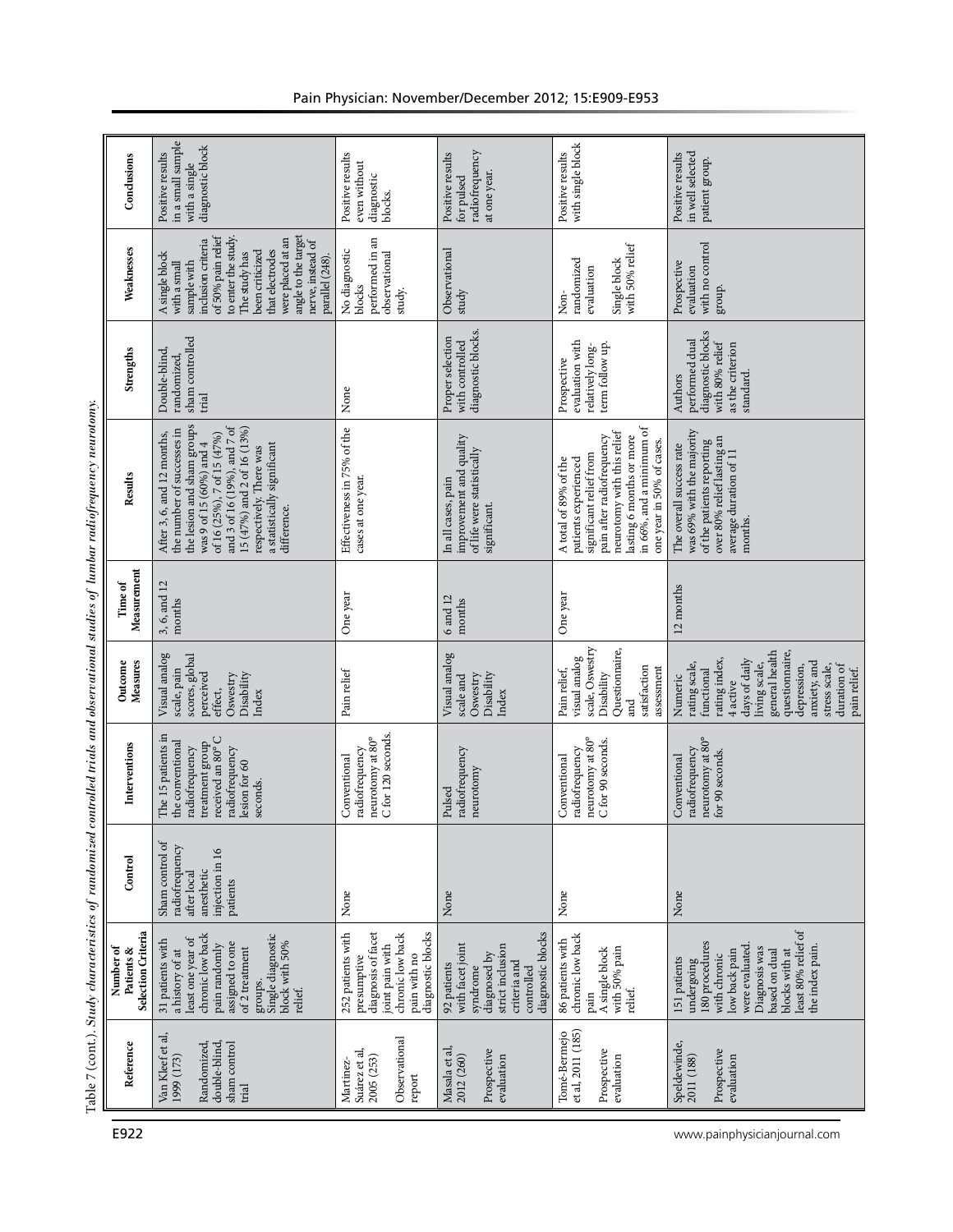|                              |                                                              | Table 7 (cont.). Study characteristics of randomized                                                                                                                                                                                                               |         |                                                                                                                                                                                               |                                                                                                                                                                                                               |                                                                                                                                                                                  | controlled trials and observational studies of lumbar radiofrequency neurotomy.                                                                                                                 |                                                                                                                                                                                        |                                                                                                                                                                                                                                                                  |                                                                                              |  |
|------------------------------|--------------------------------------------------------------|--------------------------------------------------------------------------------------------------------------------------------------------------------------------------------------------------------------------------------------------------------------------|---------|-----------------------------------------------------------------------------------------------------------------------------------------------------------------------------------------------|---------------------------------------------------------------------------------------------------------------------------------------------------------------------------------------------------------------|----------------------------------------------------------------------------------------------------------------------------------------------------------------------------------|-------------------------------------------------------------------------------------------------------------------------------------------------------------------------------------------------|----------------------------------------------------------------------------------------------------------------------------------------------------------------------------------------|------------------------------------------------------------------------------------------------------------------------------------------------------------------------------------------------------------------------------------------------------------------|----------------------------------------------------------------------------------------------|--|
|                              | Reference                                                    | Selection Criteria<br>Number of<br>Patients &                                                                                                                                                                                                                      | Control | Interventions                                                                                                                                                                                 | Measures<br>Outcome                                                                                                                                                                                           | Measurement<br>Time of                                                                                                                                                           | Results                                                                                                                                                                                         | Strengths                                                                                                                                                                              | Weaknesses                                                                                                                                                                                                                                                       | Conclusions                                                                                  |  |
| www.painphysicianjournal.com | Retrospective<br>Yilmaz et al,<br>2010 (258)<br>analysis     | diagnostic medial<br>chronic low back<br>50 patients with<br>pain secondary<br>to lumbar facet<br>syndrome with<br>branch blocks.<br>pain relief by<br>at least $80\%$<br>controlled,                                                                              | None    | 120 seconds each<br>producing 2 or 3<br>more lesions per<br>80°C for 100 to<br>radiofrequency<br>Conventional<br>neurotomy at<br>level.                                                       | pain, disability,<br>and treatment<br>Questionairre<br>related quality<br>Visual analog<br>scale, health-<br>measures of<br>Self-Report<br>satisfaction.<br>of life state,<br>Dimension<br>EuroQol<br>Group-5 | 12 months                                                                                                                                                                        | treatment co-interventions<br>at least 60% of pain. 64%<br>obtained a reduction of<br>of the patients used no<br>during the first year<br>86% of the patients<br>follow-up.                     | multiple lesions at<br>the target points.<br>Strict selection<br>production of<br>criteria and                                                                                         | Multiple lesions<br>evaluation in a<br>small number<br>Retrospective<br>at each level.<br>of patients.                                                                                                                                                           | Positive results                                                                             |  |
|                              | Son et al, 2010<br>Retrospective<br>review<br>(259)          | chronic low back<br>pain treated with<br>neurotomy from<br>radiofrequency<br>60 consecutive<br>March 2006 to<br>February 2009<br>and also failed<br>radicular pain<br>only low back<br>patients with<br>pain without<br>management<br>conservative<br>Patients had | None    | at least 50% relief.<br>disappearance of<br>Dual diagnostic<br>seconds or until<br>performed with<br>radiofrequency<br>80°C for 60-90<br>Conventional<br>neurotomy at<br>blocks were<br>pain. | Duration and<br>pain relief by<br>visual analog<br>quantity of<br>scale                                                                                                                                       | 6 months and<br>one year                                                                                                                                                         | and mean duration of relief<br>in 60% of patients. Overall<br>relief was 9.8 months with<br>a range of 5 to 16 months<br>successful relief was 88%<br>Mean duration of pain<br>was 10.8 months. | that patients were<br>diagnostic blocks<br>strengths except<br>were repeated if<br>selected by dual<br>and procedures<br>No specific<br>needed.                                        | procedures which<br>is high compared<br>to recommended<br>radiofrequency<br>evaluation with<br>A retrospective<br>50% relief with<br>least 5 patients<br>dual blocks as<br>underwent 4<br>the criterion<br>standard. At<br>neurotomy<br>procedures.<br>number of | undetermined<br>Borderline<br>positive or<br>results.                                        |  |
|                              | Tzaan & Tasker,<br>Retrospective<br>2000 (254)<br>evaluation | with a single block<br>chronic low back<br>with at least 50%<br>69 patients with<br>diagnostic facet<br>joint injections<br>6 months were<br>pain reduction<br>pain of at least<br>evaluated with                                                                  | None    | neurotomy at 80°C<br>radiofrequency<br>for 90 seconds.<br>Conventional                                                                                                                        | Pain relief                                                                                                                                                                                                   | up 5.6 months<br>Mean follow-                                                                                                                                                    | Proportion of successful<br>procedures was 41%.                                                                                                                                                 | None                                                                                                                                                                                   | single block with<br>50% pain relief.<br>were performed<br>under general<br>Selection by<br>In addition,<br>procedures<br>anesthesia.<br>multiple                                                                                                                | Undetermined<br>results                                                                      |  |
| E923                         | Clinical audit<br>Gofeld et al,<br>2007 (174)                | double diagnostic<br>Chronic low back<br>at least 6 months<br>pain patients of<br>duration and<br>blocks.                                                                                                                                                          | None    | neurotomy at 80°C<br>radiofrequency<br>for 60 seconds.<br>Conventional                                                                                                                        | Pain relief                                                                                                                                                                                                   | months. Of the<br>for assessment.<br>174 completed<br>complete data<br>the study and<br>209 patients,<br>6, 12, and 24<br>35 were lost<br>not provide<br>to follow-<br>up or did | excellent pain relief lasting<br>Of the 174 patients with<br>complete data, 68.4%<br>experienced good to<br>from 6 to 24 months.                                                                | nerve. Procedures<br>long-term follow-<br>Large proportion<br>the needle in the<br>were repeated if<br>of patients with<br>utilized parallel<br>placement of<br>up. Authors<br>needed. | with no control<br>Retrospective<br>evaluation<br>group.                                                                                                                                                                                                         | long periods of<br>Positive results<br>proportion of<br>patients over<br>in a large<br>time. |  |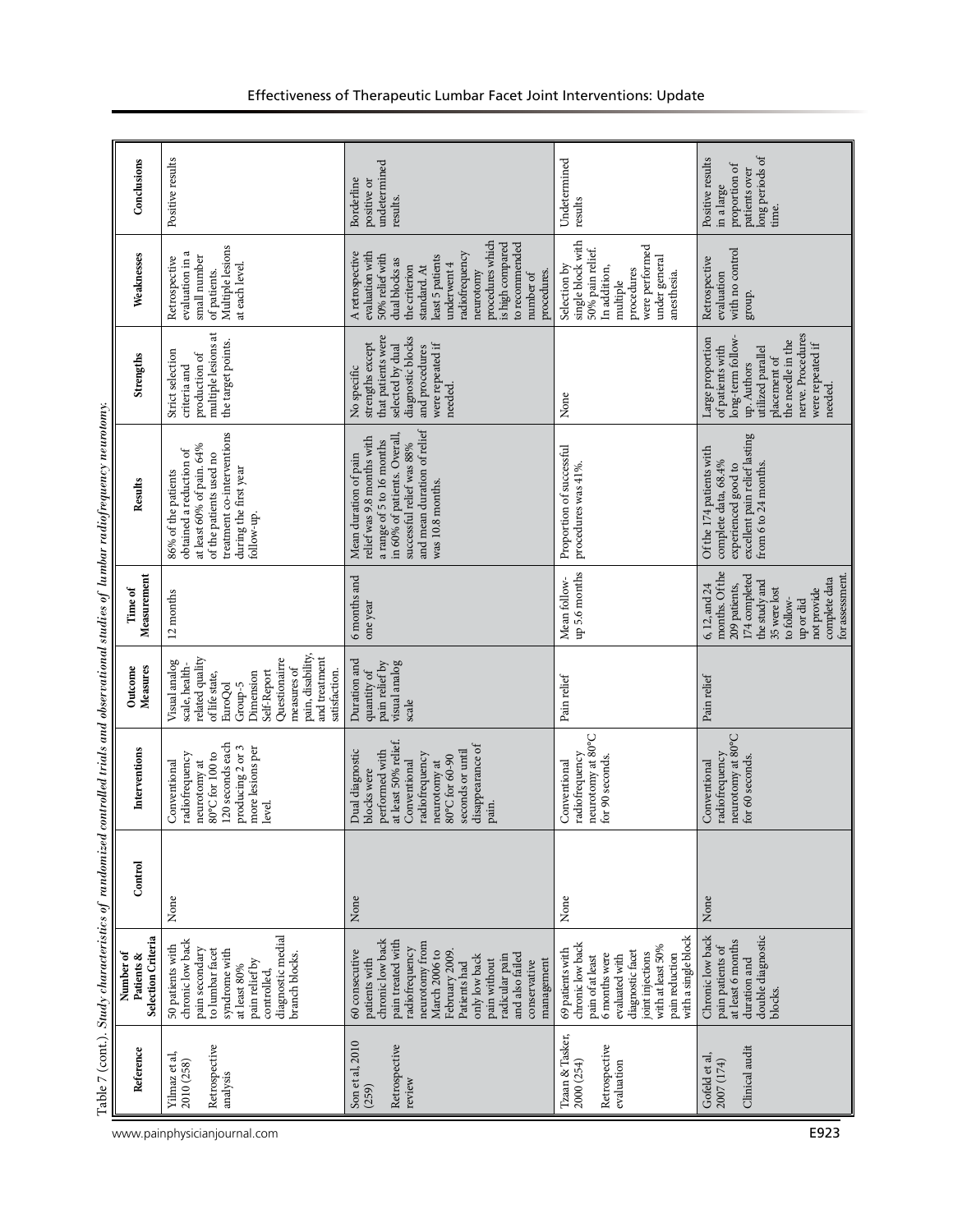| Conclusions                                   | nerve blocks and<br>radiofrequency<br>Positive results<br>for facet joint<br>even without<br>blocks, both<br>neurotomy.<br>diagnostic                                                                                                                         | Positive results                                                                                                                                                                                                                                | Positive results                                                                                                                                                                                                                                                            |
|-----------------------------------------------|---------------------------------------------------------------------------------------------------------------------------------------------------------------------------------------------------------------------------------------------------------------|-------------------------------------------------------------------------------------------------------------------------------------------------------------------------------------------------------------------------------------------------|-----------------------------------------------------------------------------------------------------------------------------------------------------------------------------------------------------------------------------------------------------------------------------|
| Weaknesses                                    | performed. High<br>provided in both<br>anesthetics were<br>No diagnostic<br>dose steroids<br>blocks were<br>and local<br>groups.                                                                                                                              | Lack of placebo<br>dno.fa                                                                                                                                                                                                                       | randomization.<br>described as a<br>there was no<br>randomized,<br>clinical trial,<br>Though it is<br>appropriate                                                                                                                                                           |
| Strengths                                     | Strict noninvasive<br>diagnostic blocks.<br>control trial with<br>large number of<br>patients with 50<br>double-blind or<br>criteria without<br>in each group.<br>at least single<br>a reasonably<br>Randomized<br>described as<br>blind active-<br>selection | after the diagnosis<br>of facet joint pain<br>diagnostic blocks<br>an active-control<br>2-year follow-up<br>large proportion<br>double-blind in<br>with controlled<br>manner with<br>nature with a<br>randomized<br>of patients<br>First of its | Prospective<br>evaluation                                                                                                                                                                                                                                                   |
| Results                                       | 75% at 6-month follow-up.<br>radiofrequency group and<br>improvement vs. 92% and<br>69% of the patients in the<br>group showed significant<br>facet joint nerve block<br>At the end of one year,<br>90% of patients in the                                    | with an average of 5-6 total<br>the end of the 2 year study<br>Significant pain relief was<br>shown in 85% of Group<br>I and 90% of Group II at<br>period in both groups,<br>treatments.                                                        | Results showed significant<br>injections was 100% up to<br>multiple procedures were<br>months, and 21% for 7 to<br>$3$ months, $82\%$ for $4$ to $6$<br>improvement in patients<br>in both groups; however,<br>performed. Significant<br>relief with one to 3<br>12 months. |
| Measurement<br>Time of                        | 6 months, 12<br>One month,<br>months                                                                                                                                                                                                                          | and 24 months<br>3, 6, 12, 18,                                                                                                                                                                                                                  | $2\frac{1}{2}$ years                                                                                                                                                                                                                                                        |
| Measures<br>Outcome                           | questionnaire,<br>questionnaire,<br>Numeric Pain<br>Spine Society<br>5-dimension<br>Scale, North<br>$\geq 50\%$ pain<br>satisfaction<br>self report<br>American<br>Euro-Qol<br>patient<br>Group<br>Visual<br>relief                                           | opioid intake.<br>employment<br>Rating Scale,<br>status, and<br>Disability<br>Oswestry<br>Numeric<br>Index,                                                                                                                                     | Numeric pain<br>status, opioid<br>employment<br>rating scale,<br>functional<br>intake,<br>status                                                                                                                                                                            |
| Interventions                                 | neurotomy at 80°C<br>for 120 seconds in<br>combination with<br>radiofrequency<br>high dose local<br>anesthetic and<br>Conventional<br>steroids.                                                                                                               | and steroids. Both<br>or local anesthetic<br>with the addition<br>groups were also<br>anesthetic alone<br>group with local<br>patients with 60<br>patients in each<br>categories each<br>divided into 2<br>Total of 120<br>of Sarapin.          | Facet joint nerve<br>blocks with local<br>local anesthetic,<br>Sarapin or with<br>anesthetic and<br>Sarapin, and                                                                                                                                                            |
| Control                                       | nerves with local<br>anesthetic and<br>of facet joint<br>Pain blocks<br>steroids.                                                                                                                                                                             | Local anesthetic<br>only                                                                                                                                                                                                                        | None                                                                                                                                                                                                                                                                        |
| Selection Criteria<br>Number of<br>Patients & | diagnostic blocks.<br>therapy and strict<br>chronic low back<br>however, without<br>selection criteria;<br>100 patients with<br>pain who failed<br>conservative                                                                                               | lumbar facet joint<br>pain of facet joint<br>diagnostic blocks<br>chronic low back<br>120 patients with<br>with therapeutic<br>with 80% relief.<br>origin treated<br>nerve blocks.<br>Double                                                    | diagnostic blocks<br>chronic low back<br>73 patients with<br>pain diagnosed<br>were selected<br>with dual                                                                                                                                                                   |
| Reference                                     | active-control<br>Randomized,<br>Civelek et al,<br>2012 (198)                                                                                                                                                                                                 | (133, 162, 163)<br>active control<br>Randomized<br>double blind,<br>Manchikanti<br>2008, 2010<br>et al, 2007,<br>trial                                                                                                                          | Manchikanti et<br>active-control<br>al, 2001 (164)<br>Randomized,                                                                                                                                                                                                           |
|                                               |                                                                                                                                                                                                                                                               |                                                                                                                                                                                                                                                 | www.painphysicianjournal.com                                                                                                                                                                                                                                                |

# Pain Physician: November/December 2012; 15:E909-E953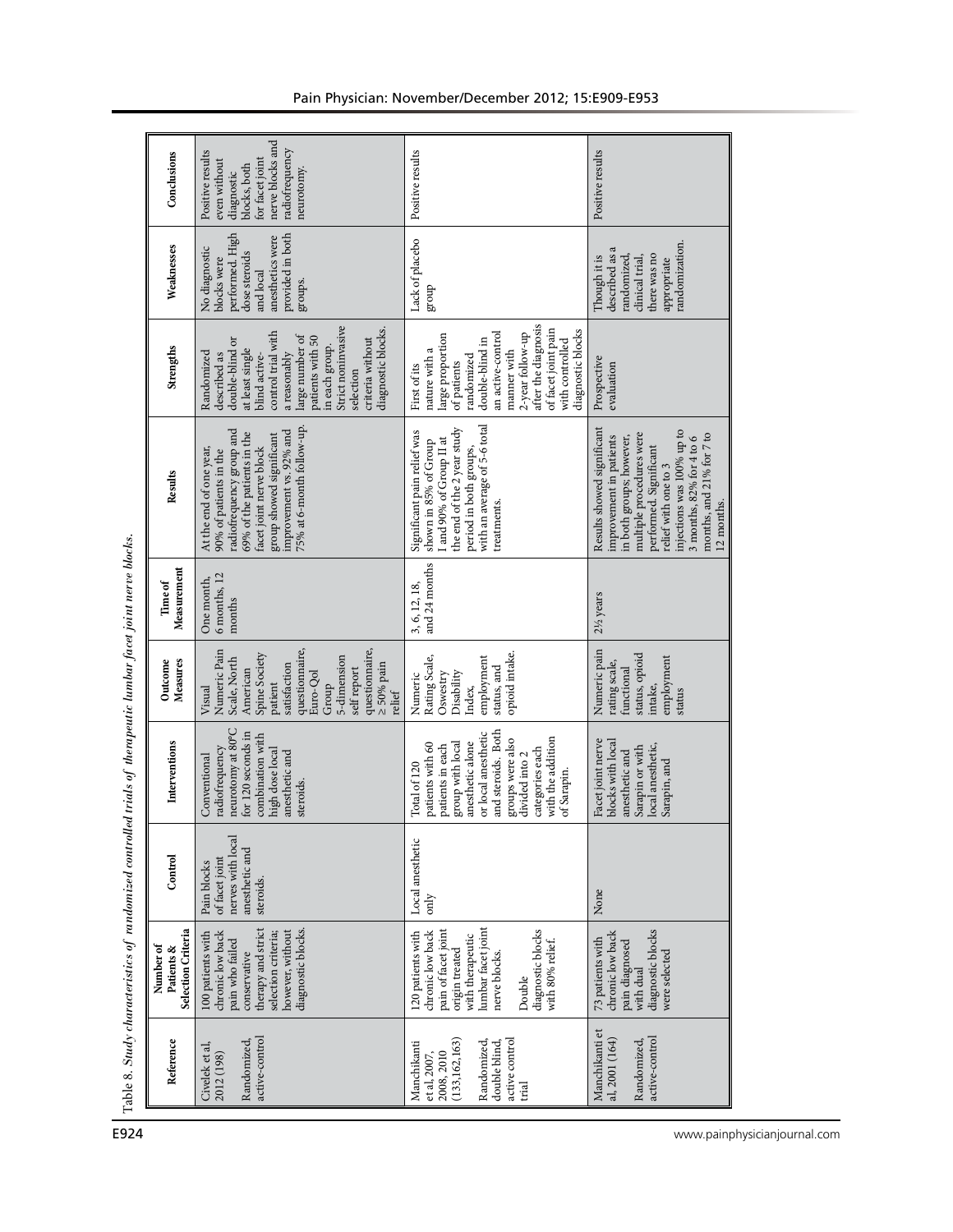|                                                                         | Conclusions                                   | active-control trial<br>or steroid into the<br>chloride solution<br>with injection of<br>diagnosis with a<br>facet joints after<br>concluded that<br>either sodium<br>negative in an<br>single block.<br>The authors<br>results were                                                                                                                                                                           | injections during<br>a 6-month period.<br>high number of<br>Undetermined<br>results with                                                            | with intraarticular<br>Positive results<br>zygapophysial<br>injections.                                                                                                                                                                   | Positive results                                                                                                                                                                            |
|-------------------------------------------------------------------------|-----------------------------------------------|----------------------------------------------------------------------------------------------------------------------------------------------------------------------------------------------------------------------------------------------------------------------------------------------------------------------------------------------------------------------------------------------------------------|-----------------------------------------------------------------------------------------------------------------------------------------------------|-------------------------------------------------------------------------------------------------------------------------------------------------------------------------------------------------------------------------------------------|---------------------------------------------------------------------------------------------------------------------------------------------------------------------------------------------|
|                                                                         | Weaknesses                                    | Only single block<br>months of relief.<br>was applied and<br>steroids without<br>local anesthetic<br>with only one<br>treatment and<br>patients were<br>treated with<br>expected 6                                                                                                                                                                                                                             | without a placebo<br>month follow-up<br>small sample of<br>group, without<br>patients with 6<br>diagnostic<br>Relatively<br>blocks.                 | not randomized<br>The study was<br>or blinded.                                                                                                                                                                                            | Nonrandomized<br>study without<br>controls                                                                                                                                                  |
|                                                                         | Strengths                                     | controlled trial<br>double-blind<br>randomized,<br>performed<br>Well-                                                                                                                                                                                                                                                                                                                                          | active-control<br>Randomized,<br>double-blind<br>study                                                                                              | A comparative<br>prospective<br>study.                                                                                                                                                                                                    | $\rm None$                                                                                                                                                                                  |
|                                                                         | Results                                       | Revised statistics showed<br>reported marked or very<br>active group and 10% in<br>sodium chloride group<br>placebo group showed<br>marked improvement.<br>After one month, 42%<br>group and 15% in the<br>group and 33% in the<br>evaluation, 46% in the<br>22% improvement in<br>of the patients in the<br>methylprednisolone<br>methylprednisolone<br>At the 6 month<br>sustained relief.<br>control group. | lasting pain relief, better<br>function, and improved<br>quality of life with both<br>Patients reported<br>treatments.                              | scores in Group II were<br>were significantly lower<br>Visual analog scale and<br>scores. Posttreatment:<br>Questionnaire scores<br>greater than those of<br>The decreases in the<br>than pre-treatment<br>Oswestry Disabilty<br>Group I. | after 6 months, 68% of<br>second follow-up visit<br>the patients reported<br>At the first follow-up<br>claimed relief. At the<br>53% of the patients<br>visit after 8 weeks,<br>improvement |
|                                                                         | Measurement<br>Time of                        | One, 3, and 6<br>months                                                                                                                                                                                                                                                                                                                                                                                        | 3 months and<br>6 months                                                                                                                            | $1, 3,$ and $6$<br>months.                                                                                                                                                                                                                | 8 weeks and 6<br>months                                                                                                                                                                     |
|                                                                         | Measures<br>Outcome                           | Questionnaire,<br>mean sickness<br>impact profile.<br>Analog Scale,<br>McGill Pain<br>Visual                                                                                                                                                                                                                                                                                                                   | Index, low back<br>outcomes score,<br>Scale, Rowland-<br>Short Form-36<br>Questionnaire,<br>Visual Analog<br>Disability<br>Oswestry<br>Morris       | back disability<br>Visual Analog<br>Oswestry low<br>questionnaire<br>Scale and                                                                                                                                                            | Pain relief                                                                                                                                                                                 |
| ed trials and observational studies of lumbar intraarticular injections | Interventions                                 | methylprednisolone<br>into the facet joints<br>sodium chloride or<br>Only one injection<br>Injection of either<br>sodium chloride)<br>saline and 48 for<br>(49 for isotonic<br>was provided.                                                                                                                                                                                                                   | versus glucocorticoid<br>hyaluronic acid<br>Intraarticular<br>injection of<br>injection.                                                            | methylprednisolone<br>Patients in Group<br>bupivacaine, and<br>joint blockade<br>zygapophysial<br>by prilocaine,<br>II received<br>acetate.                                                                                               | joint injections with<br>local anesthetic and<br>Intraarticular facet<br>steroids.                                                                                                          |
|                                                                         | Control                                       | isotonic saline<br>Intraarticular<br>injection of                                                                                                                                                                                                                                                                                                                                                              | Active-control<br>study with no<br>control group                                                                                                    | thiocolchicoside<br>recommended<br>Diclofenac<br>sodium.<br>bedrest<br>and                                                                                                                                                                | None                                                                                                                                                                                        |
| Table 9. Study characteristics of randomized control                    | Selection Criteria<br>Number of<br>Patients & | facet joints. Single<br>assigned to receive<br>anesthetic into the<br>pain who reported<br>of their pain after<br>diagnostic blocks<br>chronic low back<br>immediate relief<br>injection of local<br>injections under<br>with 50% relief<br>were randomly<br>Patients with<br>fluoroscopic<br>guidance.                                                                                                        | patients randomly<br>with chronic low<br>back pain were<br>assigned into 2<br>No diagnostic<br>included with<br>Sixty patients<br>groups.<br>blocks | included in this<br>back pain were<br>suffering from<br>chronic low<br>80 patients<br>study.                                                                                                                                              | medical treatment<br>at least 3 months<br>low back pain of<br>underwent facet<br>with mechanical<br>unresponsive to<br>joint injections<br>low back pain<br>with chronic<br>57 patients     |
|                                                                         | Reference                                     | active-control<br>double blind,<br>Randomized<br>Carette et al<br>placebo or<br>1991 (155)<br>trial                                                                                                                                                                                                                                                                                                            | Fuchs et al 2005<br>active-control<br>Randomized,<br>double-blind<br>(157)<br>trial                                                                 | Celik et al 2011<br>Prospective<br>evaluation<br>(183)                                                                                                                                                                                    | Anand & Butt<br>Prospective<br>2007 (225)<br>evaluation                                                                                                                                     |
|                                                                         |                                               | www.painphysicianjournal.com                                                                                                                                                                                                                                                                                                                                                                                   |                                                                                                                                                     |                                                                                                                                                                                                                                           | E925                                                                                                                                                                                        |

|                                                                                        |   | Ì                    |
|----------------------------------------------------------------------------------------|---|----------------------|
|                                                                                        |   |                      |
|                                                                                        |   | j                    |
|                                                                                        |   |                      |
|                                                                                        |   |                      |
|                                                                                        |   |                      |
|                                                                                        |   |                      |
|                                                                                        |   |                      |
|                                                                                        |   |                      |
|                                                                                        |   |                      |
|                                                                                        |   |                      |
|                                                                                        |   |                      |
|                                                                                        |   |                      |
|                                                                                        |   |                      |
|                                                                                        |   |                      |
|                                                                                        |   |                      |
|                                                                                        |   |                      |
|                                                                                        |   |                      |
|                                                                                        |   |                      |
|                                                                                        |   |                      |
|                                                                                        |   |                      |
|                                                                                        |   | ï                    |
|                                                                                        |   |                      |
|                                                                                        |   |                      |
|                                                                                        |   |                      |
|                                                                                        |   | i                    |
|                                                                                        |   |                      |
|                                                                                        |   | l                    |
|                                                                                        |   | ׇ֠                   |
|                                                                                        |   |                      |
|                                                                                        |   |                      |
|                                                                                        |   |                      |
| ֖֖֖֖֪֪֪֪֪֪֪֦֧֪֪֪֪֪֪֪֪֪֪֪֪֪֪֪֪֪֪֪֪֪֪֪֪֪֪֛֪֪֛֚֚֚֚֚֚֚֚֚֚֚֚֚֚֚֚֚֚֚֚֚֬֡֡֡֬֝֬֝֓֞֡֡֝֬֬֝֬֝֬֓֝֬ |   |                      |
|                                                                                        |   |                      |
|                                                                                        |   |                      |
|                                                                                        |   | i                    |
|                                                                                        |   |                      |
|                                                                                        |   |                      |
|                                                                                        |   | $\ddot{\phantom{a}}$ |
|                                                                                        |   |                      |
|                                                                                        |   |                      |
|                                                                                        |   |                      |
|                                                                                        |   |                      |
|                                                                                        |   | i                    |
|                                                                                        |   |                      |
|                                                                                        |   |                      |
|                                                                                        |   |                      |
|                                                                                        |   |                      |
|                                                                                        |   |                      |
|                                                                                        |   |                      |
|                                                                                        |   |                      |
|                                                                                        |   |                      |
|                                                                                        |   |                      |
|                                                                                        |   |                      |
|                                                                                        |   |                      |
|                                                                                        |   |                      |
|                                                                                        |   |                      |
|                                                                                        |   |                      |
|                                                                                        |   |                      |
|                                                                                        |   |                      |
|                                                                                        |   |                      |
|                                                                                        |   |                      |
|                                                                                        |   |                      |
|                                                                                        |   | l                    |
|                                                                                        |   |                      |
|                                                                                        | F | ׇ֚֘                  |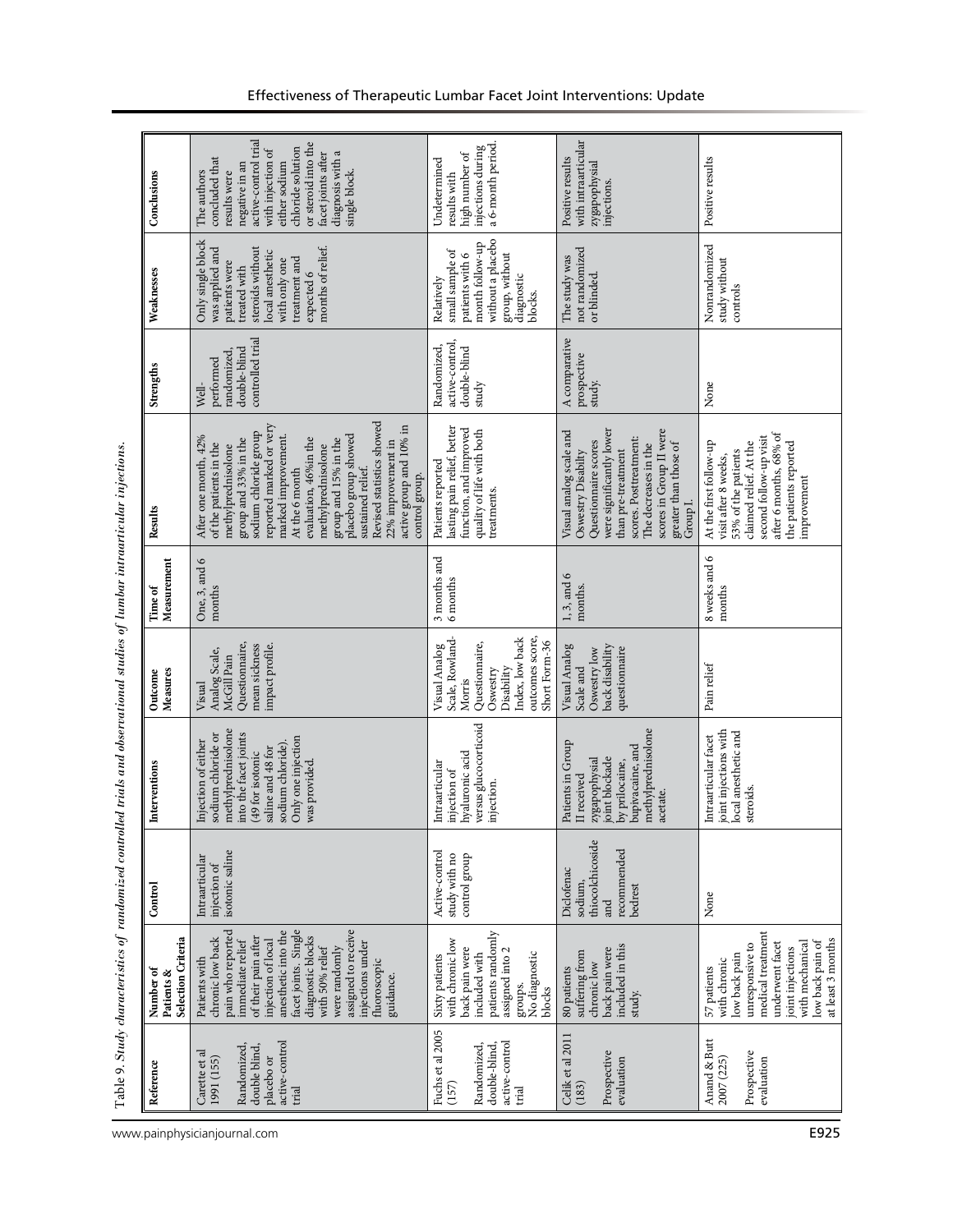| Conclusions                                   | patients with one<br>steroid injection.<br>Positive results<br>intraarticular<br>in 54% of the                                                                                       | Negative results                                                                                                                                                                                                               | term with one<br>Positive short-<br>block.                                                                                                                                                                                                                | Positive short-<br>term with one<br>block.                                                                                                                                                                                              |
|-----------------------------------------------|--------------------------------------------------------------------------------------------------------------------------------------------------------------------------------------|--------------------------------------------------------------------------------------------------------------------------------------------------------------------------------------------------------------------------------|-----------------------------------------------------------------------------------------------------------------------------------------------------------------------------------------------------------------------------------------------------------|-----------------------------------------------------------------------------------------------------------------------------------------------------------------------------------------------------------------------------------------|
| Weaknesses                                    | injections were<br>excluded. Both<br>consequently<br>false-positive<br>made on the<br>number of<br>Very high<br>same day.<br>were not<br>positives,                                  | injectionsOverall<br>A retrospective<br>poor selection<br>evaluation.<br>Multiple<br>criteria                                                                                                                                  | Retrospective<br>appropriate<br>parameters.<br>evaluation<br>outcome<br>without                                                                                                                                                                           | patients without<br>Relatively small<br>study. Inclusion<br>of postsurgical<br>blocks. With a<br>diagnostic<br>single.                                                                                                                  |
| Strengths                                     | evaluation with<br>100 patients<br>Prospective<br>included.                                                                                                                          | block in a large<br>number of<br>performed<br>diagnostic<br>Authors<br>patients.<br>a single                                                                                                                                   | Relatively large<br>sample size                                                                                                                                                                                                                           | None                                                                                                                                                                                                                                    |
| Results                                       | demonstrated long-term<br>54% of the patients<br>relief.                                                                                                                             | improvement with 50.4%<br>the patients for one year.<br>of the patients with no<br>patients showed some<br>the back and leg pain<br>occurred in $18.7\%$ of<br>Overall, 49.6% of the<br>Long lasting relief of<br>improvement. | Eight of the patients had<br>complete relief with one<br>good or excellent relief<br>had less than 3 months<br>with fair results in 9%,<br>with no relief in 44%.<br>treatment, 5 patients<br>Forty-two percent of<br>the patients reported<br>of relief. | patients were free of pain<br>for 6 to 12 months with a<br>to facet blocks have had<br>patients had initial pain<br>Twenty-nine (54%) of<br>relief and 11 (38%) of<br>those who responded<br>prolonged relief. Six<br>single injection. |
| Measurement<br>Time of                        | injection was<br>therapeutic<br>carried out<br>Only one<br>3 months                                                                                                                  | 6-12 months                                                                                                                                                                                                                    | 3 months                                                                                                                                                                                                                                                  | $3, 6,$ and $12$ months.                                                                                                                                                                                                                |
| Measures<br>Outcome                           | Pain relief                                                                                                                                                                          | Pain relief                                                                                                                                                                                                                    | return to work<br>Pain relief and                                                                                                                                                                                                                         | Pain relief                                                                                                                                                                                                                             |
| Interventions                                 | steroids based on the<br>positive response in<br>94% of the patients.<br>and followed by<br>local anesthetic<br>injection with<br>injection with<br>intraarticular<br>Intraarticular | local anesthetic and<br>joint injection with<br>Intraarticular facet<br>steroids.                                                                                                                                              | repeat injections.<br>patients received<br>injection of local<br>anesthetic and<br>steroids. Four<br>Intraarticular                                                                                                                                       | intraarticular local<br>anesthetic and<br>steroids under<br>fluoroscopy.<br>Injection of                                                                                                                                                |
| Control                                       | None                                                                                                                                                                                 | None                                                                                                                                                                                                                           | None                                                                                                                                                                                                                                                      | None                                                                                                                                                                                                                                    |
| Selection Criteria<br>Number of<br>Patients & | 100 patients were<br>with lumbar facet<br>Single diagnostic<br>patients suffered<br>selected based<br>on the clinical<br>groups that<br>syndrome.<br>blocks                          | and steroids with<br>with chronic low<br>with injection of<br>treated between<br>local anesthetic<br>back pain were<br>histories of low<br>variable length<br>1997 and 2001<br>230 patients<br>back pain.                      | chronic low back<br>of 117 facet joint<br>receiving a total<br>injections in a<br>No diagnostic<br>retrospective<br>uncontrolled<br>review with<br>99 patients<br>blocks<br>pain.                                                                         | without sciatica<br>of lumbar facet<br>were included<br>low back pain<br>No diagnostic<br>with injection<br>with chronic<br>54 patients<br>blocks<br>joints.                                                                            |
| Reference                                     | Murtagh 1988<br>observational<br>Prospective<br>study<br>(148)                                                                                                                       | Bani et al 2002<br>Retrospective<br>evaluation<br>(235)                                                                                                                                                                        | Retrospective<br>Lippitt 1984<br>(152)<br>evaluation                                                                                                                                                                                                      | Observational<br>Destouet et al<br>1982 (149)<br>study                                                                                                                                                                                  |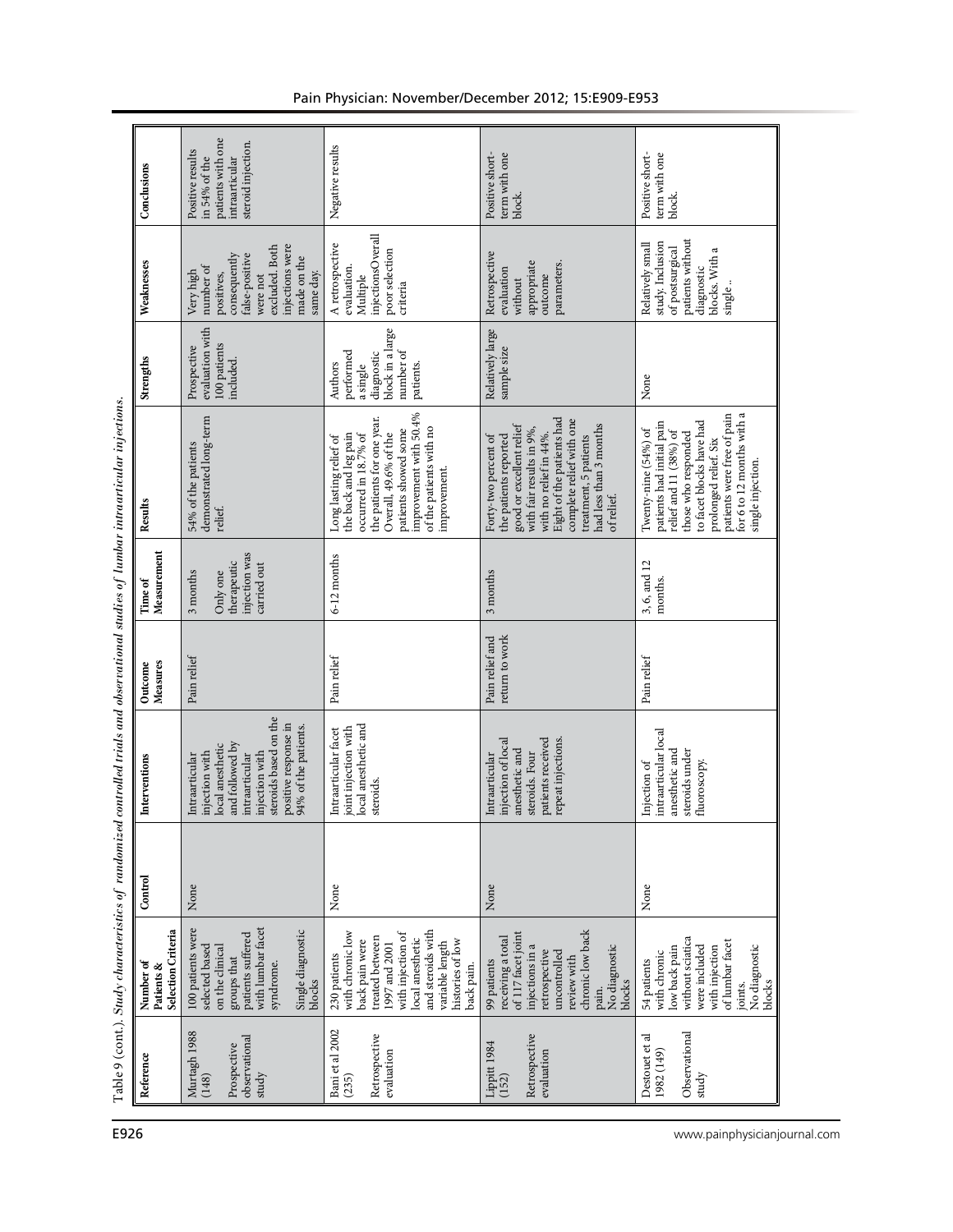| Effectiveness of Therapeutic Lumbar Facet Joint Interventions: Update |  |  |  |
|-----------------------------------------------------------------------|--|--|--|
|-----------------------------------------------------------------------|--|--|--|

| <b>Manuscript Author(s)</b>     | A) Patient<br>description        | <b>B</b> ) Description of<br>interventions and<br>treatment settings | C) Clinically<br>relevant<br>outcomes | D) Clinical<br>importance | E) Benefits<br>vs. potential<br>harms | <b>Total</b><br><b>Criteria</b><br>Met |
|---------------------------------|----------------------------------|----------------------------------------------------------------------|---------------------------------------|---------------------------|---------------------------------------|----------------------------------------|
| Manchikanti et al (133,162,163) | $\qquad \qquad +$                | $+$                                                                  | $^{+}$                                | $^{+}$                    | $^{+}$                                | 5/5                                    |
| Murtagh (148)                   | $\ddot{}$                        | $\ddot{}$                                                            | $\overline{a}$                        | $-1$                      | $+$                                   | 3/5                                    |
| Destouet et al (149)            | $\ddot{}$                        | $+$                                                                  | $- -$                                 | --                        | $^{+}$                                | 3/5                                    |
| Lippitt (152)                   | $\ddot{}$                        | $+$                                                                  | $-$                                   | --                        | $+$                                   | 3/5                                    |
| Carette et al (155)             | $\, +$                           | $+$                                                                  | $+$                                   | $\overline{\phantom{a}}$  | $^{+}$                                | 4/5                                    |
| Fuchs et al (157)               | $\ddot{}$                        | $+$                                                                  | $-$                                   | $-1$                      | $\sim$ $-$                            | 2/5                                    |
| Manchikanti et al (164)         | $\begin{array}{c} + \end{array}$ | $^{+}$                                                               | $^+$                                  | $^{+}$                    | $^{+}$                                | 5/5                                    |
| Nath et al (165)                | $\ddot{}$                        | $\ddot{}$                                                            | $+$                                   | $^{+}$                    | $+$                                   | 5/5                                    |
| van Wijk et al (166)            | $\, +$                           | $+$                                                                  | $+$                                   | $-1$                      | $^{+}$                                | 4/5                                    |
| Van Kleef et al (173)           | $\ddot{}$                        | $+$                                                                  | $+$                                   | $+$                       | $+$                                   | 5/5                                    |
| Gofeld et al (174)              | $^{+}$                           | $^{+}$                                                               | $\overline{\phantom{m}}$              | $^{+}$                    | $^{+}$                                | 4/5                                    |
| Tekin et al (178)               | $^{+}$                           | $\ddot{}$                                                            | $\qquad \qquad +$                     | $+$                       | $\, +$                                | 5/5                                    |
| Celik et al (183)               | $^{+}$                           | $+$                                                                  | $+$                                   | --                        | $^{+}$                                | 4/5                                    |
| Tomé-Bermejo et al (185)        | $^{+}$                           | $+$                                                                  | $- -$                                 | $-1$                      | $+$                                   | 3/5                                    |
| Speldewinde (188)               | $\, +$                           | $^{+}$                                                               | $+$                                   | $^{+}$                    | $^{+}$                                | 5/5                                    |
| Civelek et al (198)             | $^{+}$                           | $+$                                                                  | $+$                                   | $+$                       | $+$                                   | 5/5                                    |
| Anand & Butt (225)              | $\, +$                           | $^+$                                                                 | --                                    | $-$                       | $^{\mathrm{+}}$                       | 3/5                                    |
| Dobrogowski et al (233)         | $^{+}$                           | $\ddot{}$                                                            | $\sim$                                | $-$                       | $+$                                   | 3/5                                    |
| Bani et al (235)                | --                               | $+$                                                                  | $\overline{\phantom{m}}$              | $\overline{\phantom{m}}$  | $\frac{1}{2}$                         | 1/5                                    |
| Cohen et al (250)               | $^{+}$                           | $\ddot{}$                                                            | $\overline{\phantom{a}}$ .            | $\ddot{}$                 | $\qquad \qquad +$                     | 4/5                                    |
| Martinez-Suárez et al (253)     | $^{+}$                           | $^{+}$                                                               | $^{+}$                                | $^{+}$                    | $^{+}$                                | 5/5                                    |
| Tzaan & Tasker (254)            | $\ddot{}$                        | ÷                                                                    | $+$                                   | $- -$                     | $\overline{\phantom{m}}$              | 2/5                                    |
| Yilmaz et al (258)              | $\, +$                           | $+$                                                                  | $+$                                   | $\qquad \qquad +$         | $^{+}$                                | 5/5                                    |
| Son et al (259)                 | $^{+}$                           | $\ddot{}$                                                            | $+$                                   | $+$                       | $\qquad \qquad +$                     | 5/5                                    |
| Masala et al (260)              | $^{+}$                           | $^{+}$                                                               | $+$                                   | --                        | $^+$                                  | 4/5                                    |

 $+$  = positive;  $-$  = negative;  $U$  = unclear

Scoring adapted from Staal JB, et al. Injection therapy for subacute and chronic low-back pain. Cochrane Database Syst Rev 2008; 3:CD001824 (124).

ity (148,149,152,174,183,185,188,225,235,254,258-260) and one was considered as low quality (253).

# 2.3 Meta-Analysis

There were 11 randomized trials (133,155,157,164- 166,173,178,198,233,250) with 2 duplicate publications (162,163) meeting the inclusion criteria. There were 3 trials that evaluated therapeutic lumbar facet joint nerve blocks (133,198,164), 7 trials that evaluated lumbar facet joint radiofrequency neurolysis (165,166,173,178,198,233,250), and 2 trials that evaluated intraarticular injections (155,157). Of the 7 randomized trials evaluating radiofrequency neurotomy

meeting the inclusion criteria, one trial was conducted with triple diagnostic blocks (165), 2 trials with dual diagnostic blocks (233,250), 4 trials with a single diagnostic block (166,173,178,250), and 2 trials did not use diagnostic blocks (198,250) Further, selection criteria and multiple other parameters also were heterogeneous among the studies. Thus, no meta-analysis could be performed.

# 2.4 Study Characteristics

Tables 7 to 9 illustrate the study characteristics of the included studies for randomized trials and for observational studies evaluating facet joint interventions.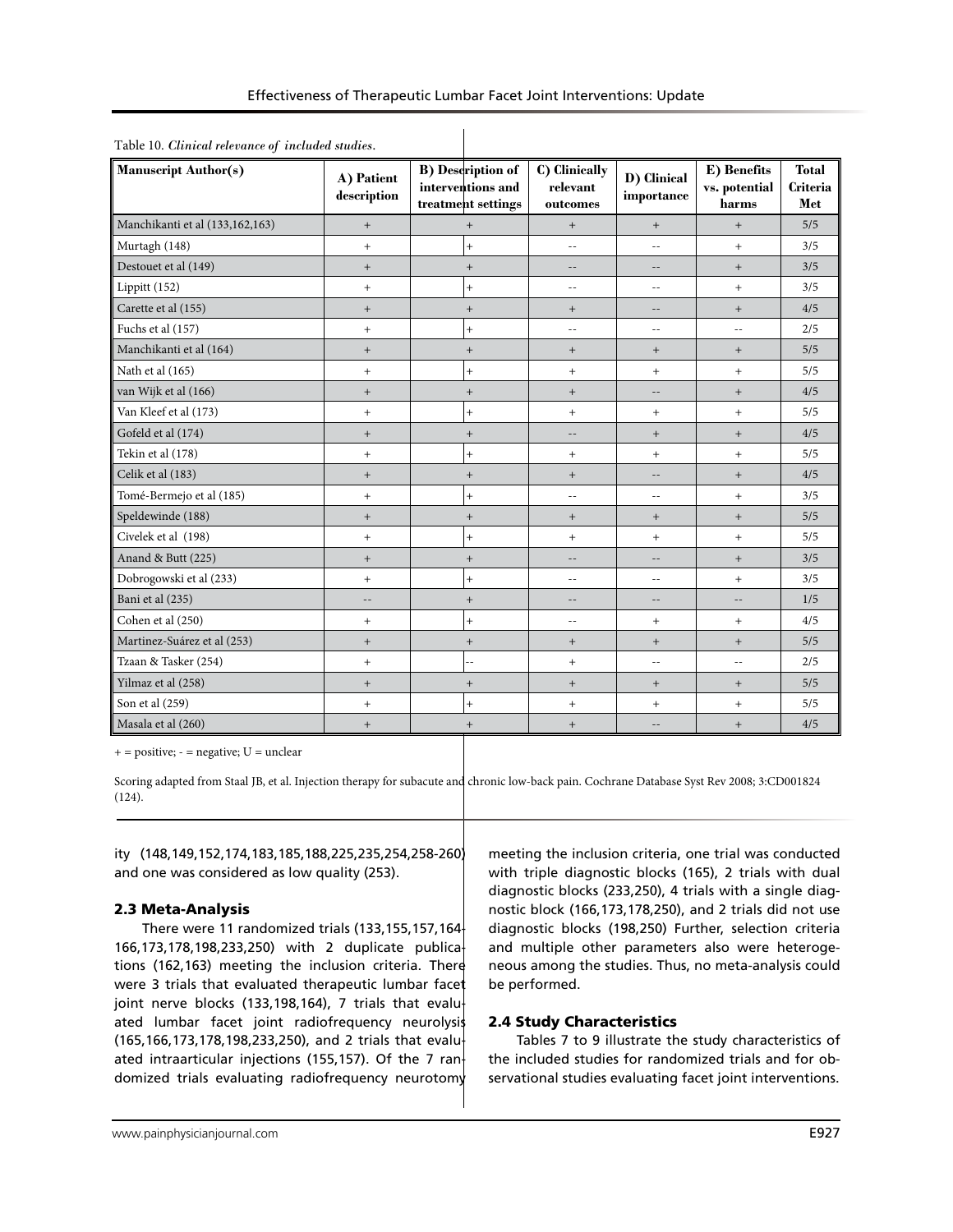| E928                         | Table 11. Methodological quality assessment of randomized trials.                                                                                                                |                                         |                                            |                         |                                              |                     |                         |                             |                      |                           |                            |                      |
|------------------------------|----------------------------------------------------------------------------------------------------------------------------------------------------------------------------------|-----------------------------------------|--------------------------------------------|-------------------------|----------------------------------------------|---------------------|-------------------------|-----------------------------|----------------------|---------------------------|----------------------------|----------------------|
|                              |                                                                                                                                                                                  | (133, 162, 163)<br>Manchikanti<br>et al | Carette<br>et al<br>(155)                  | Fuchs<br>(157)<br>et al | Manchikanti<br>et al (164)                   | al (165)<br>Nath et | et al (166)<br>van Wijk | Kleef et<br>al (173)<br>van | Tekin et<br>al (178) | Civelek<br>(198)<br>et al | Dobrogowski<br>et al (233) | Cohen et<br>al (250) |
|                              | Randomization adequate                                                                                                                                                           | Σ                                       | Υ                                          | Υ                       | $\square$                                    | Σ                   | Υ                       | Σ                           | Υ                    | Σ                         | Υ                          | Υ                    |
|                              | Concealed treatment allocation                                                                                                                                                   | Σ                                       | Σ                                          | Z                       | Z                                            | Σ                   | Σ                       | Y                           | Y                    | Σ                         | U                          | Z                    |
|                              | Patient blinded                                                                                                                                                                  | Υ                                       | Υ                                          | Υ                       | Υ                                            | Υ                   | Υ                       | Υ                           | Υ                    | $\mathsf{z}$              | Υ                          | $\mathsf{z}$         |
|                              | Care provider blinded                                                                                                                                                            | Σ                                       | Υ                                          | Z                       | $\mathsf{z}$                                 | Υ                   | Υ                       | Σ                           | Υ                    | $\simeq$                  | Υ                          | U                    |
|                              | Outcome assessor blinded                                                                                                                                                         | Z                                       | Υ                                          | Υ                       | $\mathsf{z}% _{0}\!\left( \mathsf{z}\right)$ | Υ                   | Υ                       | Υ                           | Υ                    | U                         | $\Box$                     | U                    |
|                              | Drop-out rate described                                                                                                                                                          | Υ                                       | Υ                                          | z                       | Υ                                            | Υ                   | Υ                       | Υ                           | Υ                    | Υ                         | Υ                          | Υ                    |
|                              | All randomized participants<br>analyzed in the group                                                                                                                             | Υ                                       | Υ                                          | Υ                       | Υ                                            | Υ                   | Υ                       | Υ                           | Υ                    | Υ                         | Υ                          | Υ                    |
|                              | suggestion of selective outcome<br>Reports of the study free of<br>reporting                                                                                                     | Υ                                       | Υ                                          | Υ                       | Υ                                            | Υ                   | Υ                       | Y                           | Υ                    | Υ                         | Υ                          | Υ                    |
|                              | Groups similar at baseline<br>regarding most important<br>prognostic indicators                                                                                                  | Υ                                       | Υ                                          | Υ                       | Υ                                            | Υ                   | Υ                       | Υ                           | Υ                    | Υ                         | Υ                          | Υ                    |
|                              | Co-intervention avoided or similar<br>in all groups                                                                                                                              | Σ                                       | $\mathsf{z}% _{0}\left( \mathsf{z}\right)$ | Z                       | Υ                                            | Σ                   | Σ                       | Y                           | Y                    | Y                         | Σ                          | Σ                    |
|                              | Compliance acceptable in all<br>groups                                                                                                                                           | Υ                                       | Υ                                          | Υ                       | Υ                                            | Υ                   | Υ                       | Y                           | Υ                    | Υ                         | Υ                          | Υ                    |
| www.painphysicianjournal.com | Scoring adapted from Staal JB, et al. Injection therapy for subacute and chronic low-back pain. Cochrane Database Syst Rev 2008; 3:CD001824 (124).<br>$= yes; N = no; U = under$ |                                         |                                            |                         |                                              |                     |                         |                             |                      |                           |                            |                      |
|                              |                                                                                                                                                                                  |                                         |                                            |                         |                                              |                     |                         |                             |                      |                           |                            |                      |
|                              |                                                                                                                                                                                  |                                         |                                            |                         |                                              |                     |                         |                             |                      |                           |                            |                      |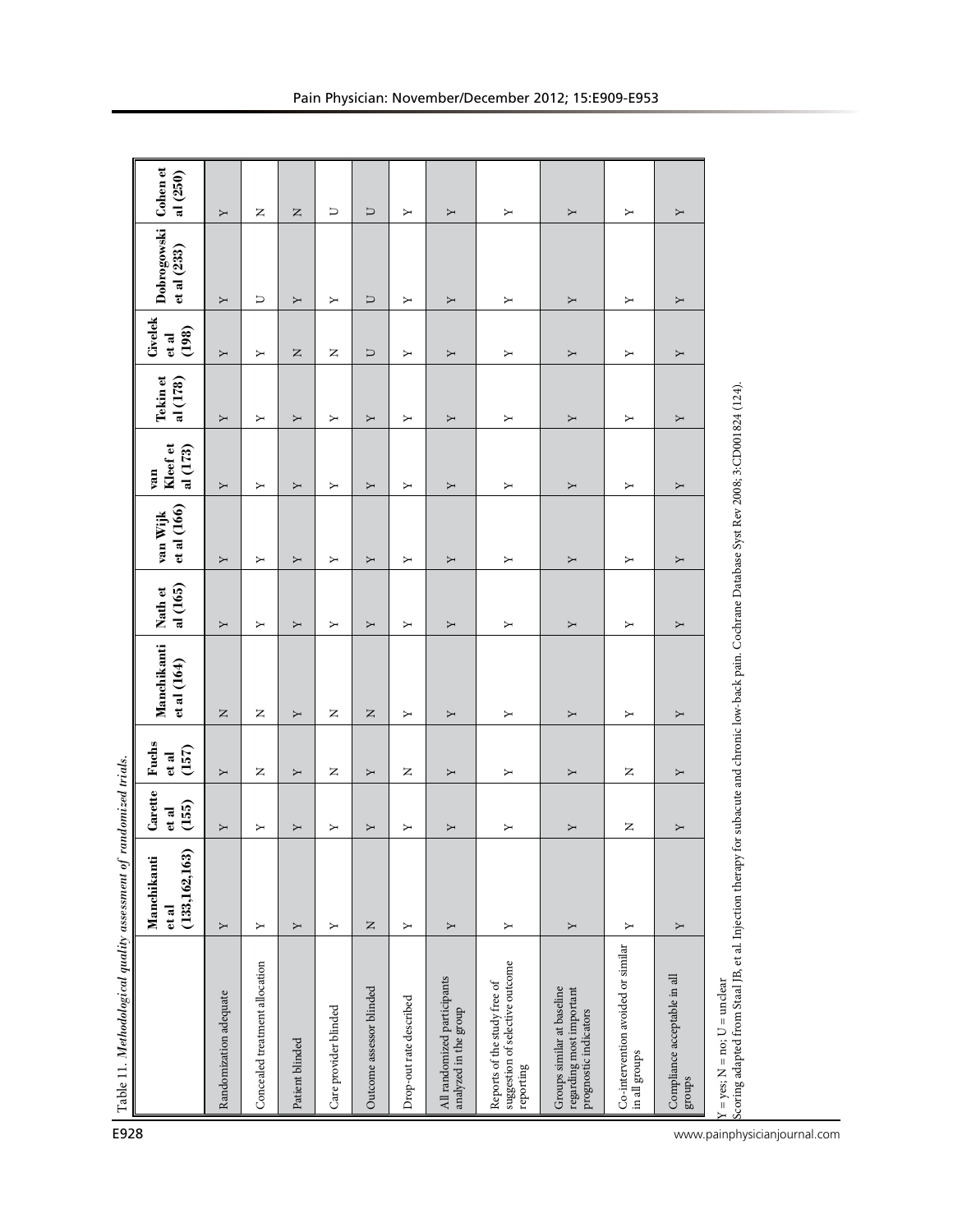|                                                                                                                                                | Celik et al (183) |
|------------------------------------------------------------------------------------------------------------------------------------------------|-------------------|
| <b>Selection</b>                                                                                                                               |                   |
| 1) Is the case definition adequate?                                                                                                            |                   |
| a) yes, with independent validation *                                                                                                          |                   |
| b) yes, e.g., record linkage or based on self reports                                                                                          | X                 |
| c) no description                                                                                                                              |                   |
| 2) Representativeness of the cases                                                                                                             |                   |
| a) consecutive or obviously representative series of cases *                                                                                   | $\mathbf X$       |
| b) potential for selection biases or not stated                                                                                                |                   |
| 3) Selection of Controls                                                                                                                       |                   |
| a) community controls *                                                                                                                        | X                 |
| b) hospital controls                                                                                                                           |                   |
| c) no description                                                                                                                              |                   |
| 4) Definition of Controls                                                                                                                      |                   |
| a) no history of disease (endpoint) *                                                                                                          |                   |
| b) no description of source                                                                                                                    |                   |
| Comparability                                                                                                                                  |                   |
| 1) Comparability of cases and controls on the basis of the design or analysis                                                                  | X                 |
| a) study controls for _<br>(Select the most important factor.) *                                                                               |                   |
| b) study controls for any additional factor * (This criteria could be modified to indicate specific control for a second<br>important factor.) |                   |
| <b>Exposure</b>                                                                                                                                |                   |
| 1) Ascertainment of exposure                                                                                                                   |                   |
| a) secure record (eg surgical records) *                                                                                                       | X                 |
| b) structured interview where blind to case/control status *                                                                                   |                   |
| c) interview not blinded to case/control status                                                                                                |                   |
| d) written self report or medical record only                                                                                                  |                   |
| e) no description                                                                                                                              |                   |
| 2) Same method of ascertainment for cases and controls                                                                                         |                   |
| a) yes *                                                                                                                                       | X                 |
| b) no                                                                                                                                          |                   |
| 3) Non-Response rate                                                                                                                           |                   |
| a) same rate for both groups $^\star$                                                                                                          | $\mathbf X$       |
| b) non respondents described                                                                                                                   |                   |
| c) rate different and no designation                                                                                                           |                   |
| SCORE                                                                                                                                          | 7/13              |

Table 12. *Methodological quality assessment of case control studies utilizing Newcastle-Ottawa quality assessment scale.* 

Note: A study can be awarded a maximum of one star for each numbered item within the Selection and Outcome categories. A maximum of two stars can be given for Comparability.

Wells GA, et al The Newcastle-Ottawa Scale (NOS) for assessing the quality of nonrandomized studies in meta-analysis. www.ohri.ca/programs/ clinical\_epidemiology/oxford.asp (125).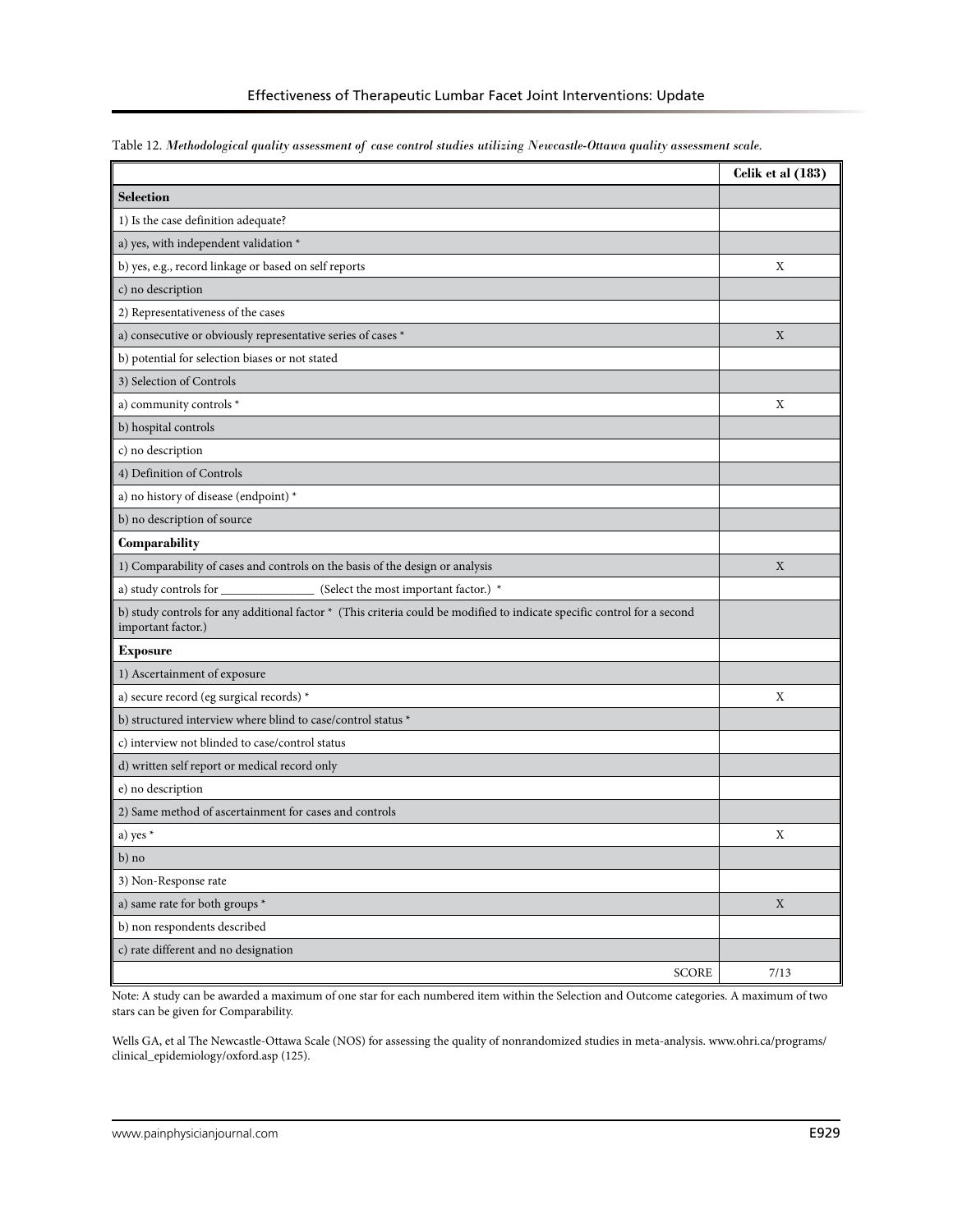| Anand &<br>Butt $(225)$<br>Speldewinde<br>(188)<br>et al (185)<br>Bermejo<br>Tomé-<br>Gofeld et<br>al (174)<br>Lippitt<br>(152)<br>Destouet<br>(149)<br>etal |           |                                             | ×<br>×<br>×<br>×<br>×<br>×                                                |                                                                               |                                                        |                                                      |                                        | ×<br>×<br>×<br>×<br>×<br>×<br>×                            |                                  |                                                                  |                              |                                             | ×<br>×<br>×<br>×<br>×<br>×<br>× |                        |                   | start of study                                               | ×<br>×<br>×<br>×<br>×<br>×<br>× |         |               |                                                                    |                                                                             |                                                                                                                                                   |  |
|--------------------------------------------------------------------------------------------------------------------------------------------------------------|-----------|---------------------------------------------|---------------------------------------------------------------------------|-------------------------------------------------------------------------------|--------------------------------------------------------|------------------------------------------------------|----------------------------------------|------------------------------------------------------------|----------------------------------|------------------------------------------------------------------|------------------------------|---------------------------------------------|---------------------------------|------------------------|-------------------|--------------------------------------------------------------|---------------------------------|---------|---------------|--------------------------------------------------------------------|-----------------------------------------------------------------------------|---------------------------------------------------------------------------------------------------------------------------------------------------|--|
| Murtagh<br>(148)                                                                                                                                             |           |                                             | ×                                                                         |                                                                               |                                                        |                                                      |                                        | ×                                                          |                                  |                                                                  |                              |                                             | ×                               |                        |                   |                                                              | ×                               |         |               |                                                                    |                                                                             |                                                                                                                                                   |  |
|                                                                                                                                                              | Selection | 1) Representativeness of the exposed cohort | (describe) in the<br>a) truly representative of the average<br>community* | b) somewhat representative of the average<br>pain patients in the community * | c) selected group of users e.g., nurses,<br>volunteers | d) no description of the derivation of the<br>cohort | 2) Selection of the non exposed cohort | a) drawn from the same community as the<br>exposed cohort* | b) drawn from a different source | c) no description of the derivation of the non<br>exposed cohort | 3) Ascertainment of exposure | a) secure record (e.g., surgical records) * | b) structured interview         | c) written self report | d) no description | 4) Demonstration that outcome of interest was not present at | a) yes *                        | $b)$ no | Comparability | 1) Comparability of cohorts on the basis of the design or analysis | (select<br>the most important factor) <sup>*</sup><br>a) study controls for | specific control for a second important factor.)<br>(This criteria could be modified to indicate<br>b) study controls for any additional factor * |  |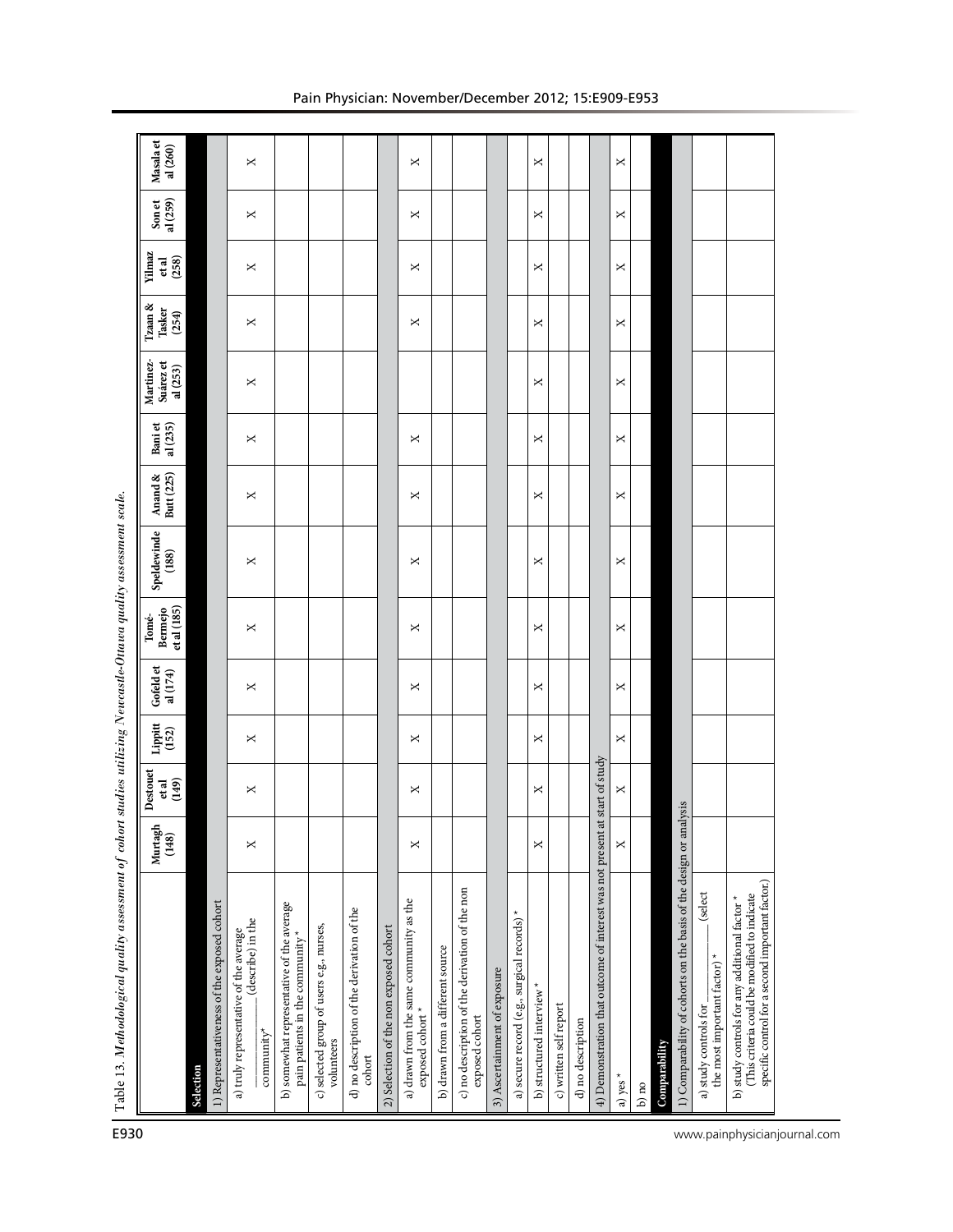| Table 13. (cont.) Methodological quality assessment of cohort studies utilizing Newcastle-Ottawa quality assessment scale. |   |   |   |   |            |   |   |   |   |   |   |   |   |
|----------------------------------------------------------------------------------------------------------------------------|---|---|---|---|------------|---|---|---|---|---|---|---|---|
| Outcome (Exposure)                                                                                                         |   |   |   |   |            |   |   |   |   |   |   |   |   |
| 1) Assessment of outcome                                                                                                   |   |   |   |   |            |   |   |   |   |   |   |   |   |
| a) independent blind assessment *                                                                                          |   |   |   |   |            |   |   |   |   |   |   |   |   |
| b) record linkage*                                                                                                         | × | × | × | × | ×          | × | × | × | × | × | × | × | × |
| c) self report                                                                                                             |   |   |   |   |            |   |   |   |   |   |   |   |   |
| d) no description                                                                                                          |   |   |   |   |            |   |   |   |   |   |   |   |   |
| 2) Was follow-up long enough for outcomes to occur                                                                         |   |   |   |   |            |   |   |   |   |   |   |   |   |
| a) yes (select an adequate follow up period for<br>outcome of interest) <sup>*</sup>                                       |   | × | × | × | ×          | × | × | × | × | × | × | × | × |
| $b)$ no                                                                                                                    |   |   |   |   |            |   |   |   |   |   |   |   |   |
| 3) Adequacy of follow-up of cohorts                                                                                        |   |   |   |   |            |   |   |   |   |   |   |   |   |
| a) complete follow up - all subjects accounted<br>.<br>ان                                                                  |   |   |   |   |            | × | × | × |   |   |   |   |   |
| introduce bias - small number lost - ><br>b) subjects lost to follow up unlikely to                                        |   | ř | ř | ř | $\ddot{ }$ |   |   |   | Y | ř | ř | v | v |

# 2.5 Analysis of Evidence

The evidence was synthesized based on the modality of treatment. Tables 14 to 16 illustrate the results of therapeutic studies.

### *2.5.1 Radiofrequency Neurotomy*

There were multiple randomized trials and observational studies assessing the role of radiofrequency neurotomy in managing chronic low back pain of facet joint origin. Of the 7 randomized trials, 6 of them were positive (165,173,178,198,233,250). Only one study showed definite negative results (166). The strong positive results were illustrated by Nath et al (165) using triple blocks for the diagnosis with 80% pain relief as the criterion standard for diagnosis. van Kleef et al (173) used a single block with 50% relief showing positive results which may be considered as moderate results. Tekin et al (178) compared sham lesioning after local anesthetic injection with pulsed and conventional radiofrequency and showed moderately strong results with conventional radiofrequency. Cohen et al (250) and Dobrogowski et al (233) also studied radiofrequency neurotomy after diagnosis with dual blocks with 50% pain relief as the criterion standard, showing positive results by Cohen et al and weakly positive results by Dobrogowski et al. Cohen et al also evaluated single block diagnosis with 50% pain relief as the criterion standard and radiofrequency neurotomy; they reported weakly positive results in 39% of their patients, which is considered negative.

Civelek et al (198) and Cohen et al (250) evaluated without diagnostic blocks and the results were positive by Civelek whereas Cohen et al, even though published as positive, had results that were negative with only 33% showing positive results after radiofrequency.

Among the 8 observational studies,

 $7/12$ 

 $7/12$ 

 $7/12$ 

 $7/12$ 

 $\overline{a}$  $\tilde{\mathcal{S}}$ 

 $7/12$ 

 $7/12$ 

 $7/12$ 

% (select an adequate %) follow up, or description provided of those lost) \*

ē

description provided of those lost)

(select an adequate %) follow up, or

c) follow up rate  $\lt -\_\infty$ % (select an adequate %) and no description of those lost

c) follow up

follow up rate  $<$   $\_\_\%$  (select an adequate  $\%$  ) and no description of those lost

d) no statement

SCORE

d) no statement

 $\Join$ 

 $\overline{\mathbf{x}}$ 

 $\overline{\mathbf{x}}$ 

 $\Join$ 

 $\ltimes$ 

**SCORE** 7/12 7/12 7/12 7/12 7/12 7/12 7/12 7/12 6/12 7/12 7/12 7/12 7/12

 $7/12$ 

 $7/12$ 

 $7/12$ 

 $7/12$ 

 $7/12$ 

Note: A study can be awarded a maximum of one star for each numbered item within the Selection and Outcome categories. A maximum of two stars can be given for Comparability Wells GA, et al. The Newcastle-Ottawa Scale (NOS) for assessing the quality of nonrandomized studies in meta-analysis. www.ohri.ca/programs/clinical\_epidemiology/oxford.asp (125).

for each numbered item within the Selection and Outcome categories. A maximum of two stars can

Note: A study can be awarded a maximum of one star for each numbered item within the Selection and Outcome categories. A maximum of two stars can be given for Comparability<br>Wells GA, et al. The Newcastle-Ottawa Scale (NOS)

 $\times$ 

 $\Join$ 

 $\Join$ 

 $\times$ 

 $\Join$ 

www.painphysicianjournal.com **E931**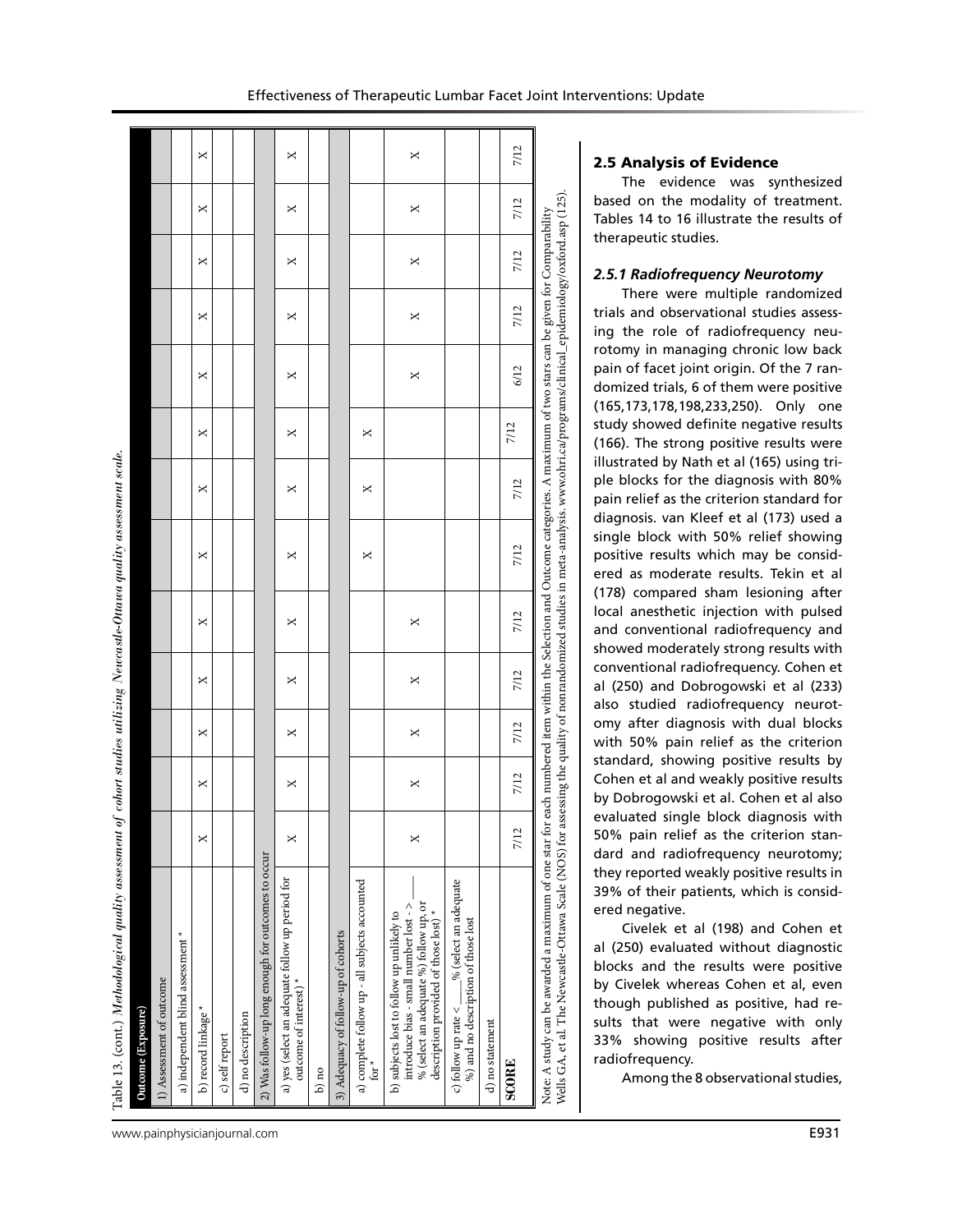|                                   |                                  |                                   |                                                                                                               |                                                                               |                                                                           | Pain Relief and Function                                               |                    |                                          |                                   | Results                        |               |               |               |                                                    |
|-----------------------------------|----------------------------------|-----------------------------------|---------------------------------------------------------------------------------------------------------------|-------------------------------------------------------------------------------|---------------------------------------------------------------------------|------------------------------------------------------------------------|--------------------|------------------------------------------|-----------------------------------|--------------------------------|---------------|---------------|---------------|----------------------------------------------------|
|                                   |                                  |                                   |                                                                                                               |                                                                               |                                                                           |                                                                        |                    | Short-Term                               |                                   |                                | Long-Term     |               |               |                                                    |
| Study                             | Characteristics<br>Study         | Methodological<br>Quality Scoring | <sup>2</sup> atients                                                                                          | Interventions                                                                 |                                                                           |                                                                        |                    | $\leq 6$ mos.                            |                                   |                                | $> 6$ mos.    | $\geq 1$ year |               | Comments                                           |
|                                   |                                  |                                   |                                                                                                               |                                                                               | 3 mos.                                                                    | 6 mos.                                                                 | 12 mos.            | 邑                                        | Active<br>Sham<br>ă               | $\mathbf{R}^{\text{I}}$        | Sham          | Ë             | Sham          |                                                    |
| RANDOMIZED                        |                                  |                                   |                                                                                                               |                                                                               |                                                                           |                                                                        |                    |                                          |                                   |                                |               |               |               |                                                    |
| Civelek et al,<br>2012 (198)      | RA, AC                           | 9/12                              | $100\,$                                                                                                       | nerve blocks<br>Facet joint<br>$CRF = 50$<br>$= 50$                           | $\lesssim$                                                                | 92% vs. 75%                                                            | 90% vs.<br>69%     | $\lessapprox$                            | $\stackrel{\blacktriangle}{\geq}$ | $\mathbf{r}$                   | д             | $\mathbf{r}$  | $\mathbf{r}$  | Positive short and<br>long-term results            |
| Cohen et al,<br>2010 (250)        | RA, DB                           | 8/12                              | $\omega_{\rm{op}}^{\rm{aO}}$ = 2popp<br>$51$<br>One<br>block =<br>blocks<br>$^{20}_{\Lambda\rm{V}}$<br>$= 14$ | CRF                                                                           | Two blocks<br>One block<br>$a_0$ and $a_0$<br>dno.f3<br>$= 39%$<br>$=64%$ | $\lessapprox$                                                          | ₹                  | group<br>block<br>two<br>$\mathbf{P}$ in | $\stackrel{\triangle}{\Sigma}$    | $\stackrel{\triangle}{\Sigma}$ | $\lessapprox$ | $\lessapprox$ | $\lessapprox$ | Positive short-term<br>results with dual<br>blocks |
| Nath et al, 2008<br>(165)         | RA, DB, Sham<br>control          | 12/12                             | $\overline{40}$                                                                                               | Radiofrequency<br>Sham $= 20$<br>$= 20$                                       | Ź                                                                         | interventional<br>of patients in<br>Significant<br>proportion<br>group | Ź                  | $\mathbf{r}$                             | $\mathsf{z}$                      | $\mathbf{r}$                   | $\simeq$      | ≸             | Ź             | Positive short and<br>long-term                    |
| Tekin et al, 2007<br>(178)        | RA, AC and<br>sham, DB           | 12/12                             | $\mbox{S}$                                                                                                    | $Control = 20$<br>$PRF = 20$<br>$CRF = 20$                                    | É                                                                         | SI with CRF                                                            | SI with<br>CRF     | Ź                                        | Ź                                 | д                              | z             | $\mathbf{r}$  | z             | Positive short and<br>long-term results            |
| van Wijk et al,<br>2005 (166)     | RA, DB, Sham<br>$\mbox{control}$ | 12/12                             | $\overline{81}$                                                                                               | Radiofrequency<br>$= 40$ Sham $= 41$                                          | 27.5% vs.<br>29.3%                                                        | 27.5% vs.<br>29.3%                                                     | 27.5% vs.<br>29.3% | $\square$                                | $\square$                         | z                              | Z             | z             | z             | Negative results                                   |
| Dobrogowski et<br>al, 2005 (233)  | RA, AC                           | 10/12                             | 45                                                                                                            | CRF                                                                           | $\stackrel{\triangle}{\Sigma}$                                            | 60%                                                                    | $\lesssim$         | Ź                                        | É                                 | д                              | Ź             | Ź             | ≸             | Positive short and<br>long-term results            |
| van Kleef et al,<br>1999 (173)    | RA, DB, sham<br>$\mbox{control}$ | 12/12                             | $\overline{31}$                                                                                               | $\begin{array}{rcl} \text{Radiofrequency} \\ = 15 \end{array}$<br>$Sham = 16$ | $60\%$ vs.<br>25%                                                         | 47% vs. 19%                                                            | 47% vs.<br>13%     | д                                        | z                                 | $\mathbf{r}$                   | z             | д             | z             | Positive short and<br>long-term results            |
| OBSERVATIONAL                     |                                  |                                   |                                                                                                               |                                                                               |                                                                           |                                                                        |                    |                                          |                                   |                                |               |               |               |                                                    |
| Masala et al,<br>2012 (260)       | $\circ$                          | 7/12                              | $\mathfrak{S}$                                                                                                | PRF                                                                           | Ź                                                                         | 100%                                                                   | 100%               | ≸                                        | Ź                                 | $\mathbf{r}$                   | ≸             | $\mathbf{r}$  | Ź             | Positive short and<br>long-term results            |
| Tomé-Bermejo<br>et al, 2011 (185) | $\mathbf{p}$                     | 7/12                              | 86                                                                                                            | CRE                                                                           | 89%                                                                       | 66%                                                                    | 50%                | $\mathbf{r}$                             | É                                 | $\mathbf{r}$                   | ₹             | $\mathbf{r}$  | Ź             | Positive short and<br>long-term results            |

# Pain Physician: November/December 2012; 15:E909-E953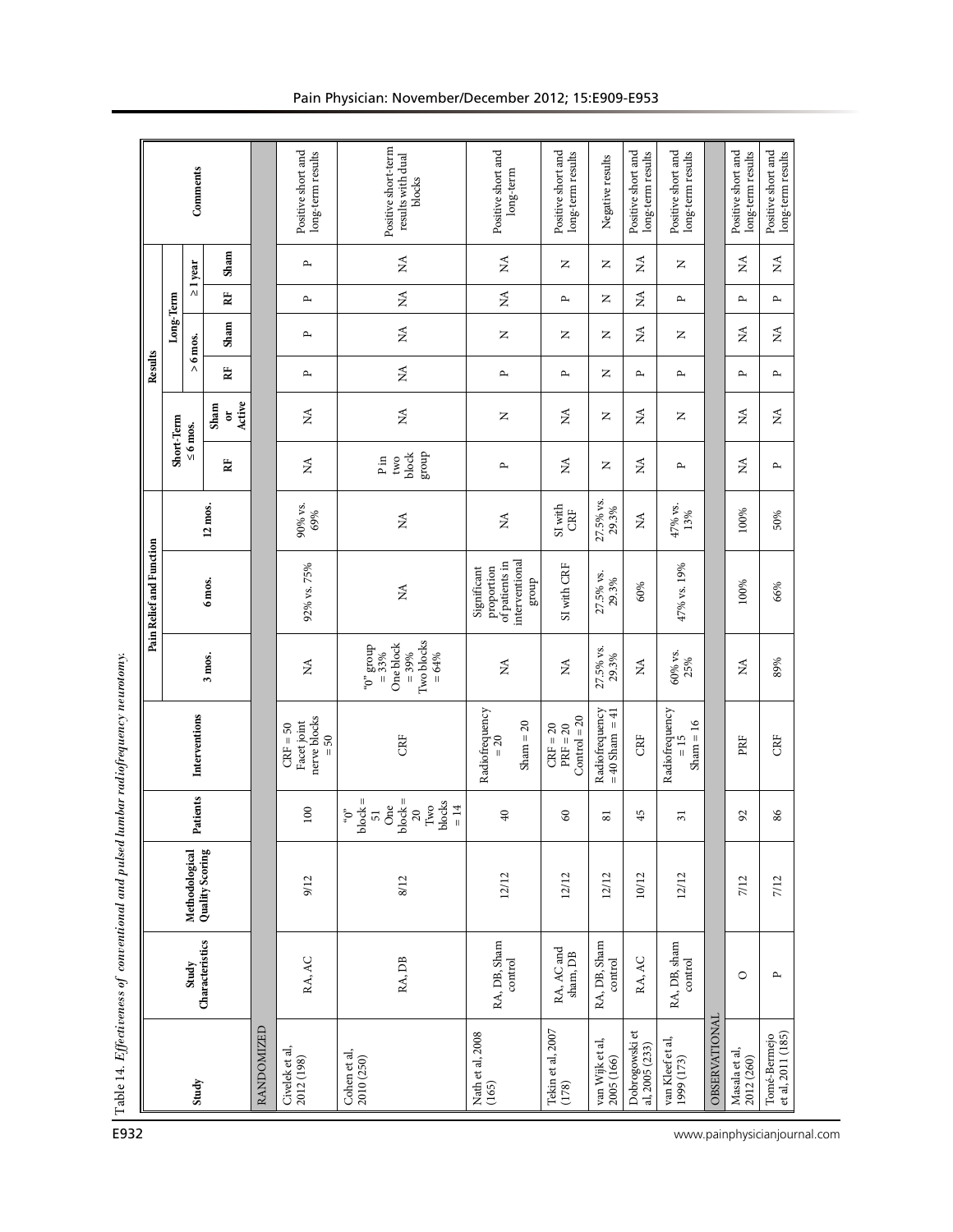| Positive short and<br>Positive short and<br>Positive short and<br>Positive short and<br>Positive short and<br>long-term results<br>long-term results<br>long-term results<br>$\log\text{-term}$ results<br>long-term results<br>Comments<br>short and long-<br>Undetermined<br>term results<br>R = retrospective; O = observational; P = prospective; SI = significant improvement; CRF = conventional radiofreqency neurotomy;<br>Comments<br>steroids<br>results<br>results<br><b>SAL</b><br>Ź<br>$\lessapprox$<br>$\tilde{z}$<br>Sham<br>$\mathbb{X}^{\mathsf{A}}$<br>Ź<br>É<br>É<br>Ź<br>₹<br>$\geq 1$ year<br>₹<br>$\Delta$<br>$\geq 1$ year<br>$\mathbf{r}$<br>$\mathbf{r}$<br>Ź<br>邑<br>Long-Term<br>$\mathbf{r}$<br>$\mathbf{r}$<br>$\mathbf{r}$<br>$\mathbf{r}$<br>д<br>57<br>$\mathbf{r}$<br>$\mathbf{r}$<br>$\mathbf{r}$<br>SAL<br>Sham<br>$\stackrel{\triangle}{\geq}$<br>Ź<br>Ź<br>Ź<br>ΧÁ<br>Ź<br>É<br>É<br>₹<br>$> 6$ mos.<br>$\rm Long\mbox{-}Term$<br>≸<br>$\Delta$<br>$> 6 \text{ m}$ os<br>$\stackrel{\triangle}{\Sigma}$<br>₹<br>$\mathbf{r}$<br>$\mathbf{r}$<br>閏<br>D<br>д<br>$\mathbf{r}$<br>$\mathbf{r}$<br>$\overline{\rm S}$<br>$\mathbf{r}$<br>$\sim$<br>$\mathbf{r}$<br>Active<br>Sham<br>$\stackrel{\triangle}{\geq}$<br>$\stackrel{\blacktriangle}{\geq}$<br>Ń<br>$\lesssim$<br>É<br>₹<br>öľ<br>Short-Term<br>SAL<br>≸<br>Ź<br>Ź<br>$\leq 6$ mos.<br>Short-term<br>₹<br>$\mathbb{M}$<br>≸<br>$\mathbf{r}$<br>$\mathbf{r}$<br>Ź<br>Ź<br>邑<br>≸<br>$\leq 6$ mos.<br>$\mathbf{r}$<br>д<br>Results<br>Ź<br>S <sub>T</sub><br>$\mathbf{r}$<br>$\mathbf{r}$<br>$12 \text{ m}$ os.<br>96.4%<br>69%<br>75%<br>60%<br>86%<br>₹<br>$69\%$ vs.<br>$90\%$<br>12 mos.<br>$85\%$ vs.<br>$84\%$<br>Pain Relief and Function<br>$\overline{\mathbf{s}}$<br>75% vs.<br>92%<br>93% vs.<br>83%<br>6 mos.<br>6 mos.<br>68.4%<br>$PRF = pulsed$ radiofreqency neurotomy; $P = positive$ ; $N = negative$ ; $NA = not$ applicable; $U = und$ etermined<br>41%<br>69%<br>60%<br>$\lessapprox$<br>Ź<br>2<br>$82\%$ vs.<br>$83\%$<br>3 mos.<br>Ź<br>$\overline{\mathbf{S}}$<br>3 mos.<br>69%<br>Ź<br>$\stackrel{\blacktriangle}{\geq}$<br>$\stackrel{\triangle}{\rm M}$<br>$\mathbb{X}^{\mathsf{A}}$<br>Ź<br>LA with steroid<br>LA with steroid<br>LA with steroid<br>Interventions<br>$CRF = 50$<br>$LA = 60$<br>$LA = 32$<br>Interventions<br>$= 60$<br>$=50$<br>$= 41$<br>CRF<br>CRF<br>CRE<br>CRF<br>CRE<br>CRF<br><u>t nerve</u> blocks.<br>Participants<br>Patients<br>$100\,$<br>120<br>73<br>174<br>151<br>252<br>69<br>$50\,$<br>$\infty$<br>$RA = randomized$ ; $DB = double-blind$ ; $AC = active control$ ;<br>Methodological<br>Quality Scoring<br>Quality Scoring<br>Methodological<br>11/12<br>7/12<br>7/13<br>7/12<br>7/12<br>6/12<br>7/12<br>8/12<br>9/12<br>Characteristics<br>RA, DB, AC<br>Characteristics<br>Clinical audit<br>RA, AC<br>RA, AC<br>Study<br>Study<br>$\circ$<br>$\simeq$<br>$\mathbf{r}$<br>$\approx$<br>$\approx$<br>Tzaan & Tasker,<br>Son et al, 2010<br>Speldewinde,<br>Yilmaz et al,<br>Gofeld et al,<br>Suárez et al,<br>2007 (174)<br>2000(254)<br>2011 (188)<br>2010 (258)<br>2005 (253)<br>Martinez-<br>Study<br>(259) |  |  |  | Pain Relief and Function |  |  | Results |  |  |                                                      |
|---------------------------------------------------------------------------------------------------------------------------------------------------------------------------------------------------------------------------------------------------------------------------------------------------------------------------------------------------------------------------------------------------------------------------------------------------------------------------------------------------------------------------------------------------------------------------------------------------------------------------------------------------------------------------------------------------------------------------------------------------------------------------------------------------------------------------------------------------------------------------------------------------------------------------------------------------------------------------------------------------------------------------------------------------------------------------------------------------------------------------------------------------------------------------------------------------------------------------------------------------------------------------------------------------------------------------------------------------------------------------------------------------------------------------------------------------------------------------------------------------------------------------------------------------------------------------------------------------------------------------------------------------------------------------------------------------------------------------------------------------------------------------------------------------------------------------------------------------------------------------------------------------------------------------------------------------------------------------------------------------------------------------------------------------------------------------------------------------------------------------------------------------------------------------------------------------------------------------------------------------------------------------------------------------------------------------------------------------------------------------------------------------------------------------------------------------------------------------------------------------------------------------------------------------------------------------------------------------------------------------------------------------------------------------------------------------------------------------------------------------------------------------------------------------------------------------------------------------------------------------------------------------------------------------------------------------------------------------------------------------------------------------------------------------------------------------------------------------------------------------------------------------------------------------|--|--|--|--------------------------|--|--|---------|--|--|------------------------------------------------------|
|                                                                                                                                                                                                                                                                                                                                                                                                                                                                                                                                                                                                                                                                                                                                                                                                                                                                                                                                                                                                                                                                                                                                                                                                                                                                                                                                                                                                                                                                                                                                                                                                                                                                                                                                                                                                                                                                                                                                                                                                                                                                                                                                                                                                                                                                                                                                                                                                                                                                                                                                                                                                                                                                                                                                                                                                                                                                                                                                                                                                                                                                                                                                                                           |  |  |  |                          |  |  |         |  |  |                                                      |
| Manchikanti et al, 2001<br>(133, 162, 163)                                                                                                                                                                                                                                                                                                                                                                                                                                                                                                                                                                                                                                                                                                                                                                                                                                                                                                                                                                                                                                                                                                                                                                                                                                                                                                                                                                                                                                                                                                                                                                                                                                                                                                                                                                                                                                                                                                                                                                                                                                                                                                                                                                                                                                                                                                                                                                                                                                                                                                                                                                                                                                                                                                                                                                                                                                                                                                                                                                                                                                                                                                                                |  |  |  |                          |  |  |         |  |  |                                                      |
| Civelek et al, 2012 (198)                                                                                                                                                                                                                                                                                                                                                                                                                                                                                                                                                                                                                                                                                                                                                                                                                                                                                                                                                                                                                                                                                                                                                                                                                                                                                                                                                                                                                                                                                                                                                                                                                                                                                                                                                                                                                                                                                                                                                                                                                                                                                                                                                                                                                                                                                                                                                                                                                                                                                                                                                                                                                                                                                                                                                                                                                                                                                                                                                                                                                                                                                                                                                 |  |  |  |                          |  |  |         |  |  |                                                      |
| Manchikanti et al,<br>2007, 2008, 2010<br>Study<br>(164)                                                                                                                                                                                                                                                                                                                                                                                                                                                                                                                                                                                                                                                                                                                                                                                                                                                                                                                                                                                                                                                                                                                                                                                                                                                                                                                                                                                                                                                                                                                                                                                                                                                                                                                                                                                                                                                                                                                                                                                                                                                                                                                                                                                                                                                                                                                                                                                                                                                                                                                                                                                                                                                                                                                                                                                                                                                                                                                                                                                                                                                                                                                  |  |  |  |                          |  |  |         |  |  |                                                      |
| Table 15. Effectiveness of therapeutic lumbar facet join                                                                                                                                                                                                                                                                                                                                                                                                                                                                                                                                                                                                                                                                                                                                                                                                                                                                                                                                                                                                                                                                                                                                                                                                                                                                                                                                                                                                                                                                                                                                                                                                                                                                                                                                                                                                                                                                                                                                                                                                                                                                                                                                                                                                                                                                                                                                                                                                                                                                                                                                                                                                                                                                                                                                                                                                                                                                                                                                                                                                                                                                                                                  |  |  |  |                          |  |  |         |  |  |                                                      |
|                                                                                                                                                                                                                                                                                                                                                                                                                                                                                                                                                                                                                                                                                                                                                                                                                                                                                                                                                                                                                                                                                                                                                                                                                                                                                                                                                                                                                                                                                                                                                                                                                                                                                                                                                                                                                                                                                                                                                                                                                                                                                                                                                                                                                                                                                                                                                                                                                                                                                                                                                                                                                                                                                                                                                                                                                                                                                                                                                                                                                                                                                                                                                                           |  |  |  |                          |  |  |         |  |  |                                                      |
|                                                                                                                                                                                                                                                                                                                                                                                                                                                                                                                                                                                                                                                                                                                                                                                                                                                                                                                                                                                                                                                                                                                                                                                                                                                                                                                                                                                                                                                                                                                                                                                                                                                                                                                                                                                                                                                                                                                                                                                                                                                                                                                                                                                                                                                                                                                                                                                                                                                                                                                                                                                                                                                                                                                                                                                                                                                                                                                                                                                                                                                                                                                                                                           |  |  |  |                          |  |  |         |  |  |                                                      |
|                                                                                                                                                                                                                                                                                                                                                                                                                                                                                                                                                                                                                                                                                                                                                                                                                                                                                                                                                                                                                                                                                                                                                                                                                                                                                                                                                                                                                                                                                                                                                                                                                                                                                                                                                                                                                                                                                                                                                                                                                                                                                                                                                                                                                                                                                                                                                                                                                                                                                                                                                                                                                                                                                                                                                                                                                                                                                                                                                                                                                                                                                                                                                                           |  |  |  |                          |  |  |         |  |  |                                                      |
|                                                                                                                                                                                                                                                                                                                                                                                                                                                                                                                                                                                                                                                                                                                                                                                                                                                                                                                                                                                                                                                                                                                                                                                                                                                                                                                                                                                                                                                                                                                                                                                                                                                                                                                                                                                                                                                                                                                                                                                                                                                                                                                                                                                                                                                                                                                                                                                                                                                                                                                                                                                                                                                                                                                                                                                                                                                                                                                                                                                                                                                                                                                                                                           |  |  |  |                          |  |  |         |  |  |                                                      |
|                                                                                                                                                                                                                                                                                                                                                                                                                                                                                                                                                                                                                                                                                                                                                                                                                                                                                                                                                                                                                                                                                                                                                                                                                                                                                                                                                                                                                                                                                                                                                                                                                                                                                                                                                                                                                                                                                                                                                                                                                                                                                                                                                                                                                                                                                                                                                                                                                                                                                                                                                                                                                                                                                                                                                                                                                                                                                                                                                                                                                                                                                                                                                                           |  |  |  |                          |  |  |         |  |  |                                                      |
|                                                                                                                                                                                                                                                                                                                                                                                                                                                                                                                                                                                                                                                                                                                                                                                                                                                                                                                                                                                                                                                                                                                                                                                                                                                                                                                                                                                                                                                                                                                                                                                                                                                                                                                                                                                                                                                                                                                                                                                                                                                                                                                                                                                                                                                                                                                                                                                                                                                                                                                                                                                                                                                                                                                                                                                                                                                                                                                                                                                                                                                                                                                                                                           |  |  |  |                          |  |  |         |  |  |                                                      |
|                                                                                                                                                                                                                                                                                                                                                                                                                                                                                                                                                                                                                                                                                                                                                                                                                                                                                                                                                                                                                                                                                                                                                                                                                                                                                                                                                                                                                                                                                                                                                                                                                                                                                                                                                                                                                                                                                                                                                                                                                                                                                                                                                                                                                                                                                                                                                                                                                                                                                                                                                                                                                                                                                                                                                                                                                                                                                                                                                                                                                                                                                                                                                                           |  |  |  |                          |  |  |         |  |  |                                                      |
|                                                                                                                                                                                                                                                                                                                                                                                                                                                                                                                                                                                                                                                                                                                                                                                                                                                                                                                                                                                                                                                                                                                                                                                                                                                                                                                                                                                                                                                                                                                                                                                                                                                                                                                                                                                                                                                                                                                                                                                                                                                                                                                                                                                                                                                                                                                                                                                                                                                                                                                                                                                                                                                                                                                                                                                                                                                                                                                                                                                                                                                                                                                                                                           |  |  |  |                          |  |  |         |  |  |                                                      |
|                                                                                                                                                                                                                                                                                                                                                                                                                                                                                                                                                                                                                                                                                                                                                                                                                                                                                                                                                                                                                                                                                                                                                                                                                                                                                                                                                                                                                                                                                                                                                                                                                                                                                                                                                                                                                                                                                                                                                                                                                                                                                                                                                                                                                                                                                                                                                                                                                                                                                                                                                                                                                                                                                                                                                                                                                                                                                                                                                                                                                                                                                                                                                                           |  |  |  |                          |  |  |         |  |  |                                                      |
|                                                                                                                                                                                                                                                                                                                                                                                                                                                                                                                                                                                                                                                                                                                                                                                                                                                                                                                                                                                                                                                                                                                                                                                                                                                                                                                                                                                                                                                                                                                                                                                                                                                                                                                                                                                                                                                                                                                                                                                                                                                                                                                                                                                                                                                                                                                                                                                                                                                                                                                                                                                                                                                                                                                                                                                                                                                                                                                                                                                                                                                                                                                                                                           |  |  |  |                          |  |  |         |  |  | and long-term<br>Positive short                      |
|                                                                                                                                                                                                                                                                                                                                                                                                                                                                                                                                                                                                                                                                                                                                                                                                                                                                                                                                                                                                                                                                                                                                                                                                                                                                                                                                                                                                                                                                                                                                                                                                                                                                                                                                                                                                                                                                                                                                                                                                                                                                                                                                                                                                                                                                                                                                                                                                                                                                                                                                                                                                                                                                                                                                                                                                                                                                                                                                                                                                                                                                                                                                                                           |  |  |  |                          |  |  |         |  |  | local anesthetic<br>with or without<br>Positive with |
|                                                                                                                                                                                                                                                                                                                                                                                                                                                                                                                                                                                                                                                                                                                                                                                                                                                                                                                                                                                                                                                                                                                                                                                                                                                                                                                                                                                                                                                                                                                                                                                                                                                                                                                                                                                                                                                                                                                                                                                                                                                                                                                                                                                                                                                                                                                                                                                                                                                                                                                                                                                                                                                                                                                                                                                                                                                                                                                                                                                                                                                                                                                                                                           |  |  |  |                          |  |  |         |  |  | and long-term<br>Positive short                      |

# Effectiveness of Therapeutic Lumbar Facet Joint Interventions: Update

www.painphysicianjournal.com **E933**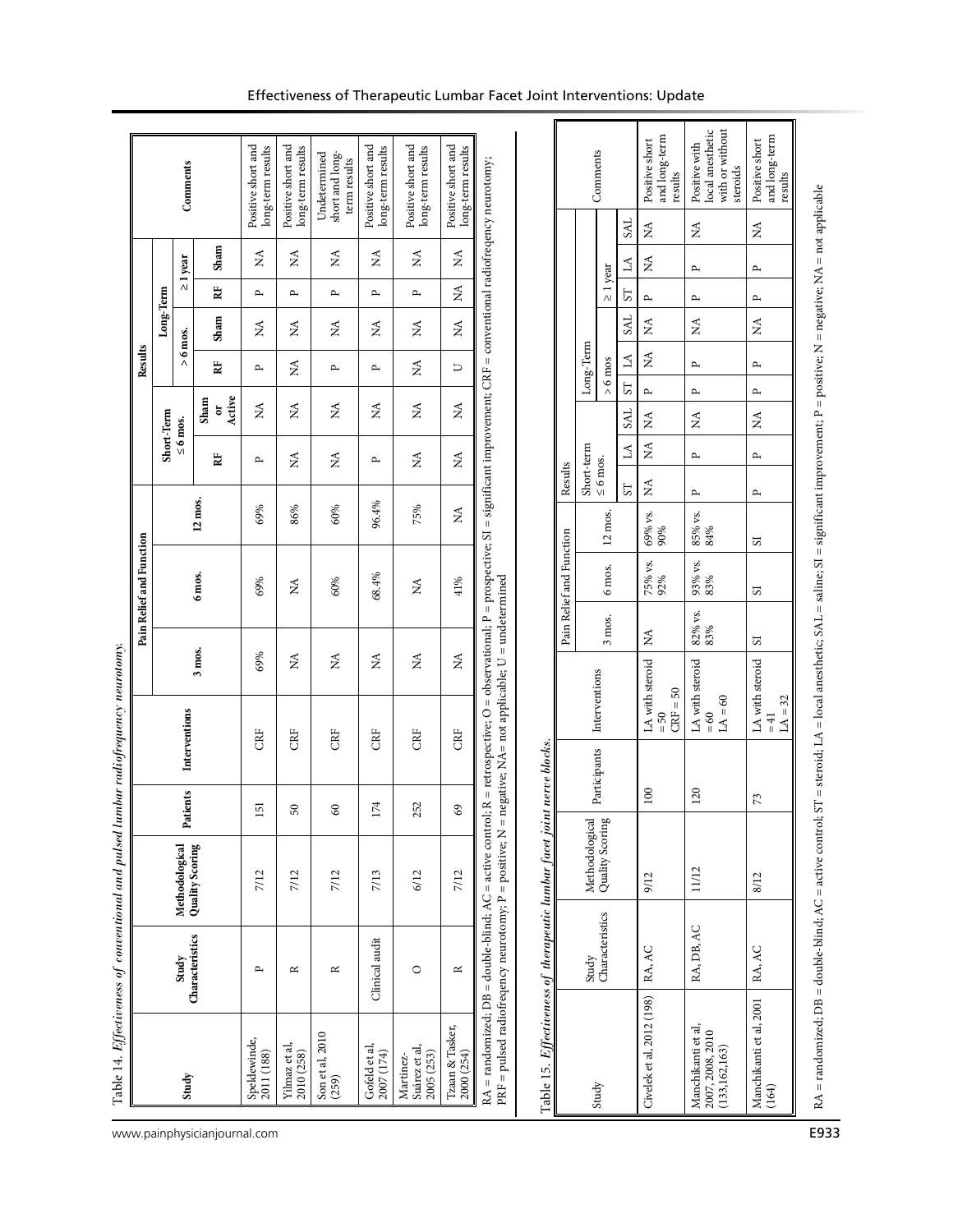|            | Characteristics<br>Study            | Quality Scoring<br>Methodological | Participants          | Interventions                                                          |                                                                                                           | Pain Relief and Function                 |                   |              |                             |                            |                                          | Results            |               |                               |                                                 | Comment(s)                                        |
|------------|-------------------------------------|-----------------------------------|-----------------------|------------------------------------------------------------------------|-----------------------------------------------------------------------------------------------------------|------------------------------------------|-------------------|--------------|-----------------------------|----------------------------|------------------------------------------|--------------------|---------------|-------------------------------|-------------------------------------------------|---------------------------------------------------|
|            |                                     |                                   |                       |                                                                        | $3 \text{ m}$ os                                                                                          | $6 \text{ m}$ os                         | $12 \text{ m}$ os |              | Short-term<br>$\leq 6$ mos. |                            |                                          |                    | Long-Term     |                               |                                                 |                                                   |
|            |                                     |                                   |                       |                                                                        |                                                                                                           |                                          |                   | 57           |                             | <b>SAL</b>                 | 25                                       | $> 6 \text{ m}$ os | <b>LKS</b>    | 57                            | <b>TKS</b><br>$\geq$ 1 year<br>$\preceq$ 5      |                                                   |
|            |                                     |                                   |                       |                                                                        |                                                                                                           |                                          |                   |              | ≦ 5 ∄                       |                            |                                          | ≦ ∍ ∄              |               |                               | $\tilde{H}$                                     |                                                   |
| RANDOMIZED |                                     |                                   |                       |                                                                        |                                                                                                           |                                          |                   |              |                             |                            |                                          |                    |               |                               |                                                 |                                                   |
|            | Single block<br>RA, DB, PC<br>or AC | 11/12                             | 97                    | nisolone axtate<br>Methylpred-<br>$=49$                                | 33% vs.<br>42%                                                                                            | 22% vs.<br>$10\%$                        | $\lesssim$        | Z            | $\lessapprox$               | z                          | Z                                        | $\lesssim$         | Z             | $\lesssim$                    | $\lesssim$<br>$\rm \stackrel{\Delta}{\Sigma}$   | Negative<br>results                               |
|            | confirmed                           |                                   |                       | Isotonic saline<br>=48 patients                                        |                                                                                                           |                                          |                   |              |                             |                            |                                          |                    |               |                               |                                                 |                                                   |
|            | R, DB, AC                           | 8/12                              | 60                    | glucocorticoid<br>Hyaluronic<br>acid versus<br>injections.<br>with $6$ | Significant<br>proportion<br>of patients                                                                  | Significant<br>proportion<br>of patients | $\lessapprox$     | $\Box$       | $\Box$                      | $\lesssim$                 | $\Box$                                   | $\Box$             | $\lesssim$    | $\lesssim$                    | $\lessapprox$<br>$\mathop{\mathsf{M}}\nolimits$ | Undetermined                                      |
|            | OBSERVATIONAL                       |                                   |                       |                                                                        |                                                                                                           |                                          |                   |              |                             |                            |                                          |                    |               |                               |                                                 |                                                   |
|            | $\mathbf{p}$                        | 7/12                              | 100                   | anesthetic and<br>steroids.<br>Local                                   | 54%                                                                                                       | $\lessapprox$                            | Ź                 | $\sim$       | ≸                           | $\mathop{\rm NA}\nolimits$ | $\lessapprox$                            | Ź                  | $\lesssim$    | $\tilde{z}$                   | Ź<br>$\lesssim$                                 | Positive short-<br>term results                   |
|            | $\circ$                             | 7/12                              | 54                    | anesthetic and<br>steroids<br>Local                                    | 54%                                                                                                       | 38%                                      | 38%               | $\mathbf{r}$ | Ź                           | É                          | $\simeq$                                 | Ź                  | É             | Z                             | Ź<br>$\lesssim$                                 | Positive short-<br>single block<br>term with a    |
|            | $\simeq$                            | 7/12                              | 99                    | anesthetic and<br>steroids<br>Local                                    | 51%                                                                                                       | $\stackrel{\triangle}{\Sigma}$           | $\lesssim$        | $\mathbf{p}$ | $\lessapprox$               | $\lessapprox$              | $\stackrel{\triangle}{\scriptstyle\sim}$ | $\lessapprox$      | $\lessapprox$ | $\lessapprox$                 | $\lessapprox$<br>$\stackrel{\triangle}{\Sigma}$ | Positive short-<br>term with a<br>single block    |
|            | $\mathbf{p}$                        | 7/13                              | $\circ$<br>$^{\circ}$ | anesthetic and<br>Conservative<br>vs. local<br>steroid                 | Significant<br>proportion<br>of patients<br>treatment<br>${\rm d} \! {\rm n} \! {\rm o} \! {\rm r}$<br>≘. | Significant<br>proportion<br>of patients | $\lessapprox$     | $\mathbf{p}$ | Ź                           | Ź                          | $\mathbf{r}$                             | Ź                  | $\lessapprox$ | $\lessapprox$                 | $\lessapprox$<br>$\lesssim$                     | term and long-<br>Positive short-<br>term results |
|            | $\mathbf{r}$                        | 7/12                              | 57                    | anesthetic and<br>steroids<br>Local                                    | 53%                                                                                                       | 68%                                      | Ń                 | $\mathbf{r}$ | $\lessapprox$               | $\lessapprox$              | д                                        | $\lessapprox$      | $\lessapprox$ | $\stackrel{\triangle}{\rm N}$ | $\lesssim$<br>$\stackrel{\triangle}{\Sigma}$    | term and long-<br>Positive short-<br>term results |
|            | $\approx$                           | 7/12                              | 230                   | anesthetic and<br>steroids<br>Local                                    | $\lesssim$                                                                                                | $\lessapprox$                            | 18.7%             | ≸            | Ź                           | Ź                          | Ź                                        | ≸                  | $\lesssim$    | Z                             | $\lesssim$<br>$\lesssim$                        | Negative                                          |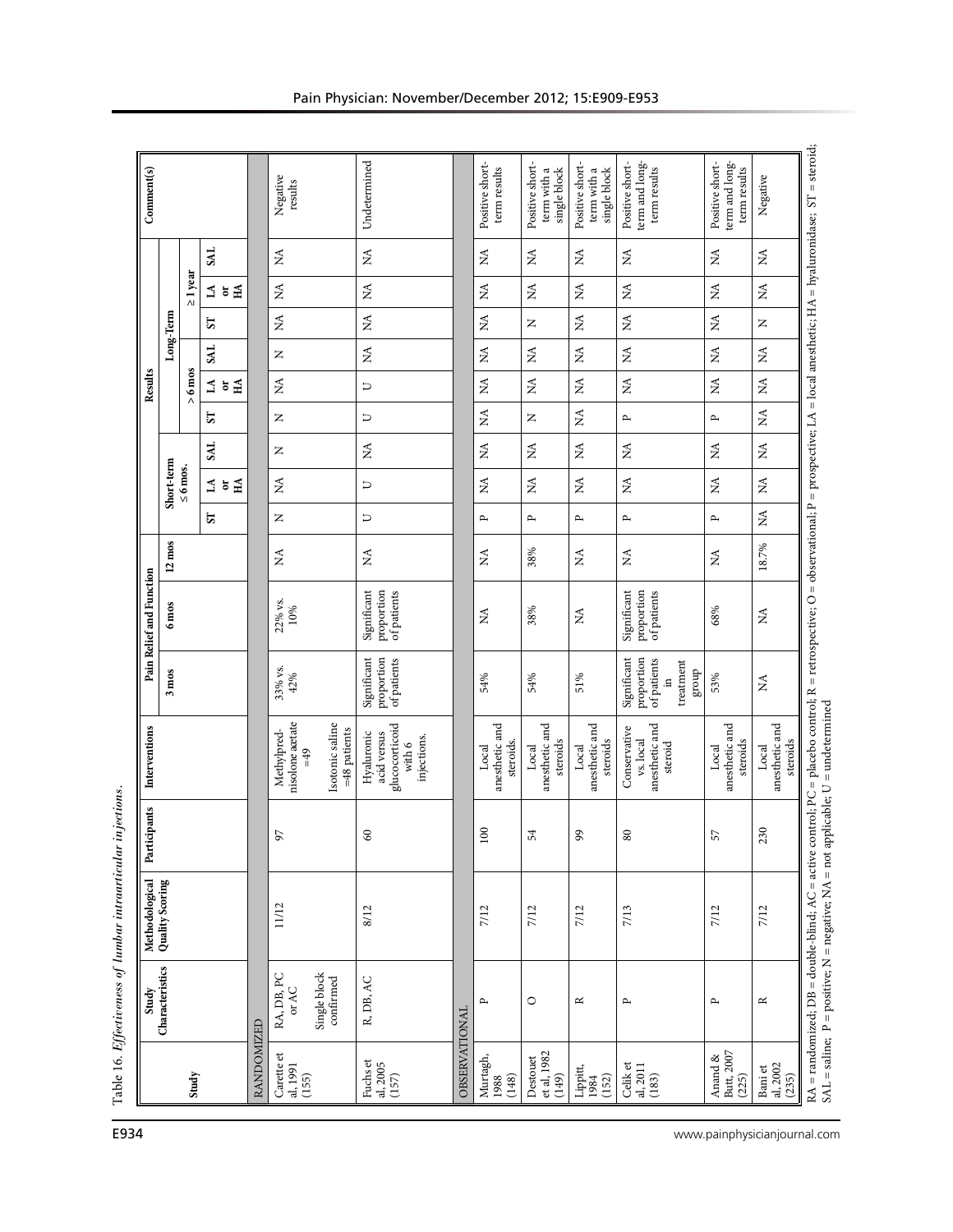7 reported positive results (174,185,188,253,254,258,260) and one reported undetermined results (259).

Thus, based on 6 positive randomized trials (165,173,178,198,233,250) and 7 positive observational studies (174,185,188,253,254,258,260), the evidence for conventional radiofrequency neurotomy in managing chronic low back pain of facet joint origin in the lumbar spine is good for short- and long-term relief.

Based on only one observational study (260), the evidence is limited for pulsed radiofrequency neurotomy for managing chronic low back pain of facet joint origin.

#### *2.5.2 Facet Joint Nerve Blocks*

There were 3 randomized trials (133,164,198) with 2 duplicate publications (162,163) evaluating the role of facet joint nerve blocks, 2 were of high quality (133,198) and one was of moderate quality (164). All 3 studies reported positive results with or without steroids. However, only one study was appropriately conducted and of high quality (133), reporting appropriate and positive results in 85% of patients receiving local anesthetic only and 90% of the patients receiving local anesthetic and steroids, with approximately 5 or 6 procedures on average over a period of 2 years.

The second study (198), which was high quality, compared local anesthetic blocks and radiofrequency neurotomy; both procedures had positive results. In essence, they showed at the end of one year, 90% of the patients in the radiofrequency group and 69% of the patients in the facet joint nerve block group showed significant improvement. They also showed that at 6-month follow-up, 92% in the radiofrequency group and 75% in the facet joint nerve block group were positive. However, they did not use any diagnostic blocks for selection, even though they used strict selection criteria, which was noninvasive. The third study (164), by the same authors as the high quality study, (133,162,163) was of moderate quality, and also showed positive results with multiple procedures as needed after assessment with proper selection criteria and dual diagnostic blocks.

Based on the available evidence of 2 high quality studies (133,198) and one moderate quality study (164), the evidence for lumbar facet joint nerve blocks using local anesthetics with or without steroid for managing chronic low back pain of facet joint origin is fair to good for short- and long-term improvement.

# *2.5.3 Intraarticular Injections*

In reference to intraarticular injections, among the 2 randomized trials meeting the inclusion criteria

(155,157), the results were negative for the high quality randomized, double-blind placebo or active-control trial by Carette et al (155) at 6 months, and the moderate quality study by Fuchs et al (157), which was weakly positive or undetermined for a high number of injections. Among the 6 nonrandomized studies meeting the inclusion criteria for intraarticular injections (148,149,152,183,225,235), 5 studies reported positive results (148,149,152,183,225), whereas in one study (235), the results were negative.

Based on the one moderate quality study with weakly positive or undetermined results (157) and 5 observational studies (148,149,152,183,225), the evidence for intraarticular injections is limited.

### *2.5.4 Summary of Evidence*

The evidence for conventional radiofrequency neurotomy is good for short- and long-term improvement, the evidence for pulsed radiofrequency neurotomy is limited, the evidence for lumbar facet joint nerve blocks is fair to good for short- and long-term improvement, and the evidence for intraarticular injections is limited.

# 3.0 COMPLICATIONS

There were no major side effects or complications noted in any of the studies included in this systematic review (133,155,162- 166,173,174,178,183,188,198,250,253,258-260).

Complications from facet joint nerve blocks, intraarticular injections, or radiofrequency neurolysis in the lumbar spine are exceedingly rare (1,39,40,43,48,51,52,56,58,60,101,104,133,148-311). The most common complications of lumbar facet joint interventions are twofold: complications related to the placement of the needle and complications related to the administration of various drugs and the application of heat, cryo, or laser. Most problems, such as local swelling, pain at the site of the needle insertion, and pain in the low back, are short-lived and self-limited.

More serious complications may include dural puncture, spinal cord trauma, subdural injection, neural trauma, injection into the intervertebral foramen, and hematoma formation; infectious complications including epidural abscess and bacterial meningitis; and side effects related to the administration of steroids, local anesthetics, and other drugs (1,39,40,43,48,51,52,56,58,60,101,104,133,148-311).

Other minor complications include lightheadedness, flushing, sweating, nausea, hypotension, syncope,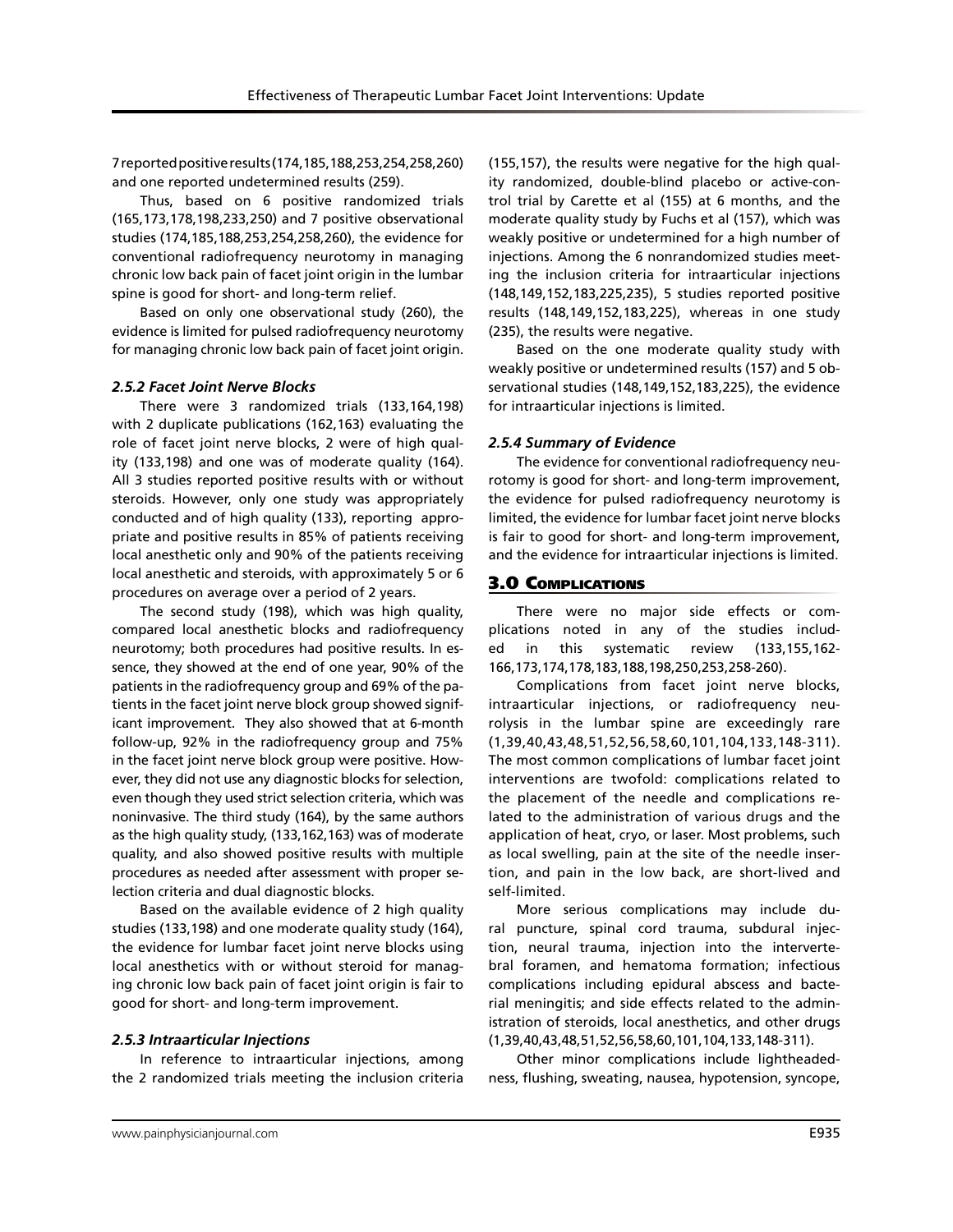pain at the injection site as described earlier, and nonpostural headaches.

Side effects related to the administration of steroids are generally attributed to the chemistry or to the pharmacology of the steroids (302). The major theoretical complications of corticosteroid administration include suppression of the pituitary-adrenal axis, hyperadrenocorticism, Cushing syndrome, osteoporosis, avascular necrosis of bone, steroid myopathy, epidural lipomatosis, weight gain, fluid retention, and hyperglycemia.

The evaluation of the effect of neuraxial steroids on weight and bone mass density showed no significant differences in patients undergoing various types of interventional techniques with or without steroids (303); multiple other studies have echoed the same (304-306). Brill et al (305) also evaluated the effect of 3 consecutive epidural steroid injections with 40 mg methylprednisolone acetate once monthly for 3 months on weight gain and found no significant change in weight. However, in a systematic review of low dose corticosteroids with rheumatoid arthritis, which included 7 studies on lumbar bone mineral density meta-analysis and 6 studies on femur bone mineral density meta-analysis, Lee et al (306) reported that corticosteroids resulted in a moderate worsening in lumbar bone mineral density compared with controls, whereas the femoral bone mineral density differences were not significant. They concluded that bone mineral density loss after low-dose corticosteroid treatment in patients with rheumatoid arthritis has practical implications for the long-term management of patients with rheumatoid arthritis on low-dose corticosteroids. Similarly, Korczowska et al (304), assessing low-dose and short-term glucocorticoid treatment and the risk of osteoporosis in women with rheumatoid arthritis, concluded that the benefits from the anti-inflammatory effect of low-dose glucocorticoid therapy are questionable. Their assessment also applies to patients who have used glucocorticoids on a long-term basis. Multiple other studies also evaluating epidural injections showed no significant difference whether steroids were used or not (133-145).

A study by Manchikanti et al (194) included over 7,500 episodes, or 43,000 spinal facet joint nerve blocks, with 3,162 lumbar facet joint nerve blocks performed under fluoroscopic guidance in an ambulatory surgery center by one of 3 physicians. The complications encountered during each procedure and postoperatively were prospectively evaluated. The results showed no major complications. Multiple side effects and com-

plications observed in lumbar facet joint nerve blocks included intravascular penetration in 4% of the procedures, local bleeding in 73%, and oozing in 10%.Local hematoma was seen in only 0.1%. Profuse bleeding, bruising, soreness, nerve root irritation, and all other effects, such as vasovagal reactions, were observed in 1% or less.

Reported complications of radiofrequency thermoneurolysis include a worsening of the usual pain, burning or dysesthesias, decreased sensation and allodynia in the paravertebral skin or the facets denervated, transient leg pain, persistent leg weakness, and inadvertent lesioning of the spinal nerve or ventral ramus resulting in motor deficits, sensory loss, and possible deafferentation pain. A spinal cord lesion can lead to paraplegia; loss of motor, proprioception, and sensory function; bowel and bladder dysfunction; Brown-Séquard syndrome; and spinal cord infarction.

#### 4.0 Discussion

This systematic review on the effectiveness of lumbar facet joint interventions revealed rather mixed results. Overall, it evaluated 25 studies, of which 11 randomized trials and 14 observational studies met inclusion criteria. The evidence for conventional radiofrequency neurotomy is good based on 6 of 7 randomized trials that had positive results, and 6 of 7 observational studies that had positive results. In contrast, for pulsed radiofrequency, there were only 2 studies, one that had positive results while the other had undetermined results, yielding a final conclusion of limited evidence. There is fair to good evidence for lumbar facet joint nerve blocks using local anesthetic with or without steroids, based on 3 randomized trials all of which were positive. In reference to intraarticular injections, one high-quality randomized, double-blind trial showed negative results (155), whereas a moderate-quality randomized controlled trial showed undetermined results with 6 injections, which is considered excessive (157). Nonrandomized studies showed positive results. Overall the evidence for intraarticular injections is limited.

The results from this systematic review are consistent or superior to the findings from the systematic review by Datta et al (43) which concluded that the evidence for therapeutic lumbar facet joint nerve radiofrequency neurotomy and facet joint nerve blocks in the treatment of chronic lumbar facet joint pain was moderate. Other than the recent American Society of Interventional Pain Physicians guidelines (1), all other current guidelines (27) have either overlooked or ig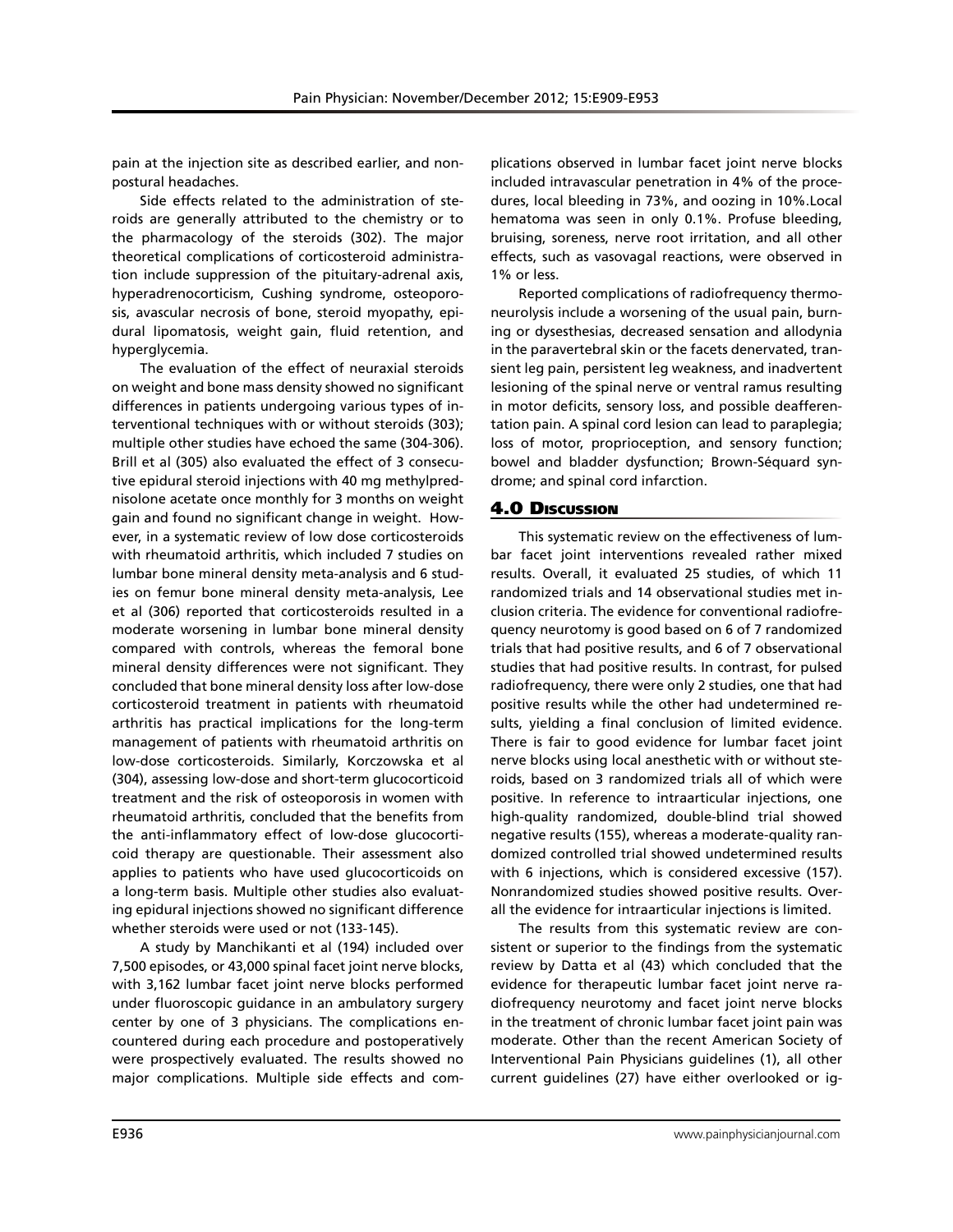nored therapeutic lumbar facet joint nerve blocks for the treatment of chronic lumbar facet joint pain. This is despite the fact that the evidence has been readily available in the literature from multiple randomized controlled trials that demonstrate the effectiveness of therapeutic facet joint nerve blocks in the treatment of chronic cervical, thoracic, and lumbar facet joint pain (133-135,163,164,198).

ACOEM practice guidelines for the treatment of low back pain and APS guidelines for the evaluation and management of low back pain were unable to provide any clear rationale for conclusions that did not recommend radiofrequency neurotomy or facet joint nerve blocks for treatment of patients with chronic low back pain because they were based on insufficient evidence. Both the ACOEM and APS guidelines lack a systematic approach to evaluating the literature; use assessment tools that are not considered standard; present their analysis in a disorganized fashion; are deficient of any input from pain medicine physicians; and make conclusions that are often inconsistent, are based on an incomplete review of the literature, and/or rely on outdated research while ignoring more recent high quality published studies (1,32,33,107,312-318).

The APS guidelines underwent a critical review by Manchikanti et al (32,33). The APS guidelines relating to therapeutic interventions were reassessed by Manchikanti et al (33) wherein a literature search was completed and manuscripts were assessed using the same criteria used by the APS guidelines. The conclusions from the APS guidelines were compared to the critical assessment by Manchikanti et al (33) using the same grading system developed by the USPSTF (147). The results of this analysis using the APS criteria and the same grading system showed fair evidence for therapeutic lumbar facet joint nerve blocks and radiofrequency neurotomy. When incorporating current literature that was absent in the analysis used for the APS guidelines, therapeutic lumbar facet joint nerve blocks improved from fair to good. This critical analysis demonstrated that the APS guidelines assessed multiple studies incorrectly, excluded studies of high quality, failed to include current literature, and utilized flawed methodology. Similar to the above analysis, Van Zundert et al (197) reassessed the evidence by Chou and Huffman (27). They described that the review by Chou et al (314) concludes that there is insufficient (poor) evidence from randomized trials (conflicting trials, sparse and lower quality data, or no randomized trials) to reliably evaluate a variety of interventional therapies for spine-related pain.

Van Zundert et al (197) further state that even though the title of the above manuscript (312) states that it is a systematic review, it looks more like a narrative review because the authors did not comply with general guidelines for writing a systematic review of RCTs, the Quality of Reporting of Meta-analysis (QUOROM) (110), and the Preferred Reporting Items for Systematic Reviews and Meta-analyses (PRISMA) statement (108). Van Zundert et al (197) considered that the main problem was the lack of structured overview of the results. They criticized that Chou et al (312) discussed the value of treatment based on previous reviews and did not present the outcomes of the trials in a structured way. Chou et al's conclusions were based on 6 trials. Several of those 6 trials had shortcomings. Van Zundert et al (197) criticized that 3 studies did not report the standard errors of the change in time (166,175,178). One study also did not do an intention-to-treat analysis (175), and in another study, flaws were detected in the assessment of the diagnostic block (167). Consequently, Van Zundert et al (197) performed a meta-analysis including all 6 trials (165,166,173,175,178,189), which showed a significantly better effect of radiofrequency compared to placebo. Furthermore, when they excluded the trials with shortcomings, the analysis of the only 2 included studies (165,173), showed even significantly better results for radiofrequency neurotomy (314). Thus, they concluded that the results of these 2 different analyses indicate that radiofrequency treatment of the facet joints is significantly more effective than placebo.

The criteria described above, which has been misinterpreted by Chou et al (312), also illustrates significantly different results for facet joint nerve blocks (32,33,107,313,319). However, it appears there is no significant difference in reference to intraarticular injections. All the evaluations showed similar results with limited evidence.

Facet arthrosis has been suggested as a cause of low back pain for decades (320,321). However, the exact source of pain in the facet joints is ambiguous. Theories on the generation of pain range from mechanical alterations to vascular changes and molecular signaling. While disc degeneration can clearly cause low back pain, some patients may not experience pain until degenerative changes in the facet joints alter mechanical alignment sufficiently to produce "articular" low back pain (322). Eubanks et al (321) and others (323) concluded that evidence of facet arthrosis appears early and can be linked to the amount of heavy work done before age 20. Indeed, it appears that facet arthrosis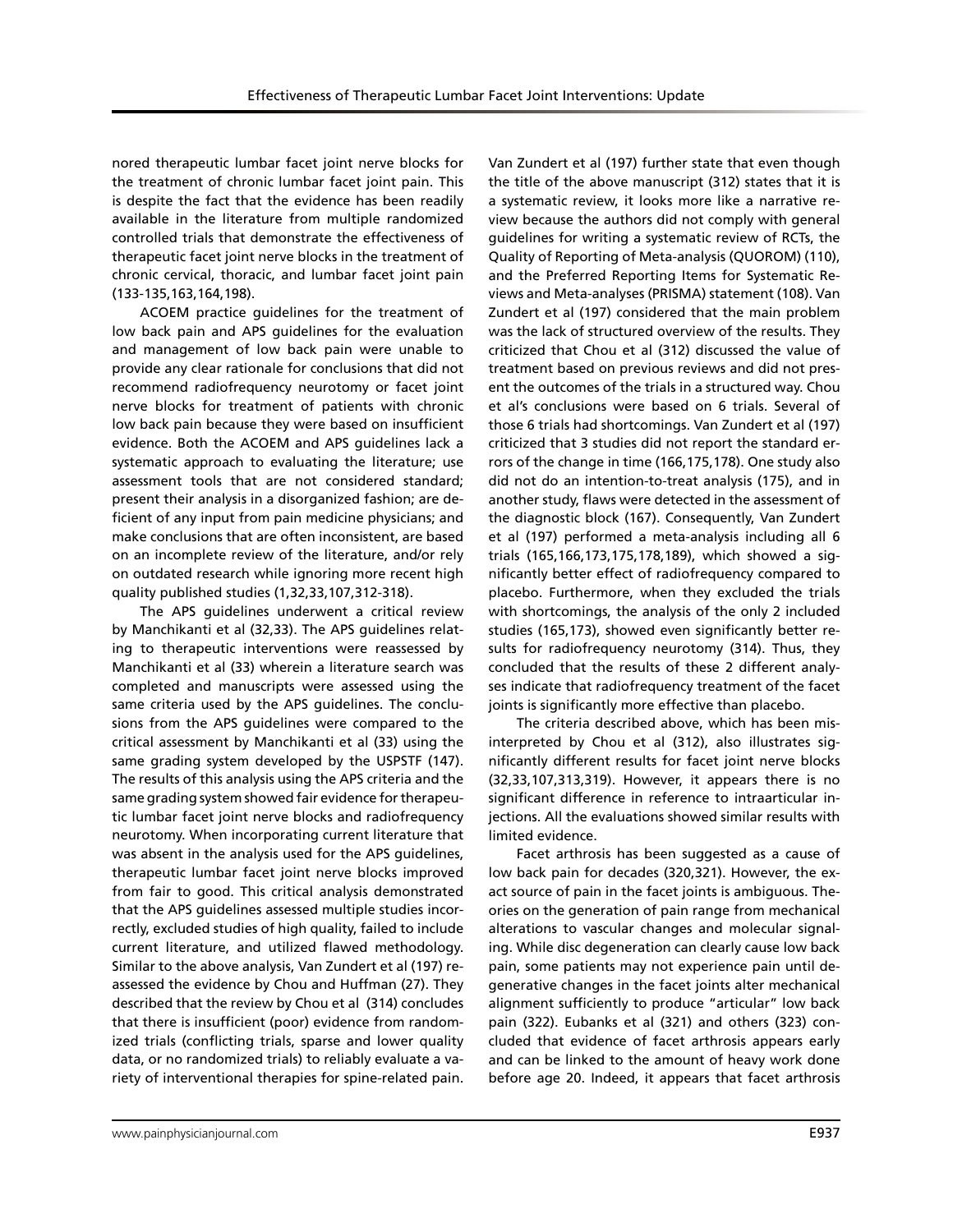starts early, with nearly 60% of adults showing some signs of degenerative changes by the time they reach age 30. After this early rise in arthritic changes, subsequent degeneration appears to steadily increase until the seventh decade when the evidence of arthrosis becomes ubiquitous (321).

A systematic review is defined as, "the application of scientific strategies that limit bias by the systematic assembly, critical appraisal, and synthesis of all relevant studies on a specific topic" (7,32,33,37,108-116,324- 328). The Institute of Medicine (IOM) in their document for standards for systematic reviews (326) defined "standards for systematic reviews" as "a process, action, or procedure for performing systematic reviews that is deemed essential to producing scientifically valid, transparent, and reproducible results." Further, this document also described that systematic reviews of comparative effectiveness research – a type of research that compares different treatment options for the same disease – can be narrow in scope and consist of simple comparisons, such as the effectiveness of one drug versus another. They also can address more complex questions, such as the comparative effectiveness of drugs versus surgery for a specific condition. In addition, the committee's standards apply principally to publically funded systematic reviews of comparative effectiveness research that focus specifically on treatments. They concluded that the evidence base for how best to conduct systematic reviews is limited, and no set of standards is generally accepted or consistently applied. Consequently, in developing its standards, the IOM committee relied on the current methodological evidence and guidance from organizations that produce systematic reviews; therefore, the same biases that have existed over the years can continue to exist despite IOM's review and development of standards.

Systematic reviews are labor intensive and require expertise in both the subject matter and review methods. Thus, expertise in only one area is not enough and may lead to inaccurate conclusions, which in turn may lead to inappropriate application of the results (106,107,109,114,313). Thus, this systematic review was performed by experts in the subject matter, which is crucial, but they also have knowledge in review methodology. A systematic review differs from a narrative review because a systematic review attempts to minimize bias by the comprehensiveness and reproducibility of the search and selection of articles for review, and provides assessment of the methodological quality of the studies (109). In this systematic review, we attempted to answer specific, narrow clinical questions in depth – the level of evidence with recommendation for therapeutic facet joint interventions. A systematic searching, selecting, appraising, interpreting, and summarizing of data from original studies was performed. The study summaries were qualitative and quantitative. In this review we have also searched for other types of integrative evidence including other systematic reviews and cost effectiveness studies. Further, recent evaluations in reference to guideline warfare, evidence-based medicine, and comparative effectiveness research have been extensively discussed (7,32,33,37,106,107,319,328 ,329).

The IOM standards for systematic reviews (326) described 4 major standards: 1) standards for initiating the systematic review, 2) standards for finding and assessing individual studies, 3) standards for synthesizing the body of evidence, and 4) standards for reporting systematic reviews. Each one of the standards describe in detail multiple standards.

Further, the IOM also described multiple challenges and guidance in developing guidelines (327).

The IOM states that the literature assessing the best methods for guideline development have evolved dramatically in the 20 years since the IOM's first report on the subject (330). The new definition from IOM for guidelines is as follows (327):

Clinical practice guidelines are statements that include recommendations intended to optimize patient care that is informed by a systematic review of evidence and an assessment of the benefits and harms of alternative care options. To be trustworthy, guidelines should:

- 1. Be based on a systematic review of the existing evidence
- 2. Be developed by a knowledgeable, multidisciplinary panel of experts and representatives from key affected groups
- 3. Consider important patient subgroups and patient preferences, as appropriate
- 4. Be based on an explicit and transparent process that minimizes distortions, biases, and conflicts of interest
- 5. Provide a clear explanation of the logical relationships between alternative care options and health outcomes, and provide ratings of both the quality of evidence and the strength of recommendations
- 6. Be reconsidered and revised as appropriate when important new evidence warrants modifications of recommendations.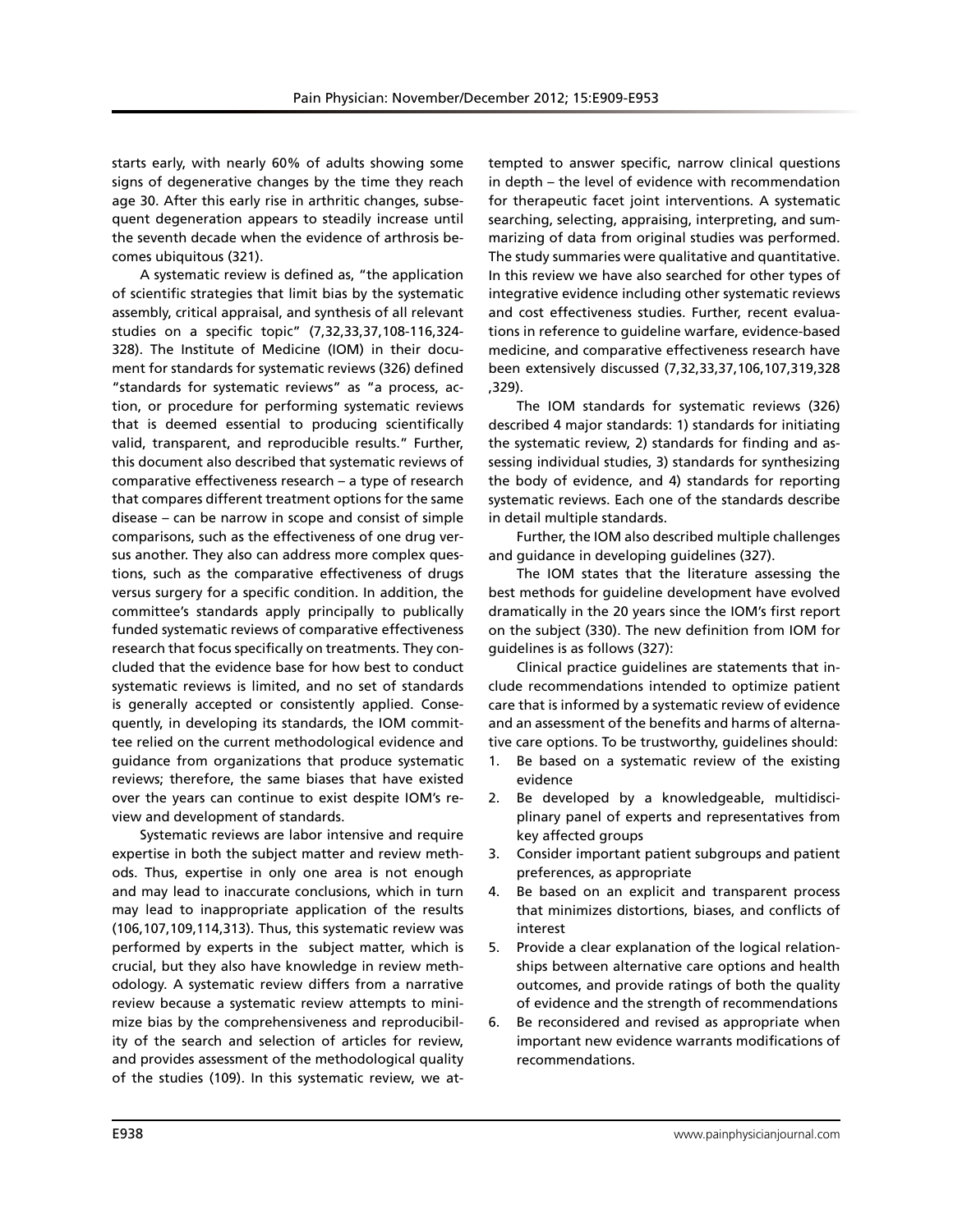The IOM also described standards for developing trustworthy clinical practice guidelines, which include the following:

- **Establishing transparency**
- Management of conflict of interest with appropriate disclosures reflecting all current and planned commercial, non-commercial, intellectual, institutional, and patient/public activities pertinent to the potential scope of the guidelines, with exclusion criteria to exclude members with conflicts of interest
- Guideline development group composition
- Clinical practice guideline systematic review intersection
- Establishing evidence foundations for and rating strength of recommendations
- Articulation of recommendations
- **External review**
- Updating.

The outcomes of facet joint interventions to a great extent may depend on the diagnosis. Multiple authors have evaluated the factors related to accuracy of the diagnosis and its influence on outcomes. It is well known that facet joint nerve blocks are inherently nonspecific, even when low volumes are injected under fluoroscopic guidance. Thus, a strong case can be made for increasing the criteria to a more stringent 75% pain relief. A study by Dreyfuss et al (331) found that a 0.5 mL low volume facet joint nerve block using conventional landmarks resulted in contrast medium spread into the epidural space or intervertebral foramen in 16% of cases, and between the cleavage plain of the multifidus and longissimus muscles in all injections. Kaplan et al (332) also demonstrated the ability of lumbar medial branch blocks to anesthetize the zygapophysial joint. Consequently, 75% or higher relief with controlled diagnostic blocks has been recommended. The rationale behind using 50% relief as criteria to proceed to a therapeutic radiofrequency neurotomy was outlined by Schwarzer et al (48) who cited the high evidence of concurrent spinal pathology occurring with lumbar facet joint degeneration as the primary reason. Further, Fujiwara et al (333) found that even though lumbar degenerative disc disease frequently occurs in the absence of lumbar facet joint degeneration, patients with severe lumbar facet joint arthritis virtually always have radiologic evidence of degenerative disc disease and/or other spinal pathology. The role of 50% or 80% relief on the diagnostic accuracy has been evaluated (163,334,335).

In these studies, it was illustrated that the prevalence specifically with 50% relief and a single block is inordinately high (73%), along with proof that the diagnosis was sustained in patients at the end of 2 years when it was made by controlled diagnostic blocks with 80% minimum relief criteria. In contrast, when the diagnosis was made by 50%, the diagnosis of facet joint pain was sustained only in 51% of patients at the end of 2 years. In addition, 80% pain relief also has shown a lack of confounding when sedation was administered, either with midazolam or fentanyl (336,337). Even though dual blocks with 80% relief as a criterion standard appears to be the best, some have argued that there is no difference between the outcome, specifically with radiofrequency neurotomy (197). In fact, the results were also significant when patients were selected without any diagnostic blocks, as shown in one study by Civelek et al (198), even though another study by Cohen et al (250) showed inferior results.

Cohen et al (338) emphasized that one reason that double blocks were not used for their study on the success of lumbar zygapophysial joint radiofrequency denervation as a function of diagnostic block relief was that the use of controlled blocks was not cost-effective. Manchikanti et al (339) commented that the whole concept of single blocks resulting in 50% or more relief followed by radiofrequency denervation creates many questions regarding the reliability of diagnostic blockade, increased health care costs, and coverage for facet joint nerve blocks and radiofrequency neurotomy. Schwarzer et al (52), using 90% relief of pain as a standard, showed the prevalence of lumbar zygapophysial joint pain is 37% of patients. The same authors showed a placebo response in 32% of the patients receiving normal saline. Most publications agree that 2 diagnostic blocks must be performed before radiofrequency denervation, and many payers are requiring 80% or more pain relief. Further, Cohen et al (250), in a randomized controlled trial, investigated costs and outcomes of radiofrequency treatment using 3 different medial branch block treatment paradigms. Those treatment paradigms were: radiofrequency without using a screening block; radiofrequency if the patient obtained significant relief after a single diagnostic block with 50% relief; and radiofrequency denervation only if a patient had an appropriate response, with a positive response of 50% or more relief with 2 confirmatory blocks. By 3 months after radiofrequency treatment, the proportion of successful outcomes of each individual group cohort was highest in the group where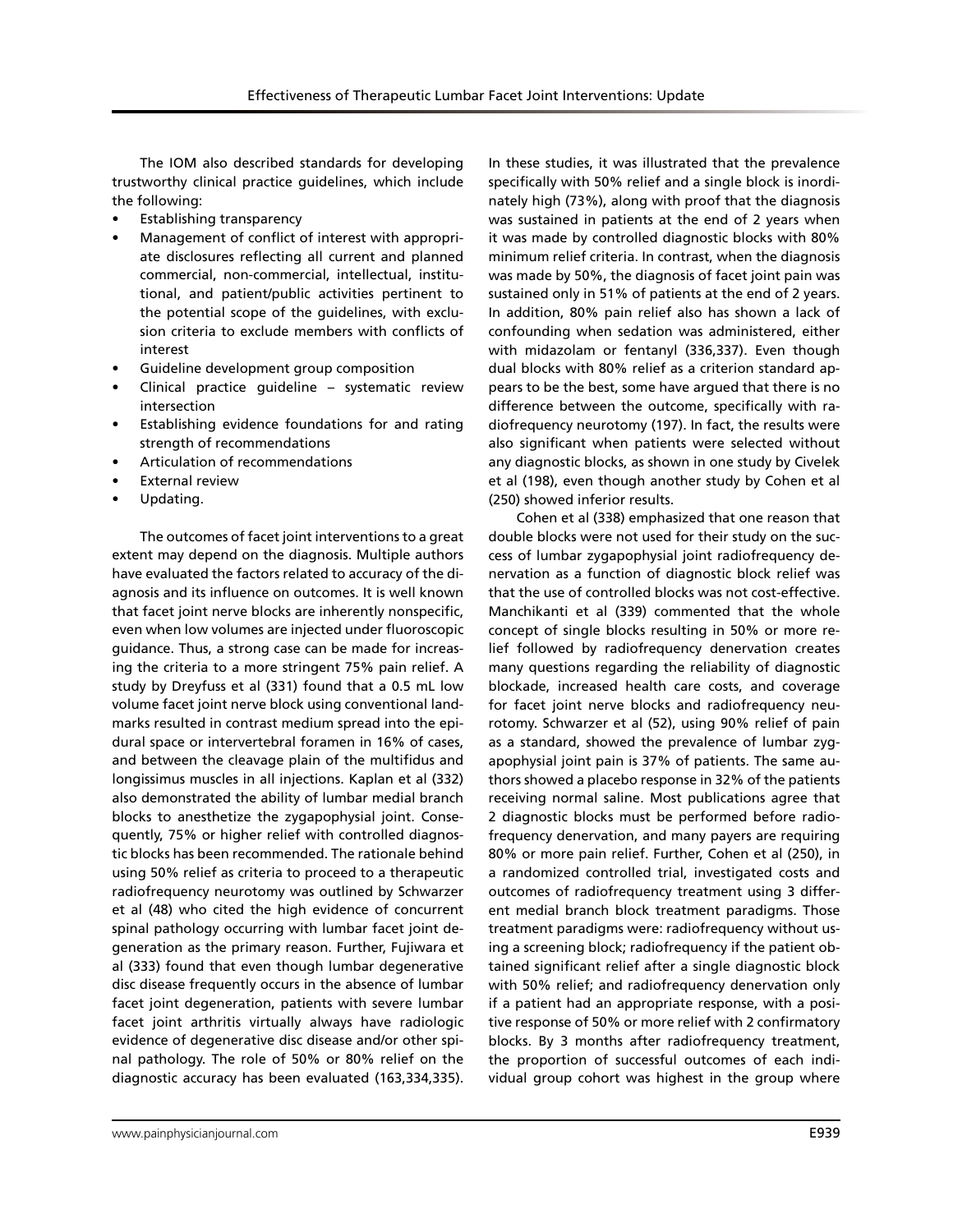patients received radiofrequency treatment after 2 diagnostic blocks with 64% of the patients reporting relief. However, by utilizing the total number of patients, Cohen et al (250) confused the entire data and misinterpreted the results, concluding that it was more cost effective to perform radiofrequency neurotomy without any type of diagnostic blocks. Such misinformation and inappropriate evaluation only lead to unnecessary radiofrequency neurotomy increasing health care costs (13,107). Consequently, a single block will definitely increase costs of care as the single diagnostic block will lead to an increase in the number of radiofrequency denervations, which are more expensive and time consuming. Cost effectiveness of controlled, comparative, local anesthetic facet joint nerve blocks has been evaluated and found to be superior to an algorithmic approach starting with discography for axial pain (39).

Further, multiple studies that evaluated managing axial low back pain after ruling out facet joint pain have shown similar results to facet joint nerve blocks or radiofrequency neurotomy by managing pain with epidural injections (140,141,145), indicating that even if some patients were mixed due to false-negative results, they will not suffer and may be managed appropriately with other modalities. This is in contrast to the argument that these patients will go on suffering if they tested as false-negative.

The limitations of this systematic review include limited literature available for analysis, the flawed methodology in many studies leading to their exclusion, and a myriad of discrepancies in the techniques, outcome measures, and follow-up periods. Even though multiple studies have considered themselves as placebo-controlled, their study patients all received local anesthetic injection, resulting in a facet joint nerve block. Facet joint nerve blocks themselves have been illustrated to provide significant pain relief (133). Thus, these studies could be construed as activecontrolled trials even though sham treatment was utilized. Thus, proper terminology may be that these are sham-controlled but not placebo-controlled. It is not always feasible to perform placebo-controlled studies in an interventional setting, and the absence of these studies has led to some third party payers denying payment for effective therapies. Nonanalgesic solutions (e.g., saline) injected into painful structures have been reported to result in significant pain relief not only for spinal pain, but also for other chronic pain conditions as well (155,340-348). In addition, the placebo and nocebo effects, and decisions to consider all local

anesthetic injections as placebo, are due to a lack of understanding about the scientific basis for placebo and nocebo (342,343,349-365). It is believed that neural blockade can result in the long-term alleviation of pain by interrupting nociceptive input, disrupting the reflex arc of afferent pain fibers, inhibiting ectopic discharges from injured nerves, and possibly reversing central sensitization (3,366). Corticosteroids may also inhibit the synthesis or release of a number of pro-inflammatory mediators, and cause a reversible local anesthetic effect (366-371). Local anesthetics can provide short- to long-term symptomatic relief through their mitigating effects on excessive nociceptive processing, reducing the release of neurotransmitters implicated in pain, increasing blood flow to ischemic nerve tissue, and phenotypic changes (371-385). A prolonged effect for local anesthetics has been demonstrated in multiple studies evaluating epidural injections and facet blocks (133- 145,162-164). Sato et al (378) evaluated the analgesic effects of repetitive administration of epidural ropivacaine in a rat model of neuropathic pain, and found evidence of plastic changes in the peripheral nervous system. In a preclinical study conducted by Tachihara et al (379) evaluating the effects of local anesthetic, corticosteroid, and combination treatment in an experimental model of lumbar disc herniation, the authors found that nerve root infiltration in all treatment groups prevented mechanical allodynia; however, no additional benefit was observed by the addition of corticosteroid.

The results of this systematic review may be applied in interventional pain management practices. For this systematic review, placebo- and active-control trials were included. Active-control or practical clinical trials measure effectiveness, and may better reflect how a treatment will fare in clinical practice than placebo-controlled studies evaluating efficacy, which frequently have poor generalizability (109,114,386-390). The differences between placebo-controlled trials and active-controlled trials include the fact that whereas placebo-controlled trials measure absolute effect size, active-controlled trials compare different therapies (391). In addition, adding methodologically sound observational studies also adds impetus to the practical nature of this systematic review.

The limitations of this review include continued paucity of large randomized trials for radiofrequency neurotomy and the widespread variations in methodology, selection criteria, outcome measures, and technique. Thus, the results of this systematic review suggest that significant improvements in pain scores and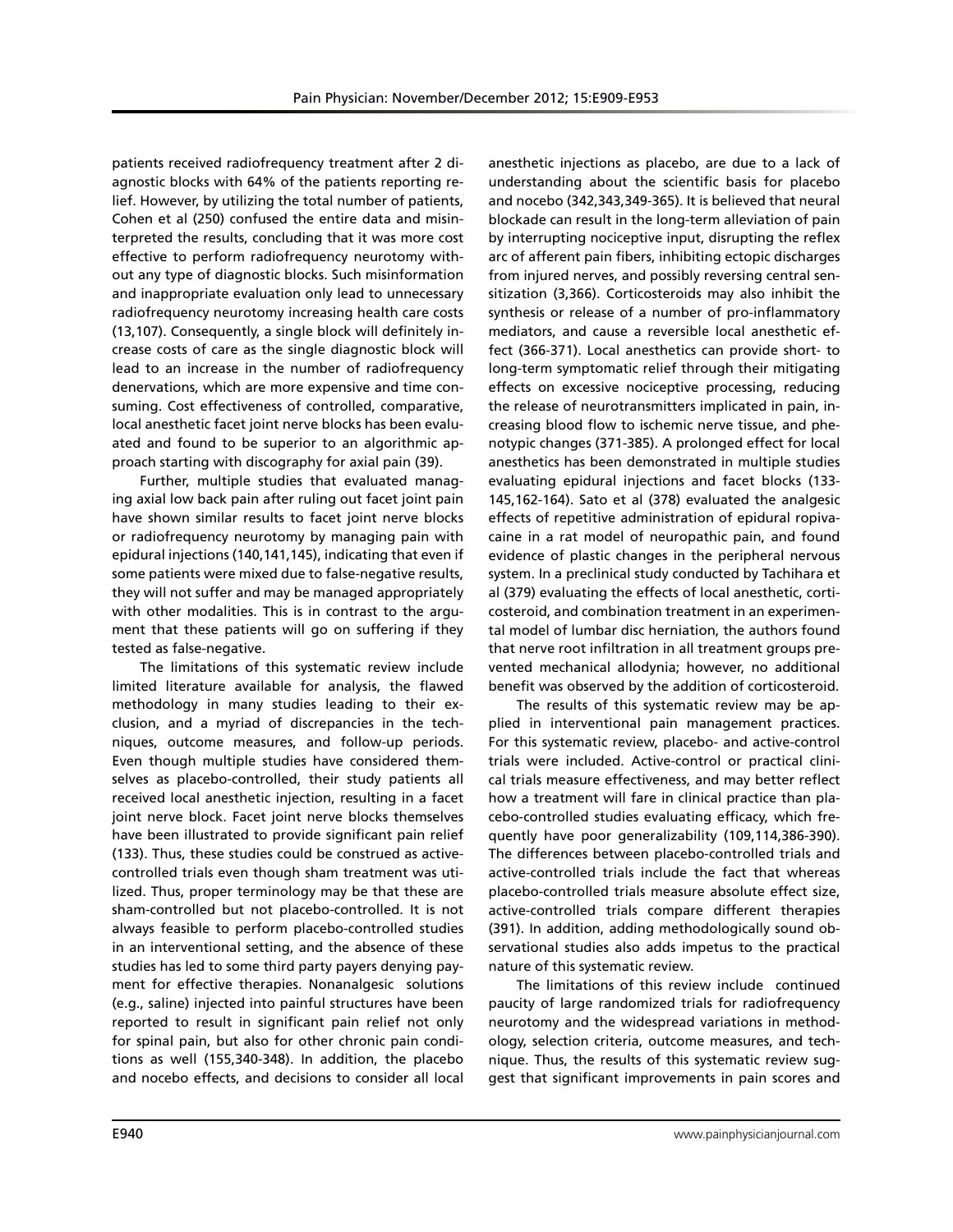functional status can be obtained with radiofrequency neurotomy and facet joint injections in appropriately selected patients.

In conclusion, the results of this systematic review provide good evidence for conventional radiofrequency neurotomy, fair to good evidence for lumbar facet joint nerve blocks for both short- and long-term improvement, whereas evidence is limited for intraarticular injections and pulsed radiofrequency neurotomy.

# 5.0 Conclusion

This systematic review utilized strict criteria for inclusion and methodological quality. The evidence is good for conventional radiofrequency neurotomy, fair to good for lumbar facet joint nerve blocks for short- and long-term improvement and limited for intraarticular injections and pulsed radiofrequency neurotomy in managing chronic low back pain secondary to involvement of facet joints.

# **ACKNOWLEDGMENTS**

The authors wish to thank Vidyasagar Pampati, MSc, for statistical assistance; Sekar Edem for assistance in the search of the literature; Tom Prigge, MA, and Laurie Swick, BS, for manuscript review; and Tonie M. Hatton and Diane E. Neihoff, transcriptionists, for their assistance in preparation of this manuscript. The authors also thank Pain Physician for permission to reproduce Datta et al's manuscript from 2009. We would like to thank the editorial board of Pain Physician for review and criticism in improving the manuscript.

# Author Affiliations

Dr. Falco is Medical Director of Mid Atlantic Spine & Pain Physicians, Newark, DE; Director, Pain Medicine Fellowship Program, Temple University Hospital, Philadelphia, PA; and Associate Professor, Department of PM&R, Temple University Medical School, Philadelphia, PA.

Dr. Manchikanti is Medical Director of the Pain Management Center of Paducah, Paducah, KY, and Clinical Professor, Anesthesiology and Perioperative Medicine, University of Louisville, Louisville, KY.3Dr. Datta is Medical Director, Laser Spine & Pain Institute, New York, NY, and Professorial Lecturer, Mount Sinai School of Medicine, Department of Anesthesiology, New York, NY.

Dr. Sehgal is Medical Director, Interventional Pain Program, University of Wisconsin School of Medicine and Public Health and Associate Professor, Rehabilitation Medicine, Madison, WI.

Ms. Geffert is Director of Research and Education and Administrative Assistant at Mid Atlantic Spine & Pain Physicians of Newark, DE, and Fellowship Coordinator at Temple University Hospital, Philadelphia, PA.

Dr. Onyewu is Attending Physician, Mid Atlantic Spine & Pain Physicians, Newark, DE, and Elkton, MD; Faculty, Pain Medicine Fellowship Program, Temple University Hospital, Philadelphia, PA; and Adjunct Assistant Professor, Temple University Medical School, Philadelphia, PA.

Dr. Zhu is Adjunct Assistant Professor, Temple University Medical School, Philadelphia, PA; Faculty, Pain Medicine Fellowship Program, Temple University Hospital, Philadelphia, PA; and Attending Physician, Mid Atlantic Spine & Pain Physicians, Newark, DE and Elkton, MD.

Dr. Coubarous is Attending Physician, Mid Atlantic Spine & Pain Physicians, Newark, DE.

Dr. Hameed is with the Department of Physical Medicine and Rehabilitation, The Johns Hopkins University School of Medicine, Baltimore, MD.

Dr. Ward is a Consultant in Pain Medicine, Brighton and Sussex University Hospitals NHS Trust, Council Member of the British Pain Society, a Fellow of the Faculty of Pain Medicine of the Royal College of Anaesthetists and Secretary of the British Pain Society Interventional Pain Medicine Special Interest Group, United Kingdom.

Dr. Sharma is a Consultant in Pain Medicine and Clinical Director of Department of Pain Medicine, The Walton Centre for Neurology and Neurosurgery NHS Foundation Trust, Liverpool, and a Fellow of the Faculty of Pain Medicine of the Royal College of Anaesthetists and Chairman of British Pain Society Interventional Pain Medicine Special Interest Group, United KingdomDr. Hameed is with Mid Atlantic Spine & Pain Physicians of Newark, DE.

Dr. Singh is Medical Director, Spine Pain Diagnostics Associates, Niagara, WI.

Dr. Boswell is Chairman, Department of Anesthesiology and Perioperative Medicine, University of Louisville, Louisville, KY.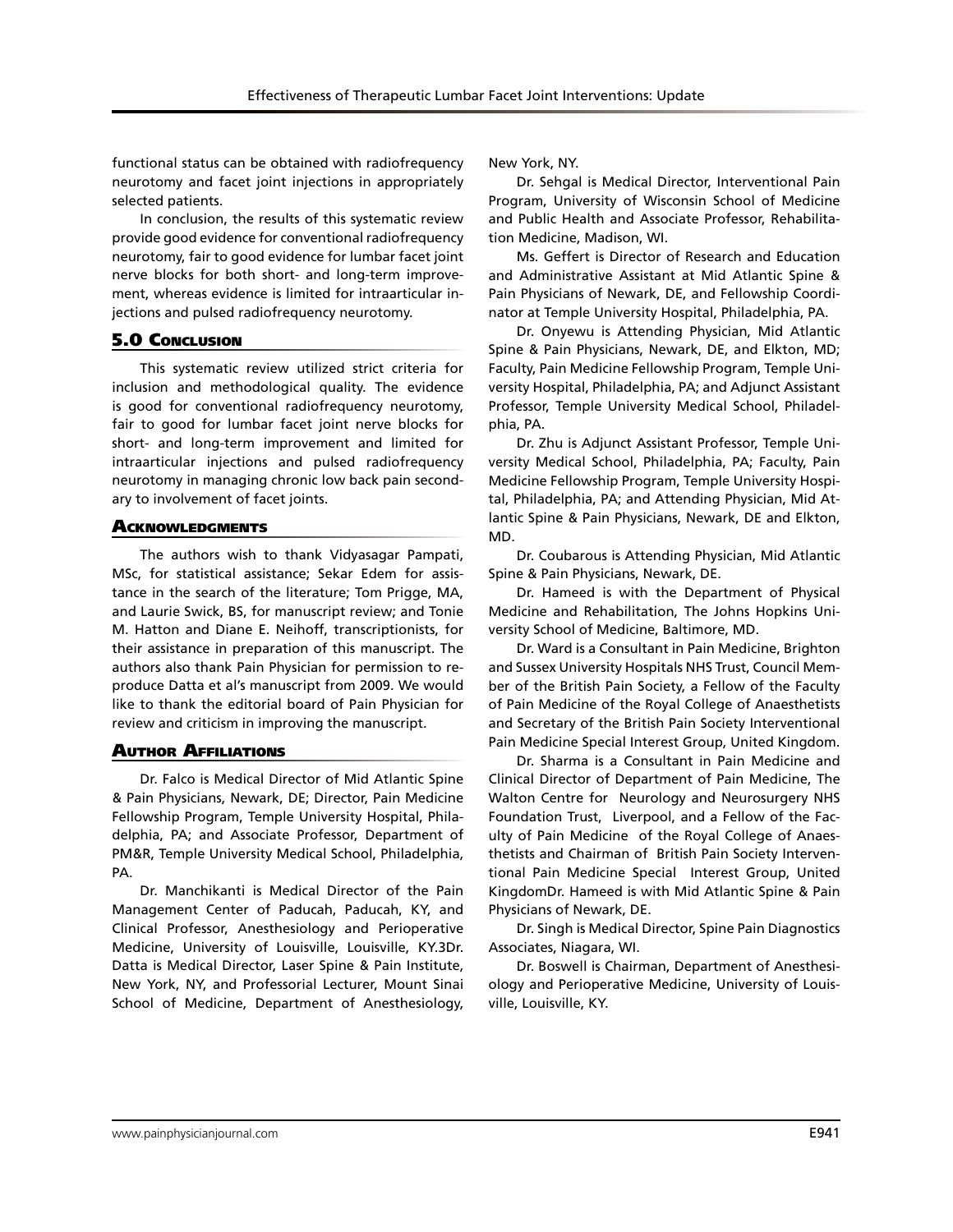### **REFERENCES**

- Manchikanti L, Boswell MV, Singh V, Benyamin RM, Fellows B, Abdi S, Buenaventura RM, Conn A, Datta S, Derby R, Falco FJE, Erhart S, Diwan S, Hayek SM, Helm S, Parr AT, Schultz DM, Smith HS, Wolfer LR, Hirsch JA. Comprehensive evidence-based guidelines for interventional techniques in the management of chronic spinal pain. *Pain Physician* 2009; 12:699-802.
- 2. Martin BI, Turner JA, Mirza SK, Lee MJ, Comstock BA, Deyo RA. Trends in health care expenditures, utilization, and health status among US adults with spine problems, 1997-2006. *Spine (Phila Pa 1976)* 2009; 34:2077–2084.
- Pizzo PA, Clark NM. Alleviating suffering 101 – pain relief in the United States. *N Engl J Med* 2012; 366:197-199.
- Cassidy JD, Carroll LJ, Cotê P. The Saskatchewan Health and Back Pain Survey. The prevalence of low back pain and related disability in Saskatchewan adults. *Spine (Phila Pa 1976)* 1998; 23:1860-1867.
- 5. Freburger JK, Holmes GM, Agans RP, Jackman AM, Darter JD, Wallace AS, Castel LD, Kalsbeek WD, Carey TS. The rising prevalence of chronic low back pain. *Arch Intern Med* 2009; 169:251-258.
- 6. Hoy D, Brooks P, Blyth F, Buchbinder R. The epidemiology of low back pain. *Best Pract Res Clin Rheumatol* 2010; 24:769– 781.
- 7. Manchikanti L, Falco FJE, Boswell MV, Hirsch JA. Facts, fallacies, and politics of comparative effectiveness research: Part 2. Implications for interventional pain management. *Pain Physician* 2010; 13:E55-E79.
- Haufe SM, Mork AR. Endoscopic facet debridement for the treatment of facet arthritic pain--a novel new technique. *Int J Med Sci* 2010; 7:120-123.
- Mehling WE, Gopisetty V, Bartmess E, Acree M, Pressman A, Goldberg H, Hecht FM, Carey T, Avins AL. The prognosis of acute low back pain in primary care in the United States: A 2-year prospective cohort study. *Spine (Phila Pa 1976)* 2012; 37:678-684.
- 10. Briggs AM, Jordan JE, O'Sullivan PB, Buchbinder R, Burnett AF, Osborne RH, Straker LM. Individuals with chronic low back pain have greater difficulty in engaging in positive lifestyle behaviours than those without back pain: An assessment of health literacy. *BMC Musculoskelet Disord* 2011; 12:161.
- 11. Plouvier S, Gourmelen J, Chastang JF, Lanoë JL, Leclerc A. Low back pain

around retirement age and physical occupational exposure during working life. *BMC Public Health* 2011; 11:268.

- 12. Helm S 2nd, Deer TR, Manchikanti L, Datta S, Chopra P, Singh V, Hirsch JA. Effectiveness of thermal annular procedures in treating discogenic low back pain. *Pain Physician* 2012; 15:E279-E304.
- 13. Simopoulos TT, Manchikanti L, Singh V, Gupta S, Hameed H, Diwan S, Cohen SP. A systematic evaluation of prevalence and diagnostic accuracy of sacroiliac joint interventions. *Pain Physician*  2012; 15:E305-E344.
- 14. Bressler HB, Keyes WJ, Rochon PA, Badley E. The prevalence of low back pain in the elderly. A systematic review of the literature. *Spine (Phila Pa 1976)* 1999; 24:1813-1819.
- 15. Whedon JM, Song Y, Davis MA, Lurie JD. Use of chiropractic manipulation in older adults is strongly correlated with supply. *Spine (Phila Pa 1976)* 2012; 37:1771-1777.
- 16. Luo X, Pietrobon R, Sun SX, Liu GG, Hey L. Estimates and patterns of direct health care expenditures among individuals with back pain in the United States. *Spine (Phila Pa 1976)* 2004; 29:79- 86.
- 17. Walker BF, Muller R, Grant WD. Low back pain in Australian adults: The economic burden. *Asia Pac J Public Health*  2003; 15:79-87.
- 18. Deyo RA, Mirza SK, Turner JA, Martin BI. Overtreating chronic back pain: Time to back off? *J Am Board Fam Med* 2009; 22:62-68.
- 19. Ivanova JI, Birnbaum HG, Schiller M, Kantor E, Johnstone BM, Swindle RW. Real-world practice patterns, healthcare utilization, and costs in patients with low back pain: The long road to guideline-concordant care. *Spine J* 2011; 11:622-632.
- 20. Manchikanti L, Pampati V, Boswell MV, Smith HS, Hirsch JA. Analysis of the growth of epidural injections and costs in the Medicare population: A comparative evaluation of 1997, 2002, and 2006 data. *Pain Physician* 2010; 13:199-212.
- 21. Manchikanti L, Pampati V, Falco FJE, Hirsch JA. Growth of spinal interventional pain management techniques: Analysis of utilization trends and medicare expenditures 2000 to 2008. *Spine (Phila Pa 1976)* 2012 July 7 [Epub ahead of print].
- 22. Manchikanti L, Fellows B, Ailinani H, Pampati V. Therapeutic use, abuse, and

nonmedical use of opioids: A ten-year perspective. *Pain Physician* 2010; 13:401- 435.

- 23. Manchikanti L, Ailinani H, Koyyalagunta D, Datta S, Singh V, Eriator I, Sehgal N, Shah RV, Benyamin RM, Vallejo R, Fellows B, Christo PJ. A systematic review of randomized trials of long-term opioid management for chronic non-cancer pain. *Pain Physician* 2011; 14:91-121.
- 24. Manchikanti L, Vallejo R, Manchikanti KN, Benyamin RM, Datta S, Christo PJ. Effectiveness of long-term opioid therapy for chronic non-cancer pain. *Pain Physician* 2011; 14:E133-E156.
- 25. Staal JB, de Bie R, de Vet HC, Hildebrandt J, Nelemans P. Injection therapy for subacute and chronic low back pain: An updated Cochrane review. *Spine (Phila Pa 1976)* 2009; 34:49-59.
- 26. Jacobs WC, van Tulder M, Arts M, Rubinstein SM, van Middelkoop M, Ostelo R, Verhagen A, Koes B, Peul WC. Surgery versus conservative management of sciatica due to a lumbar herniated disc: A systematic review. *Eur Spine J* 2011; 20:513–522.
- 27. Chou R, Huffman L. *Guideline for the Evaluation and Management of Low Back Pain: Evidence Review*. American Pain Society, Glenview, IL, 2009.

www.ampainsoc.org/pub/pdf/LBPEvidRev.pdf

- 28. Manchikanti L, Pampati V, Hirsch JA. Analysis of utilization patterns of vertebroplasty and kyphoplasty in the Medicare population. *J Neurointervent Surg* 2012; Published Online July 7, 2012.
- 29. Abbott ZI, Nair KV, Allen RR, Akuthota VR. Utilization characteristics of spinal interventions. *Spine J* 2012; 1:35-43.
- 30. Manchikanti L, Pampati V, Singh V, Boswell MV, Smith HS, Hirsch JA. Explosive growth of facet joint interventions in the Medicare population in the United States: A comparative evaluation of 1997, 2002, and 2006 data. *BMC Health Serv Res* 2010; 10:84.
- 31. Manchikanti L, Singh V, Caraway DL, Benyamin RM, Hirsch JA. Medicare physician payment systems: Impact of 2011 schedule on interventional pain management. *Pain Physician* 2011; 14:E5-E33.
- 32. Manchikanti L, Datta S, Derby R, Wolfer LR, Benyamin RM, Hirsch JA. A critical review of the American Pain Society clinical practice guidelines for interventional techniques: Part 1. Diagnostic interventions. *Pain Physician* 2010; 13:E141- E174.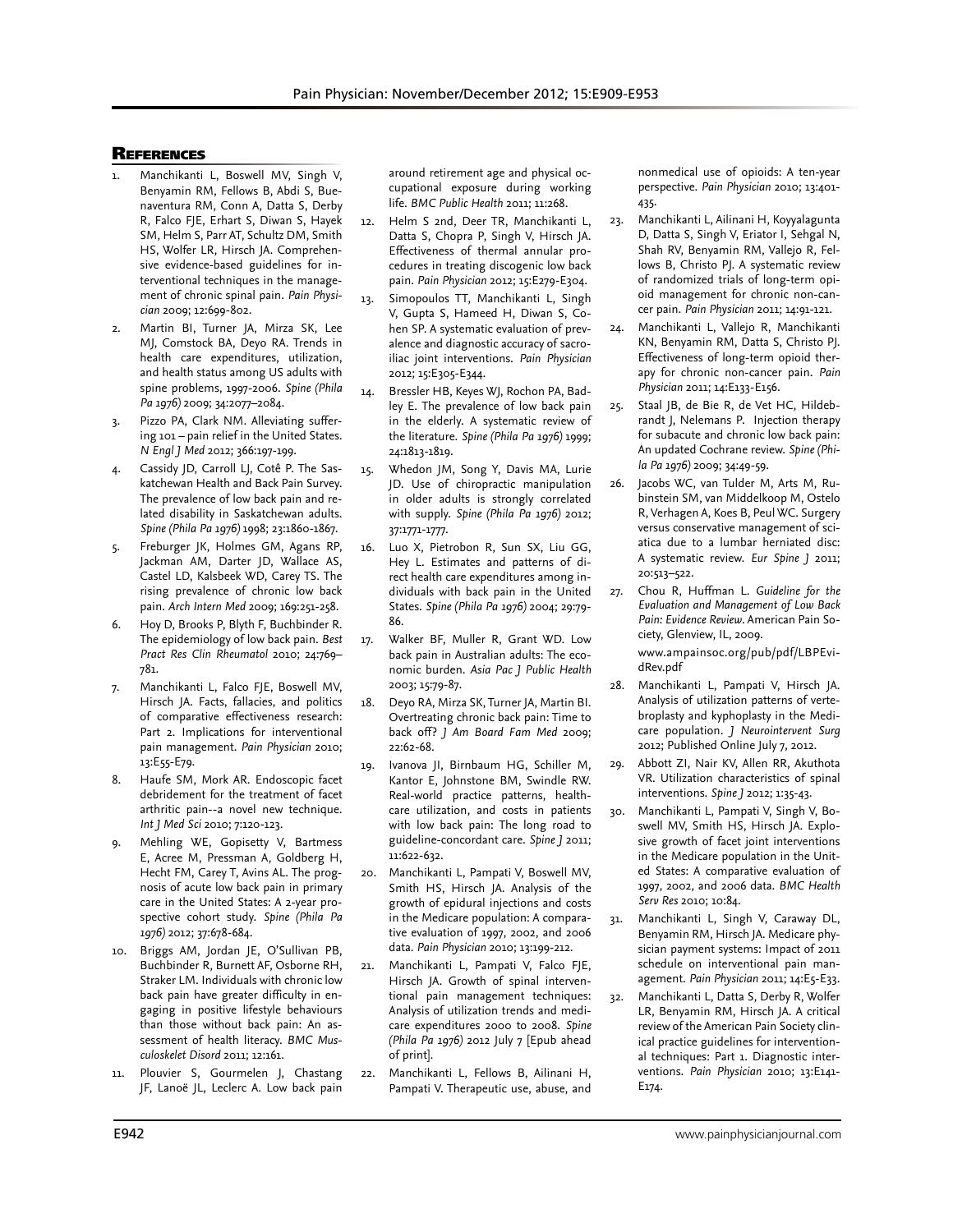- 33. Manchikanti L, Datta S, Gupta S, Munglani R, Bryce DA, Ward SP, Benyamin RM, Sharma ML, Helm II S, Fellows B, Hirsch JA. A critical review of the American Pain Society clinical practice guidelines for interventional techniques: Part 2. Therapeutic interventions. *Pain Physician* 2010; 13:E215-E264.
- 34. Tosteson AN, Tosteson TD, Lurie JD, Abdu W, Herkowitz H, Andersson G, Albert T, Bridwell K, Zhao W, Grove MR, Weinstein MC, Weinstein JN. Comparative effectiveness evidence from the spine patient outcomes research trial: Surgical versus nonoperative care for spinal stenosis, degenerative spondylolisthesis, and intervertebral disc herniation. *Spine (Phila Pa 1976)* 2011; 36:2061– 2068.
- 35. Rubinstein SM, van Middelkoop M, Assendelft WJ, de Boer MR, van Tulder MW. Spinal manipulative therapy for chronic low-back pain: An update of a Cochrane review. *Spine (Phila Pa 1976)* 2011; 36:E825–E846.
- 36. van Middelkoop M, Rubinstein SM, Kuijpers T, Verhagen AP, Ostelo R, Koes BW, van Tulder MW. A systematic review on the effectiveness of physical and rehabilitation interventions for chronic nonspecific low back pain. *Eur Spine J* 2011; 20:19-39.
- 37. Manchikanti L, Falco FJE, Boswell MV, Hirsch JA. Facts, fallacies, and politics of comparative effectiveness research: Part 1. Basic considerations. *Pain Physician* 2010; 13:E23-E54.
- 38. Manchikanti L, Boswell MV, Singh V, Derby R, Fellows B, Falco FJE, Datta S, Smith HS, Hirsch JA. Comprehensive review of neurophysiologic basis and diagnostic interventions in managing chronic spinal pain. *Pain Physician* 2009; 12:E71-E120.
- 39. Manchikanti L, Singh V, Pampati V, Damron K, Barnhill R, Beyer C, Cash K. Evaluation of the relative contributions of various structures in chronic low back pain. *Pain Physician* 2001; 4:308-316.
- 40. Pang WW, Mok MS, Lin ML, Chang DP, Hwang MH. Application of spinal pain mapping in the diagnosis of low back pain--analysis of 104 cases. *Acta Anaesthesiol Sin* 1998; 36:71-74.
- 41. Bogduk N. Low back pain. In: *Clinical Anatomy of the Lumbar Spine and Sacrum*. 4th edition. Churchill Livingstone, New York, 2005, pp 183-216.
- 42. Rubinstein SM, van Tulder M. A best-evidence review of diagnostic procedures for neck and low-back pain. *Best Pract*

*Res Clin Rheumatol* 2008; 22:471-482.

- 43. Datta S, Lee M, Falco FJ, Bryce DA, Hayek SM. Systematic assessment of diagnostic accuracy and therapeutic utility of lumbar facet joint interventions. *Pain Physician* 2009; 12:437-460.
- 44. Manchikanti L, Benyamin RM, Singh V, Falco FJE, Hameed H, Derby R, Wolfer LR, Helm II S, Calodney AK, Datta S, Snook LT, Caraway DL, Hirsch JA, Cohen SP. An update of systematic appraisal of accuracy of utility of lumbar discography in chronic low back pain. *Pain Physician* 2012;In Press.
- 45. Wolfer L, Derby R, Lee JE, Lee SH. Systematic review of lumbar provocation discography in asymptomatic subjects with a meta-analysis of false-positive rates. *Pain Physician* 2008; 11:513-538.
- 46. Falco FJE, Manchikanti L, Datta S, Sehgal N, Geffert S, Onyewu O, Singh V, Bryce DA, Benyamin RM, Simopoulos TT, Vallejo R, Gupta S, Ward SP, Hirsch JA. An update of systematic assessment of diagnostic accuracy of lumbar facet joint nerve blocks. *Pain Physician* 2012; 15E869-E908.
- 47. Hancock MJ, Maher CG, Latimer J, Spindler MF, McAuley JH, Laslett M, Bogduk N. Systematic review of tests to identify the disc, SIJ or facet joint as the source of low back pain. *Eur Spine J* 2007; 16:1539-1550.
- 48. Schwarzer AC, Aprill CN, Derby R, Fortin J, Kine G, Bogduk N. Clinical features of patients with pain stemming from the lumbar zygapophysial joints. Is the lumbar facet syndrome a clinical entity? *Spine (Phila Pa 1976)* 1994; 19:1132-1137.
- Schwarzer AC, Wang SC, O'Driscoll D, Harrington T, Bogduk N, Laurent R. The ability of computed tomography to identify a painful zygapophysial joint in patients with chronic low back pain. *Spine* (Phila Pa 1976) 1995; 20:907-912.
- 50. Manchikanti L, Pampati V, Fellows B, Bakhit CE. Prevalence of facet joint pain in chronic low back pain. *Pain Physician*  1999; 2:59-64.
- 51. Manchikanti L, Pampati V, Fellows B, Bakhit CE. The diagnostic validity and therapeutic value of medial branch blocks with or without adjuvants. *Curr Rev Pain* 2000; 4:337-344.
- 52. Schwarzer AC, Wang S, Bogduk N, Mc-Naught PJ, Laurent R. Prevalence and clinical features of lumbar zygapophysial joint pain: A study in an Australian population with chronic low back pain. *Ann Rheum Dis* 1995; 54:100-106.
- 53. Schwarzer AC, Derby R, Aprill CN, Fortin J, Kine G, Bogduk N. Pain from the lumbar zygapophysial joints: A test of two models. *J Spinal Disord* 1994; 7:331-336.
- 54. Laslett M, McDonald B, Aprill CN, Tropp H, Oberg B. Clinical predictors of screening lumbar zygapophyseal joint blocks: Development of clinical prediction rules. *Spine J* 2006; 6:370-379.
- 55. Laslett M, McDonald B, Tropp H, Aprill CN, Oberg B. Agreement between diagnoses reached by clinical examination and available reference standards: A prospective study of 216 patients with lumbopelvic pain. *BMC Musuloskeletal Disord* 2005; 6:28-37.
- 56. Manchikanti L, Pampati V, Fellows B, Baha GA. The inability of the clinical picture to characterize pain from facet joints. *Pain Physician* 2000; 3:158-166.
- 57. Young S, Aprill C, Laslett M. Correlation of clinical examination characteristics with three sources of chronic low back pain. *Spine J* 2003; 3:460-465.
- 58. Manchikanti L, Hirsch JA, Pampati V. Chronic low back pain of facet (zygapophysial) joint origin: Is there a difference based on involvement of single or multiple spinal regions? *Pain Physician* 2003; 6:399-405.
- 59. Manchikanti L, Singh V, Pampati V, Damron KS, Beyer CD, Barnhill RC. Is there correlation of facet joint pain in lumbar and cervical spine? An evaluation of prevalence in combined chronic low back and neck pain. *Pain Physician* 2002; 5:365-371.
- 60. Manchikanti L, Boswell MV, Singh V, Pampati V, Damron KS, Beyer CD. Prevalence of facet joint pain in chronic spinal pain of cervical, thoracic, and lumbar regions. *BMC Musuloskeletal Disord* 2004; 5:15.
- 61. Manchikanti L, Pampati V, Singh V, Beyer C, Damron K, Fellows B. Evaluation of role of facet joints in persistent low back pain in obesity: A controlled, prospective, comparative evaluation. *Pain Physician* 2001; 4:266-272.
- 62. Manchukonda R, Manchikanti KN, Cash KA, Pampati V, Manchikanti L. Facet joint pain in chronic spinal pain: An evaluation of prevalence and false-positive rate of diagnostic blocks. *J Spinal Disord Tech* 2007; 20:539-545.
- 63. Schwarzer AC, Aprill CN, Derby R, Fortin J, Kine G, Bogduk N. The false-positive rate of uncontrolled diagnostic blocks of the lumbar zygapophysial joints. *Pain* 1994; 58:195-200.
- 64. Depalma MJ, Ketchum JM, Trussell BS,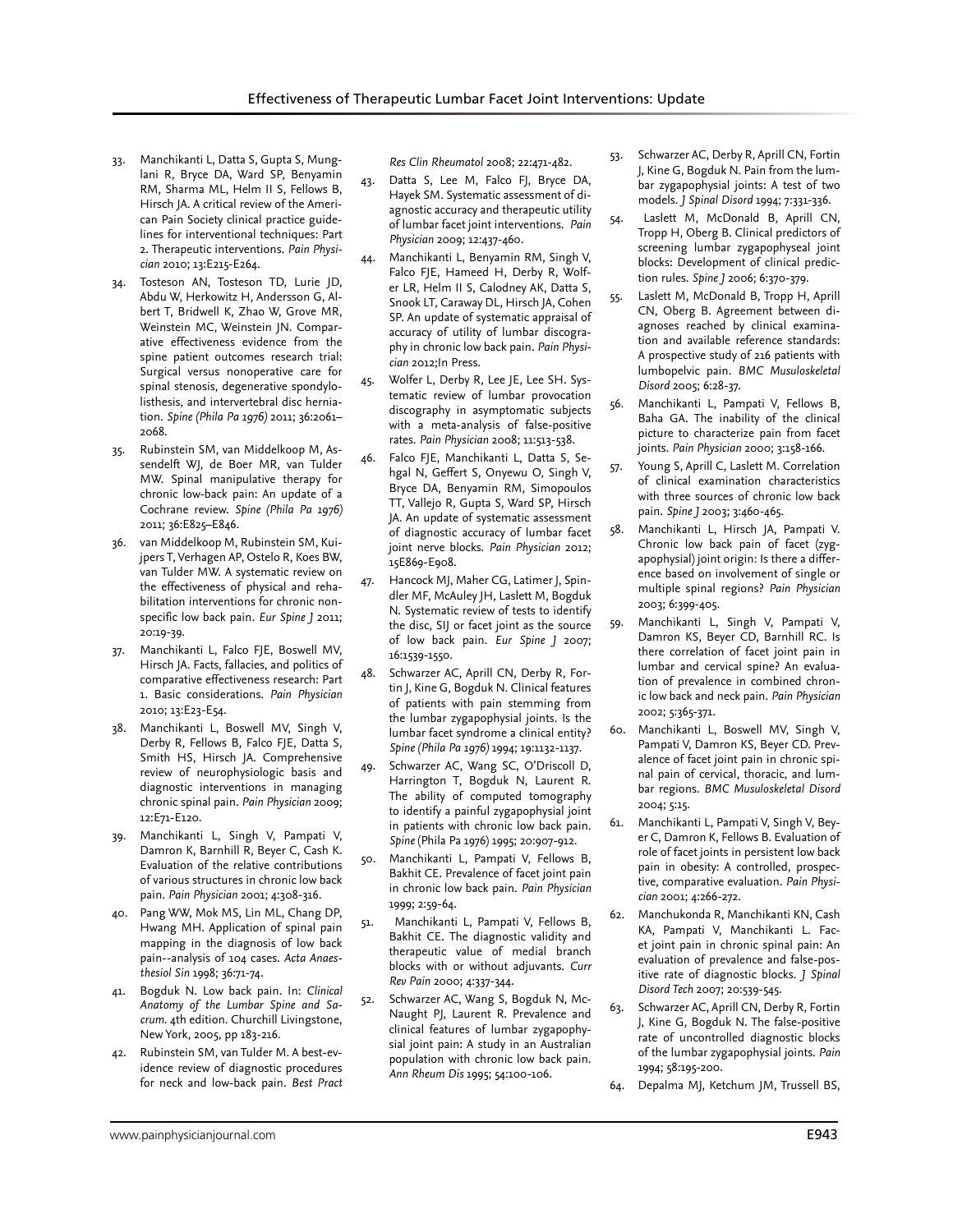Saullo TR, Slipman CW. Does the location of low back pain predict its source? *PM R* 2011; 3:33-39.

- 65. Manchikanti L, Manchikanti K, Cash KA, Singh V, Giordano J. Age-related prevalence of facet joint involvement in chronic neck and low back pain. *Pain Physician* 2008; 11:67-75.
- 66. Manchikanti L, Cash KA, Pampati V, Fellows B. Influence of psychological variables on the diagnosis of facet joint involvement in chronic spinal pain. *Pain Physician* 2008; 11:145-160.
- 67. Manchikanti L, Manchukonda R, Pampati V, Damron KS, McManus CD. Prevalence of facet joint pain in chronic low back pain in postsurgical patients by controlled comparative local anesthetic blocks. *Arch Phys Med Rehabil* 2007; 88:449-455.
- 68. DePalma MJ, Ketchum JM, Saullo T. What is the source of chronic low back pain and does age play a role? *Pain Med* 2011; 12:224-233.
- 69. DePalma M, Ketchum J, Saullo T, Schofferman J. Structural etiology of chronic low back pain due to motor vehicle collision. *Pain Med* 2011; 12:1622-1627.
- 70. DePalma MJ, Ketchum JM, Saullo TR. Etiology of chronic low back pain in patients having undergone lumbar fusion. *Pain Med* 2011; 12:732-739.
- 71. Laplante BL, Ketchum JM, Saullo TR, DePalma MJ. Multivariable analysis of the relationship between pain referral patterns and the source of chronic low back pain. *Pain Physician* 2012; 15:171- 178.
- 72. Goldthwaite GE. The lumbosacral articulation: An explanation of many cases of lumbago sciatica and paraplegia. *Boston Med Surg J* 1911; 164:365-372.
- 73. Putti V. New conceptions in the pathogenesis of sciatic pain. *Lancet* 1927; 2:53– 60.
- 74. Ghormley RK. Low back pain with special reference to the articular facets, with presentation of an operative procedure. *JAMA* 1933; 101:1773-1777.
- 75. Mooney V, Robertson J. The facet syndrome. *Clin Orthop* 1976; 115:149-156.
- 76. Cavanaugh JM, Lu Y, Chen C, Kallakuri S. Pain generation in lumbar and cervical facet joints. *J Bone Joint Surg Am*  2006; 88:63-67.
- 77. Masini M, Paiva WS, Araujo AS, Jr. Anatomical description of the facet joint innervation and its implication in the treatment of recurrent back pain. *J Neurosurg Sci* 2005; 49:143-146.
- 78. Konnai Y, Honda T, Sekiguchi Y, Kikuchi S, Sugiura Y. Sensory innervation of the lumbar dura mater passing through the sympathetic trunk in rats. *Spine (Phila Pa 1976)* 2000; 25:776-782.
- 79. Suseki K, Takahashi Y, Takahashi K, Chiba T, Tanaka K, Morinaga T, Nakamura S, Moriya H. Innervation of the lumbar facet joints. Origins and functions. *Spine (Phila Pa 1976)* 1997; 22:447-485.
- Bogduk N, Wilson AS, Tynan W. The human lumbar dorsal rami. *J Anat* 1982; 134:383-397.
- 81. Cavanaugh JM, Ozaktay AC, Yamashita T, Avramov A, Getchell TV, King AI. Mechanisms of low back pain: A neurophysiologic and neuroanatomic study. *Clin Orthop Relat Res* 1997; 335:166-180.
- 82. Chen C, Lu Y, Cavanaugh JM, Kallakuri S, Patwardhan A. Recording of neural activity from goat cervical facet joint capsule using custom-designed miniature electrodes. *Spine (Phila Pa 1976)* 2005; 30:1367-1372.
- 83. Winkelstein BA, Santos DG. An intact facet capsular ligament modulates behavioral sensitivity and spinal glial activation produced by cervical facet joint tension. *Spine (Phila Pa 1976)* 2008; 33:856-862.
- 84. Quinn KP, Winkelstein BA. Cervical facet capsular ligament yield defines the threshold for injury and persistent jointmediated neck pain. *J Biomech* 2007; 40:2299-2306.
- 85. Murata Y, Takahashi K, Yamagata M, Takahashi Y, Shimada Y, Moriya H. Sensory innervation of the sacroiliac joint in rats. *Spine (Phila Pa 1976)* 2000; 25:2015- 2019.
- 86. Ohtori S, Takahashi K, Chiba T, Yamagata M, Sameda H, Moriya H. Sensory innervation of the dorsal portion of the lumbar intervertebral discs in rats. *Spine (Phila Pa 1976)* 2001; 26:946-950.
- 87. Miyagi M, Ohtori S, Ishikawa T, Aoki Y, Ozawa T, Doya H, Saito T, Moriya H, Takahashi K. Up-regulation of TNF alpha in DRG satellite cells following lumbar facet joint injury in rats. *Eur Spine J*  2006; 15:953-958.
- 88. Ohtori S, Takahashi K, Chiba T, Yamagata M, Sameda H, Moriya H. Substance P and calcitonin gene-related peptide immunoreactive sensory DRG neurons innervating the lumbar facet joints in rats. *Auton Neurosci* 2000; 86:13-17.
- 89. Suseki K, Takahashi Y, Takahashi K, Chiba T, Tanaka Moriya H. CGRP-immunoreactive nerve fibers projecting to lumbar facet joints through the paraverte-

bral sympathetic trunk in rats. *Neurosci Lett* 1996; 221:41-44.

- 90. Ohtori S, Takahashi K, Chiba T, Yamagata M, Sameda H, Moriya H. Brain-derived neurotrophic factor and vanilloid receptor subtype 1 immunoreactive sensory DRG neurons innervating the lumbar facet joints in rats. *Auton Neurosci* 2001; 94:132-135.
- 91. Yamashita T, Cavanaugh J, el-Bohy AA, Getchell TV, King AI. Mechanosensitive afferent units in the lumbar facet joint. *J Bone Joint Surg Am* 1990; 72:865-870.
- 92. Yamashita T, Cavanaugh JM, Ozaktay AC, Avramov Al, Getchell TV, King Al. Effect of substance P on mechanosensitive units of tissues around and in the lumbar facet joint. *J Orthop Res* 1993; 11:205- 214.
- 93. Beaman DN, Graziano GP, Glover RA, Wojtys EM, Chang V. Substance P innervation of lumbar spine facet joints. *Spine (Phila Pa 1976)* 1993; 18:1044-1049.
- 94. Ohtori S, Takahashi K, Chiba T, Yamagata M, Sameda H, Moriya H. Phenotypic inflammation switch in rats shown by calcitonin gene-related peptide immunoreactive dorsal root ganglion neurons innervating the lumbar facet joints. *Spine (Phila Pa 1976)* 2001; 26:1009-1013.
- 95. Ishikawa T, Miyagi M, Ohtori S, Aoki Y, Ozawa T, Doya H, Saito T, Moriya H, Takahashi K. Characteristics of sensory DRG neurons innervating the lumbar facet joints in rats. *Eur Spine J* 2005; 14:559-564.
- 96. Kim JS, Kroin JS, Buvanendran A, Li X, van Wijnen AJ, Tuman KJ, Im HJ. Characterization of a new animal model for evaluation and treatment of back pain due to lumbar facet joint osteoarthritis. *Arthritis Rheum* 2011; 63:2966-2973.
- 97. Gong K, Shao W, Chen H, Wang Z, Luo ZJ. Rat model of lumbar facet joint osteoarthritis associated with facet-mediated mechanical hyperalgesia induced by intra-articular injection of monosodium iodoacetate. *J Formos Med Assoc* 2011; 110:145-152.
- 98. Senoglu N, Senoglu M, Safavi-Abbasi S, Shedd SA, Crawford NR. Morphologic evaluation of cervical and lumbar facet joints: Intra-articular facet block considerations. *Pain Pract* 2010; 10:272-278.
- 99. Yeh TT, Wen ZH, Lee HS, Lee CH, Yang Z, Jean YH, Wu SS, Nimni ME, Han B. Intra-articular injection of collagenase induced experimental osteoarthritis of the lumbar facet joint in rats. *Eur Spine J* 2008; 17:734-742.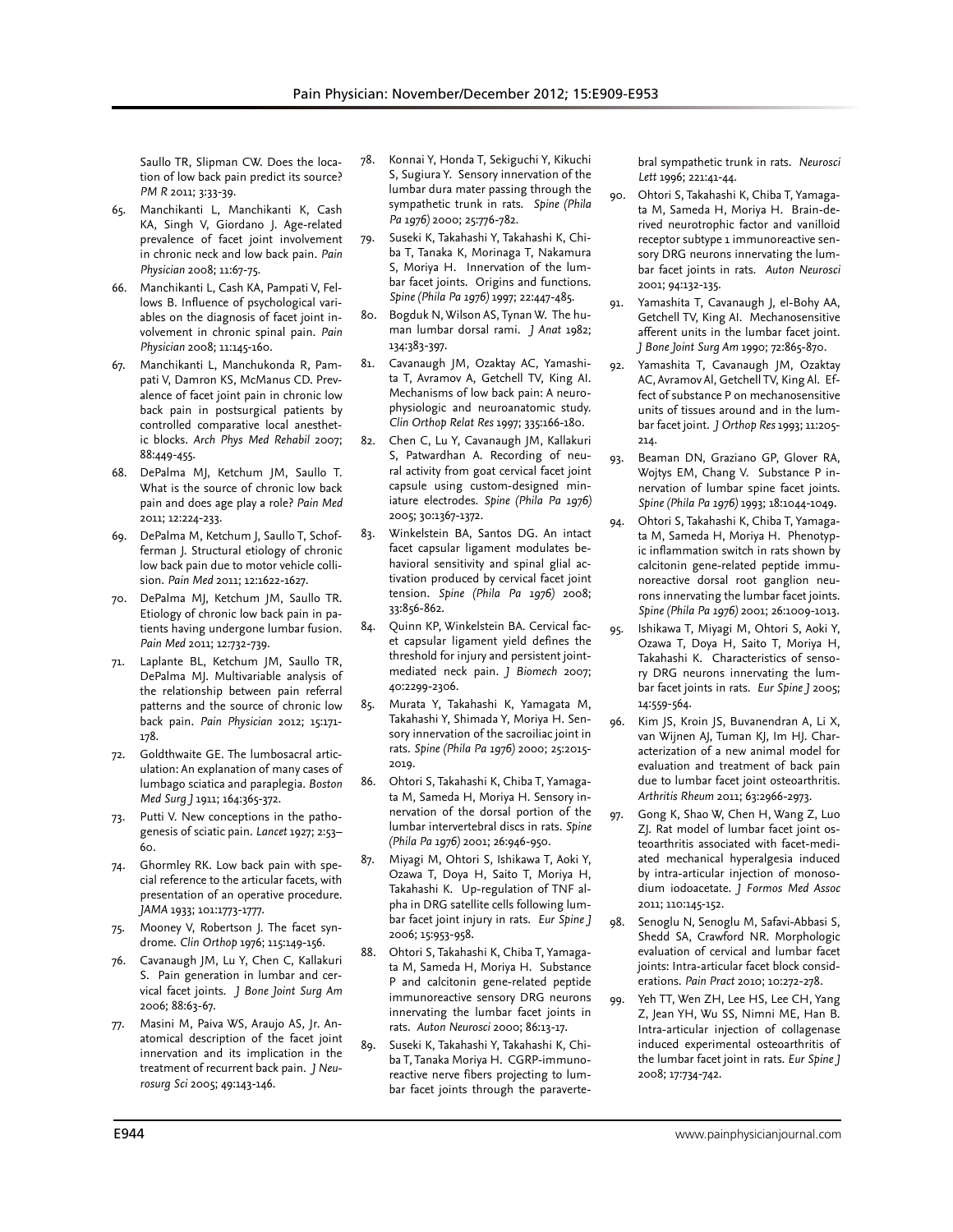- 100. Igarashi A, Kikuchi S, Konno S. Correlation between inflammatory cytokines released from the lumbar facet joint tissue and symptoms in degenerative lumbar spinal disorders. *J Orthop Sci* 2007; 12:154-160.
- 101. Manchikanti L, Singh V, Vilims BD, Hansen HC, Schultz DM, Kloth DS. Medial branch neurotomy in management of chronic spinal pain: Systematic review of the evidence. *Pain Physician* 2002; 5:405-418.
- 102. Boswell MV, Colson JD, Sehgal N, Dunbar EE, Epter R. A systematic review of therapeutic facet joint interventions in chronic spinal pain. *Pain Physician* 2007; 10:229-253.
- 103. Guerts JW, van Wijk RM, Stolker RJ, Groen GJ. Efficacy of radiofrequency procedures for the treatment of spinal pain: A systematic review of randomized clinical trials. *Reg Anesth Pain Med* 2001; 26:394-400.
- 104. Niemisto L, Kalso E, Malmivaara A, Seitsalo S, Hurri H. Radiofrequency denervation for neck and back pain: A systematic review within the framework of the Cochrane Collaboration Back Review Group. *Spine (Phila Pa 1976)* 2003; 28:1877-1888.
- 105. Manchikanti L, Singh V, Derby R, Schultz DM, Benyamin RM, Prager JP, Hirsch JA. Reassessment of evidence synthesis of occupational medicine practice guidelines for interventional pain management. *Pain Physician* 2008; 11:393- 482.
- 106. Chou R, Atlas SJ, Loeser JD, Rosenquist RW, Stanos SP. Guideline warfare over interventional therapies for low back pain: Can we raise the level of discourse? *J Pain* 2011; 12:833-839.
- 107. Manchikanti L, Benyamin RM, Falco FJE, Caraway DL, Datta S, Hirsch JA. Guidelines warfare over interventional techniques: Is there a lack of discourse or straw man? *Pain Physician* 2012; 15:E1- E26.
- 108. Sampson M, Shojania KG, Garritty C, Horsley T, Ocampo M, Moher D. Systematic reviews can be produced and published faster. *J Clin Epidemiol* 2008; 61:531-536.
- 109. Shojania KG, Sampson M, Ansari MT, Ji J, Doucette S, Moher D. How quickly do systematic reviews go out of date? A survival analysis. *Ann Intern Med* 2007; 147:224-233.
- 110. Liberati A, Altman DG, Tetzlaff J, Mulrow C, Gøtzsche PC, Ioannidis JP, Clarke M, Devereaux PJ, Kleijnen J, Moher D. The

PRISMA statement for reporting systematic reviews and meta-analyses of studies that evaluate health care interventions: Explanation and elaboration. *Ann Intern Med* 2009; 151:W65-W94.

- 111. Manchikanti L, Benyamin RM, Helm S, Hirsch JA. Evidence-based medicine, systematic reviews, and guidelines in interventional pain management: Part 3: Systematic reviews and meta-analysis of randomized trials. *Pain Physician* 2009; 12:35-72.
- 112. Moher D, Cook DJ, Eastwood S, Olkin I, Rennie D, Stroup DF. Improving the quality of reports of meta-analyses of randomised controlled trials: The QUO-ROM statement. Quality of reporting of meta-analyses. *Lancet* 1999; 354:1896- 1900.
- 113. van Tulder M, Furlan A, Bombardier C, Bouter L; Editorial Board of the Cochrane Collaboration Back Review Group. Updated method guidelines for systematic reviews in the Cochrane Collaboration Back Review Group. *Spine (Phila Pa 1976)* 2003; 28:1290-1299.
- 114. Furlan AD, Pennick V, Bombardier C, van Tulder M; Editorial Board, Cochrane Back Review Group. 2009 updated method guidelines for systematic reviews in the Cochrane Back Review Group. *Spine (Phila Pa 1976)* 2009; 34:1929-1941.
- 115. Stroup DF, Berlin JA, Morton SC, Olkin I, Williamson GD, Rennie D, Moher D, Becker BJ, Sipe TA, Thacker SB. Metaanalysis of observational studies in epidemiology: A proposal for reporting. Meta-analysis of Observational Studies in Epidemiology (MOOSE) group. *JAMA*  2000; 283:2008-2012.
- 116. Philips Z, Ginnelly L, Sculpher M, Claxton K, Golder S, Riemsma R, Woolacoot N, Glanville J. Review of guidelines for good practice in decision-analytic modelling in health technology assessment. *Health Technol Assess* 2004; 8:iii-iv, ix-xi, 1-158.
- 117. Altman DG, Schulz KF, Moher D, Egger M, Davidoff F, Elbourne D, Gøtzsche PC, Lang T; CONSORT GROUP (Consolidated Standards of Reporting Trials). The revised CONSORT statement for reporting randomized trials: Explanation and elaboration. *Ann Intern Med*  2001; 134:663-694.
- 118. Moher D, Hopewell S, Schulz KF, Montori V, Gøtzsche PC, Devereaux PJ, Elbourne D, Egger M, Altman DG. CON-SORT 2010 explanation and elaboration: Updated guidelines for reporting paral-

lel group randomised trials. *BMJ* 2010; 340:c869.

- 119. Moher D, Schulz KF, Altman DG; CON-SORT Group (Consolidated Standards of Reporting Trials). The CONSORT statement: Revised recommendations for improving the quality of reports of parallel-group randomized trials. *J Am Podiatr Med Assoc* 2001; 91:437-442.
- 120. Moher D, Schulz KF, Altman DG; CON-SORT. The CONSORT statement: Revised recommendations for improving the quality of reports of parallel group randomized trials. *BMC Med Res Methodol* 2001; 1:2.
- 121. Vandenbroucke JP, von Elm E, Altman DG, Gøtzsche PC, Mulrow CD, Pocock SJ, Poole C, Schlesselman JJ, Egger M; STROBE Initiative. Strengthening the Reporting of Observational Studies in Epidemiology (STROBE): Explanation and elaboration. *Ann Intern Med* 2007; 147: W163-W194.
- 122. von Elm E, Altman DG, Egger M, Pocock SJ, Gøtzsche PC, Vandenbroucke JP; STROBE Initiative. The Strengthening the Reporting of Observational Studies in Epidemiology (STROBE) Statement: Guidelines for reporting observational studies. *Ann Intern Med* 2007; 147:573-577.
- 123. Vandenbroucke JP, Von Elm E, Altman DG, Gøtzsche PC, Mulrow CD, Pocock SJ, Poole C, Schlesselman JJ, Egger M; Iniciativa STROBE. Strengthening the reporting of observational studies in epidemiology (STROBE): Explanation and elaboration. *Gac Sanit* 2009; 23:158.
- 124. Staal JB, de Bie R, de Vet HC, Hildebrandt J, Nelemans P. Injection therapy for subacute and chronic low-back pain. *Cochrane Database Syst Rev* 2008; 3:CD001824.
- 125. Wells GA, Shea B, O'Connell D, Peterson J, Welch V, Losos M, Tugwell P. The Newcastle-Ottawa Scale (NOS) for assessing the quality of nonrandomized studies in meta-analysis. www.ohri.ca/ programs/clinical\_epidemiology/oxford.asp
- 126. Higgins JP, Thompson SG, Deeks JJ, Altman DG. Measuring inconsistency in meta-analyses. *BMJ* 2003; 327:557-560.
- 127. DerSimonian R, Laird N. Meta-analysis in clinical trials. *Control Clin Trials* 1986; 7:177-188.
- 128. Farrar JT. What is clinically meaningful: Outcome measures in pain clinical trials. *Clin J Pain* 2000; 16:S106-S112.
- 129. Salaffi F, Stancati A, Silvestri CA, Ciapet-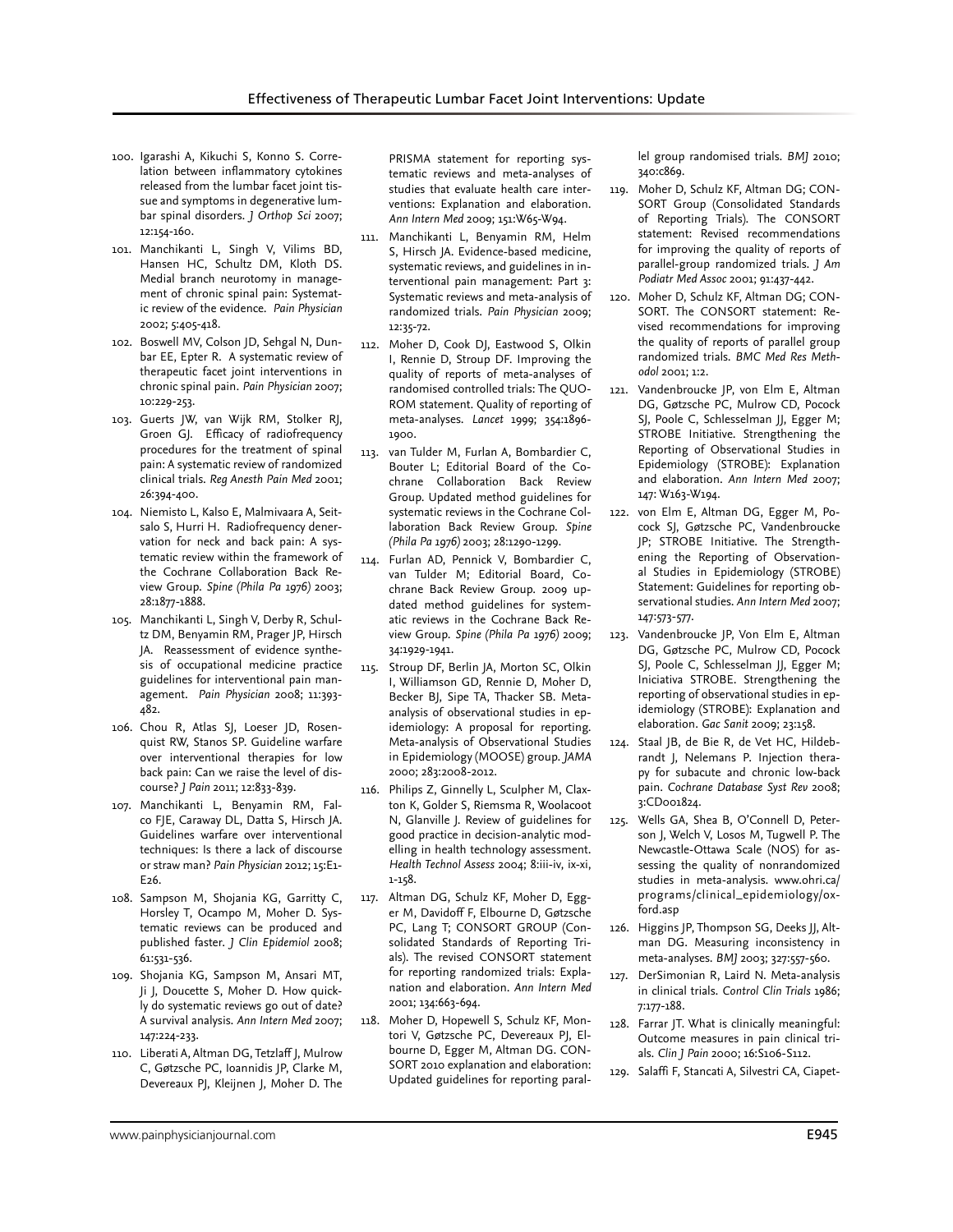ti A, Grassi W. Minimal clinically important changes in chronic musculoskeletal pain intensity measured on a numerical rating scale. *Eur J Pain* 2004; 8:283-291.

- 130. Bombardier C. Outcome assessments in the evaluation of treatment of spinal disorders: Summary and general recommendations. *Spine (Phila Pa 1976)*  2000; 25:3100-3103.
- 131. Hagg O, Fritzell P, Nordwall A. The clinical importance of changes in outcome scores after treatment for chronic low back pain. *Eur Spine J* 2003; 12:12-20.
- 132. Soer R, Reneman MF, Vroomen PC, Stegeman P, Coppes MH. Responsiveness and minimal clinically important change of the pain disability index in patients with chronic back pain. *Spine (Phila Pa 1976)* 2012; 37:711-715.
- 133. Manchikanti L, Singh V, Falco FJ, Cash KA, Pampati V. Evaluation of lumbar facet joint nerve blocks in managing chronic low back pain: A randomized, double-blind, controlled trial with a 2-year follow-up. *Int J Med Sci* 2010; 7:124-135.
- 134. Manchikanti L, Singh V, Falco FJE, Cash KA, Fellows B. Comparative outcomes of a 2-year follow-up of cervical medial branch blocks in management of chronic neck pain: A randomized, double-blind controlled trial. *Pain Physician* 2010; 13:437-450.
- 135. Manchikanti L, Singh V, Falco FJE, Cash KA, Pampati V, Fellows B. Comparative effectiveness of a one-year follow-up of thoracic medial branch blocks in management of chronic thoracic pain: A randomized, double-blind active controlled trial. *Pain Physician* 2010; 13:535-548.
- 136. Manchikanti L, Singh V, Cash KA, Pampati V, Damron KS, Boswell MV. A randomized, controlled, double-blind trial of fluoroscopic caudal epidural injections in the treatment of lumbar disc herniation and radiculitis. *Spine (Phila Pa 1976)* 2011; 36:1897-1905.
- 137. Manchikanti L, Singh V, Cash KA, Pampati V, Datta S. Management of pain of post lumbar surgery syndrome: Oneyear results of a randomized, doubleblind, active controlled trial of fluoroscopic caudal epidural injections. *Pain Physician* 2010; 13:509-521.
- 138. Manchikanti L, Cash RA, McManus CD, Pampati V, Fellows B. Fluoroscopic caudal epidural injections with or without steroids in managing pain of lumbar spinal stenosis: One year results of randomized, double-blind, active-controlled trial. *J Spinal Disord* 2012; 25:226-

234.

- 139. Manchikanti L, Singh V, Falco FJE, Cash KA, Pampati V. Evaluation of the effectiveness of lumbar interlaminar epidural injections in managing chronic pain of lumbar disc herniation or radiculitis: A randomized, double-blind, controlled trial. *Pain Physician* 2010; 13:343-355.
- 140. Manchikanti L, Cash KA, McManus CD, Pampati V, Benyamin RM. Preliminary results of a randomized, double-blind, controlled trial of fluoroscopic lumbar interlaminar epidural injections in managing chronic lumbar discogenic pain without disc herniation or radiculitis. *Pain Physician* 2010; 13:E279-E292.
- 141. Manchikanti L, Cash KA, Pampati V, Wargo BW, Malla Y. Cervical epidural injections in chronic discogenic neck pain without disc herniation or radiculitis: Preliminary results of a randomized, double-blind, controlled trial. *Pain Physician* 2010; 13:E265-E278.
- 142. Manchikanti L, Cash KA, Pampati V, Wargo BW, Malla Y. The effectiveness of fluoroscopic cervical interlaminar epidural injections in managing chronic cervical disc herniation and radiculitis: Preliminary results of a randomized, double-blind, controlled trial. *Pain Physician* 2010; 13:223-236.
- 143. Manchikanti L, Cash KA, McManus CD, Pampati V, Benyamin RM. A preliminary report of a randomized double-blind, active controlled trial of fluoroscopic thoracic interlaminar epidural injections in managing chronic thoracic pain. *Pain Physician* 2010; 13:E357-E369.
- 144. Manchikanti L, Pampati V, Cash KA. Protocol for evaluation of the comparative effectiveness of percutaneous adhesiolysis and caudal epidural steroid injections in low back and/or lower extremity pain without post surgery syndrome or spinal stenosis. *Pain Physician* 2010; 13:E91-E110.
- 145. Manchikanti L, Cash KA, McManus CD, Pampati V, Smith HS. One year results of a randomized, double-blind, active controlled trial of fluoroscopic caudal epidural injections with or without steroids in managing chronic discogenic low back pain without disc herniation or radiculitis. *Pain Physician* 2011; 14:25-36.
- 146. Harbord R, Higgins J. METAREG: Stata module to perform meta-analysis regression. Boston College Department of Economics, Boston, MA. http://econpapers.repec.org/software/bocbocode/ s446201.htm
- 147. Harris RP, Helfand M, Woolf SH, Lohr

KN, Mulrow CD, Teutsch SM, Atkins D; Methods Work Group, Third US Preventive Services Task Force. Current methods of the US Preventive Services Task Force. *Am J Prevent Med* 2001; 20:21-35.

- 148. Murtagh FR. Computed tomography and fluoroscopy guided anesthesia and steroid injection in facet syndrome. *Spine* (Phila Pa 1976) 1988; 13:686-689.
- 149. Destouet JM, Gilula LA, Murphy WA, Monsees B. Lumbar facet joint injection: Indication, technique, clinical correlation, and preliminary results. *Radiology* 1982; 145:321-325.
- 150. Lewinnek GE, Warfield CA. Facet joint degeneration as a cause of low back pain. *Clin Orthop Relat Res* 1986; 213:216- 222.
- 151. Carrera GF, Williams AL. Current concepts in evaluation of the lumbar facet joints. *Crit Rev Diagn Imaging* 1984; 21:85-104.
- 152. Lippitt AB. The facet joint and its role in spine pain. Management with facet joint injections. *Spine* (Phila Pa 1976) 1984; 9:746-750.
- 153. Gorbach C, Schmid MR, Elfering A, Hodler J, Boos N. Therapeutic efficacy of facet joint blocks. *Am J Roentgenol* 2006; 186:1228-1233.
- 154. Fairbank JC, Park WM, McCall IW, O'Brien JP. Apophyseal injection of local anesthetic as a diagnostic aid in primary low-back pain syndromes. *Spine* (Phila Pa 1976) 1981; 6:598-605.
- 155. Carette S, Marcoux S, Truchon R, Grondin C, Gagnon J, Allard Y, Latulippe M. A controlled trial of corticosteroid injections into facet joints for chronic low back pain. *N Engl J Med* 1991; 325:1002- 1007.
- 156. Lilius G, Laasonen EM, Myllynen P, Harilainen A, Gronlund G. Lumbar facet joint syndrome. A randomised clinical trial. *J Bone Joint Surg Br* 1989; 71:681- 684.
- 157. Fuchs S, Erbe T, Fischer HL, Tibesku CO. Intraarticular hyaluronic acid versus glucocorticoid injections for nonradicular pain in the lumbar spine. *J Vasc Interv Radiol* 2005; 16:1493-1498.
- 158. Marks RC, Houston T, Thulbourne T. Facet joint injection and facet nerve block: A randomised comparison in 86 patients with chronic low back pain. *Pain* 1992; 49:325-328.
- 159. Nash TP. Facet joints. Intra-articular steroids or nerve blocks? *Pain Clinic* 1990; 3:77-82.
- 160. Shih C, Lin GY, Yueh KC, Lin JJ. Lum-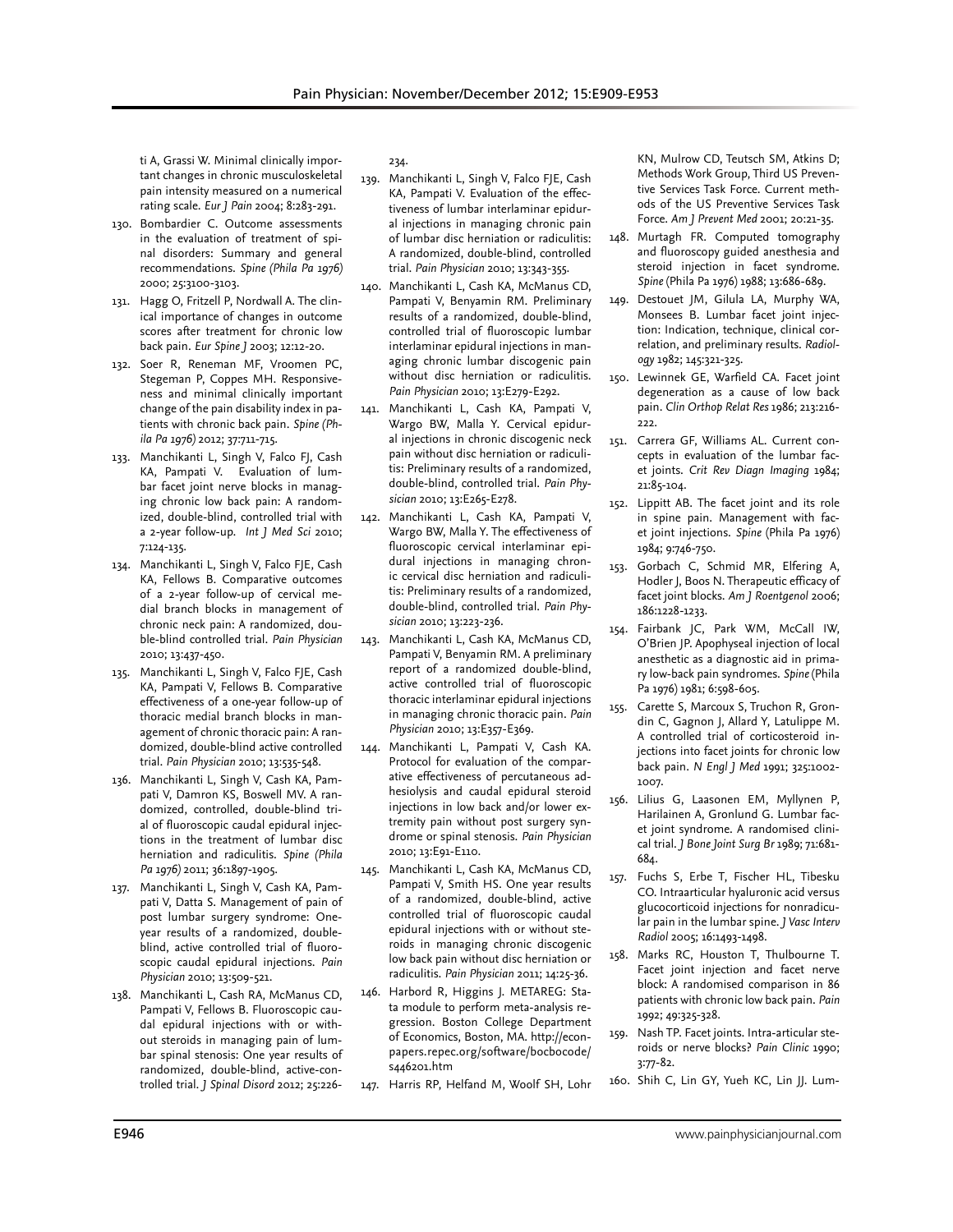bar zygapophyseal joint injections in patients with chronic lower back pain. *J Chin Med Assoc* 2005; 68:59-64.

- 161. Cleary M, Keating C, Poynton AR. Viscosupplementation in lumbar facet joint arthropathy: A pilot study. *J Spinal Disord Tech* 2008; 21:29-32.
- 162. Manchikanti L, Manchikanti K, Manchukonda R, Cash KA, Damron KS, Pampati V, McManus CD. Evaluation of lumbar facet joint nerve blocks in the management of chronic low back pain: A preliminary report of a randomized, double-blind controlled trial. Clinical Trial NCT000355914. *Pain Physician* 2007; 10:425-440.
- 163. Manchikanti L, Singh V, Falco FJ, Cash KA, Pampati V. Lumbar facet joint nerve blocks in managing chronic facet joint pain: One-year follow-up of a randomized, double-blind controlled trial: Clinical Trial NCT00355914. *Pain Physician* 2008; 11:121-132.
- 164. Manchikanti L, Pampati V, Bakhit C, Rivera J, Beyer C, Damron K, Barnhill R. Effectiveness of lumbar facet joint nerve blocks in chronic low back pain: A randomized clinical trial. *Pain Physician* 2001; 4:101-117.
- 165. Nath S, Nath CA, Pettersson K. Percutaneous lumbar zygapophysial (facet) joint neurotomy using radiofrequency current, in the management of chronic low back pain: A randomized double-blind trial. *Spine* (Phila Pa 1976) 2008; 33:1291- 1298.
- 166. van Wijk RM, Geurts JW, Wynne HJ, Hammink E, Buskens E, Lousberg R, Knape JT, Groen GJ. Radiofrequency denervation of lumbar facet joints in the treatment of chronic low back pain: A randomized, double-blind, sham lesion-controlled trial. *Clin J Pain* 2005; 21:335-344.
- 167. Leclaire R, Fortin L, Lambert R, Bergeron YM, Rossignol M. Radiofrequency facet joint denervation in the treatment of low back pain: A placebocontrolled clinical trial to assess efficacy. *Spine* (Phila Pa 1976) 2001; 26:1411-1416.
- 168. Leclaire R, Bergeron Y, Lambert R, Rossignol M. In response to: Radiofrequency neurotomy for chronic lumbar facet pain – interpreting the evidence. *Pain Pract* 2010; 10:261-262.
- 169. Deyo RA. Point of view. Spine *(Phila Pa 1976)* 2001; 26:1417.
- 170. Dreyfuss P, Baker R. Letters. *Spine (Phila Pa 1976)* 2002; 27:556-557.
- 171. Leclaire R. Letters. *Spine (Phila Pa 1976)*

2002; 27:329.

- 172. Leclaire R, Fortin L. Letters. *Spine (Phila Pa 1976)* 2002; 27:330.
- 173. van Kleef M, Barendse GAM, Kessels A, Voets HM, Weber WE, de Lange S. Randomized trial of radiofrequency lumbar facet denervation for chronic low back pain. *Spine* (Phila Pa 1976) 1999; 24:1937- 1942.
- 174. Gofeld M, Jitendra J, Faclier G. Radiofrequency facet denervation of the lumbar zygapophysial joints: 10-year prospective clinical audit. *Pain Physician* 2007; 10:291-300.
- 175. Gallagher J, Petriccione Di Vadi PL, Wedley JR, Hamann W, Ryan P, Chikanza I, Kirkham B, Price R, Watson MS, Grahame R, Wood S. Radiofrequency facet joint denervation in the treatment of low back pain: A prospective controlled double-blind study to assess its efficacy. *Pain Clinic* 1994; 7:193-198.
- 176. Buijs El, van Wijk RM, Geurts JW, Weeseman RR, Stolker RJ, Groen GG. Radiofrequency lumbar facet denervation: A comparative study of the reproducibility of lesion size after 2 current radiofrequency techniques. *Reg Anesth Pain Med* 2004; 29:400-407.
- 177. Lau LS, Littlejohn GO, Miller MH. Clinical evaluation of intraarticular injections for lumbar facet joint pain*. Med J Aust*  1985; 143:563-565.
- 178. Tekin I, Mirzai H, Ok G, Erbuyun K, Vatansever D. A comparison of conventional and pulsed radiofrequency denervation in the treatment of chronic facet joint pain. *Clin J Pain* 2007; 23:524-529.
- 179. Vad VB, Cano WG, Basrai D, Lutz GE, Bhat AL. Role of radiofrequency denervation in lumbar zygapophyseal joint synovitis in baseball pitchers: A clinical experience. *Pain Physician* 2003; 6:307-312.
- 180. Mogalles AA, Dreval ON, Akatov OV, Kuznetsov AV, Rynkov IP, Plotnikov VM, Minaev VP. Percutaneous laser denervation of the zygapophyseal joints in the pain facet syndrome. *Zh Vopr Neirokhir Im N N Burdenko* 2004; 1:20-25.
- 181. Birkenmaier C, Veihelmann A, Trouillier H, Hausdorf J, Devens C, Wegener B, Jansson V, von Schulze Pellengahr C. Percutaneous cryodenervation of lumbar facet joints: A prospective clinical trial. *Int Orthop* 2007; 31:525-530.
- 182. Staender M, Maerz U, Tonn JC, Steude U. Computerized tomography-guided kryorhizotomy in 76 patients with lumbar facet joint syndrome. *J Neurosurg Spine* 2005; 3:444-449.
- 183. Celik B, Er U, Simsek S, Altug T, Bavbek M. Effectiveness of lumbar zygapophysial joint blockage for low back pain. *Turk Neurosurg* 2011; 21:467-470.
- 184. Kawu AA, Olawepo A, Salami AO. Facet joints infiltration: A viable alternative treatment to physiotherapy in patients with low back pain due to facet joint arthropathy. *Niger J Clin Pract* 2011; 14:219-  $222.$
- 185. Tomé-Bermejo F, Barriga-Martín A, Martín JL. Identifying patients with chronic low back pain likely to benefit from lumbar facet radiofrequency denervation: A prospective study. *J Spinal Disord Tech* 2011; 24:69-75.
- 186. Chua NH, Vissers KC, Sluijter ME. Pulsed radiofrequency treatment in interventional pain management: Mechanisms and potential indications-A review. *Acta Neurochir (Wien)* 2011; 153:763- 771.
- 187. Gofeld M. Radiofrequency facet denervation: A randomized control placebo versus sham procedure. *Clin J Pain*. 2006; 22:410-411.
- 188. Speldewinde GC. Outcomes of percutaneous zygapophysial and sacroiliac joint neurotomy in a community setting. *Pain Med* 2011; 12:209-218.
- 189. Kroll H, Kim D, Danic M, Sankey S, Gariwala M, Brown M. A randomized, double-blind, prospective study comparing the efficacy of continuous versus pulsed radiofrequency in the treatment of lumbar facet syndrome. *J Clin Anesth*  2008; 20:534-537.
- 190. Rambaransingh B, Stanford G, Burnham R. The effect of repeated zygapophysial joint radiofrequency neurotomy on pain, disability, and improvement duration. *Pain Med* 2010; 11:1343- 1347.
- 191. Depalma MJ, Ketchum JM, Saullo TR. Multivariable analyses of the relationships between age, gender, and body mass index and the source of chronic low back pain. *Pain Med* 2012; 13:498- 506.
- 192. Steib K, Proescholdt M, Brawanski A, Lange M, Schlaier J, Schebesch KM. Predictors of facet joint syndrome after lumbar disc surgery. *J Clin Neurosci* 2012; 19:418-422.
- 193. Fritz J, U-Thainual P, Ungi T, Flammang AJ, Cho NB, Fichtinger G, Iordachita II, Carrino JA. Augmented reality visualization with image overlay for MRI-guided intervention: Accuracy for lumbar spinal procedures with a 1.5-T MRI system. *AJR*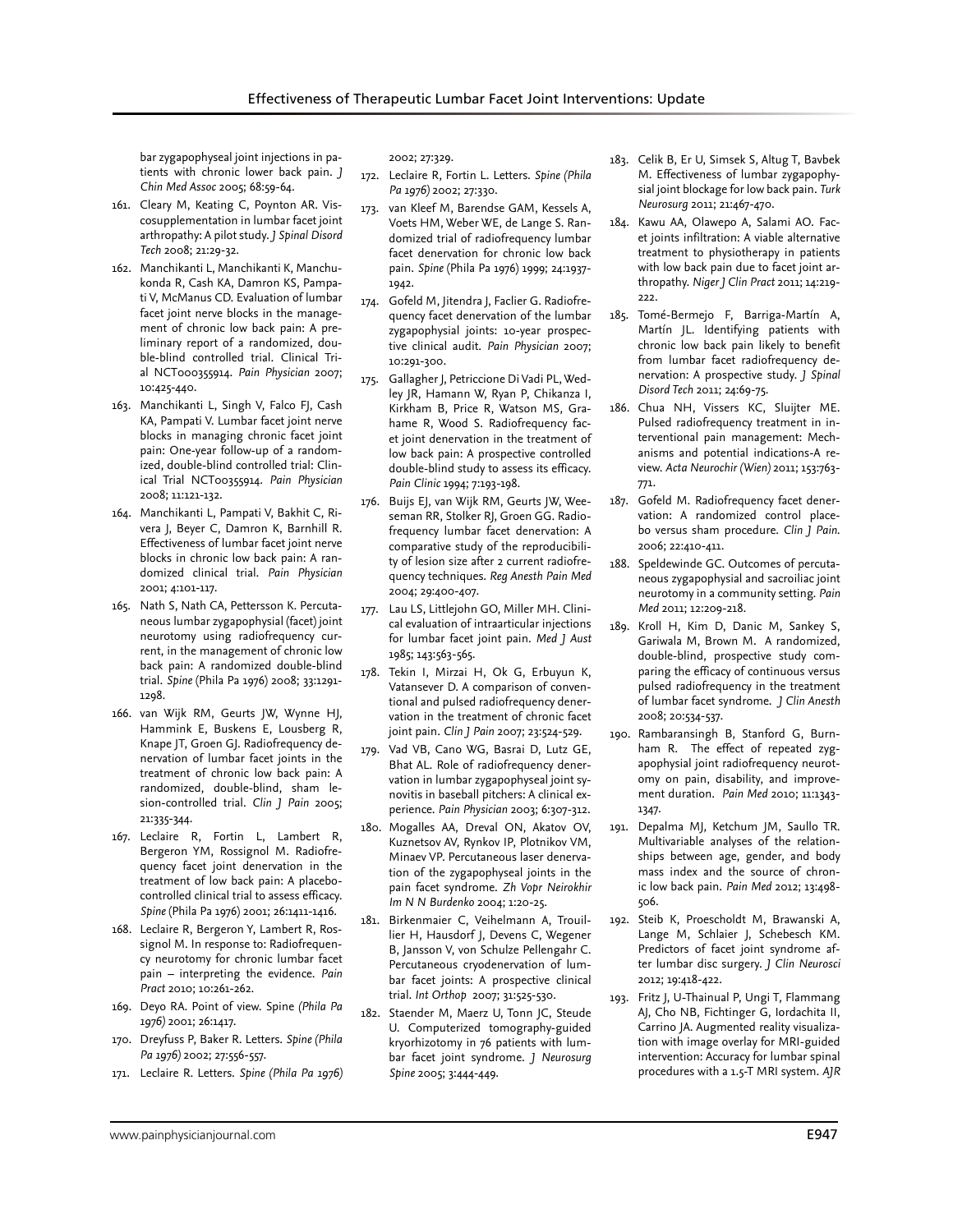*Am J Roentgenol* 2012; 198:W266-W273.

- 194. Manchikanti L, Malla Y, Wargo BW, Cash KA, Pampati V, Fellows B. Complications of fluoroscopically directed facet joint nerve blocks: A prospective evaluation of 7,500 episodes with 43,000 nerve blocks. *Pain Physician* 2012; 15:E143-E150.
- 195. Gofeld M, Bristow SJ, Chiu S. Ultrasound-guided injection of lumbar zygapophyseal joints: An anatomic study with fluoroscopy validation. *Reg Anesth Pain Med* 2012; 37:228-231.
- 196. Yun DH, Kim HS, Yoo SD, Kim DH, Chon JM, Choi SH, Hwang DG, Jung PK. Efficacy of ultrasonography-guided injections in patients with facet syndrome of the low lumbar spine. *Ann Rehabil Med* 2012; 36:66-71.
- 197. Van Zundert J, Vanelderen P, Kessels A, van Kleef M. Radiofrequency treatment of facet-related pain: Evidence and controversies. *Curr Pain Headache Rep* 2012; 16:19-25.
- 198. Civelek E, Cansever T, Kabatas S, Kircelli A, Yilmaz C, Musluman M, Ofluoglu D, Caner H. Comparison of effectiveness of facet joint injection and radiofrequency denervation in chronic low back pain. *Turk Neurosurg* 2012; 22:200- 206.
- 199. Loizides A, Peer S, Plaikner M, Spiss V, Galiano K, Obernauer J, Gruber H. Ultrasound-guided injections in the lumbar spine. *Med Ultrason* 2011; 13:54-58.
- 200. Rauchwerger JJ, Candido KD, Zoarski GH. Technical and imaging report: Fluoroscopic guidance for diagnosis and treatment of lumbar synovial cyst. *Pain Pract* 2011; 11:180-184.
- 201. Varlotta GP, Lefkowitz TR, Schweitzer M, Errico TJ, Spivak J, Bendo JA, Rybak L. The lumbar facet joint: A review of current knowledge: Part II: Diagnosis and management. *Skeletal Radiol* 2011; 40:149-157.
- 202. Kennedy DJ, Shokat M, Visco CJ. Sacroiliac joint and lumbar zygapophysial joint corticosteroid injections. *Phys Med Rehabil Clin N Am* 2010; 21:835-842.
- 203. Park CH. Comparison of effectiveness of CT vs C-arm guided percutaneous radiofrequency lumbar facet rhizotomy. *Korean J Pain* 2010; 23:137-141.
- 204. Burnham R. Radiofrequency sensory ablation as a treatment for symptomatic unilateral lumbosacral junction pseudarticulation (Bertolotti's syndrome): A case report. *Pain Med* 2010; 11:853-855.
- 205. Dragovich A, Trainer RJ. A report of 3 soldiers returned to full duty after lumbar radiofrequency facet denervation in

a theater of war. *Pain Med* 2011; 12:679- 681.

- 206. Peterson C, Hodler J. Evidence-based radiology (part 1): Is there sufficient research to support the use of therapeutic injections for the spine and sacroiliac joints? *Skeletal Radiol* 2010; 39:5-9.
- 207. Foley BS. Percutaneous rupture of a lumbar synovial facet cyst. *Am J Phys Med Rehabil* 2009; 88:1046.
- 208. Makki D, Khazim R, Zaidan AA, Ravi K, Toma T. Single photon emission computerized tomography (SPECT) scanpositive facet joints and other spinal structures in a hospital-wide population with spinal pain. *Spine J* 2010; 10:58-62.
- 209. Martha JF, Swaim B, Wang DA, Kim DH, Hill J, Bode R, Schwartz CE. Outcome of percutaneous rupture of lumbar synovial cysts: A case series of 101 patients. *Spine J* 2009; 9:899-904.
- 210. DePalma MJ, Ketchum JM, Queler ED, Trussell BS. Prospective pilot study of painful lumbar facet joint arthropathy after intra-articular injection of hylan G-F 20. *PM R* 2009; 1:908-915.
- 211. Chang A. Percutaneous CT-guided treatment of lumbar facet joint synovial cysts. *HSS J* 2009; 5:165-168.
- 212. Allen TL, Tatli Y, Lutz GE. Fluoroscopic percutaneous lumbar zygapophyseal joint cyst rupture: A clinical outcome study. *Spine J* 2009; 9:387-395.
- 213. Fritz J, Thomas C, Clasen S, Claussen CD, Lewin JS, Pereira PL. Freehand realtime MRI-guided lumbar spinal injection procedures at 1.5 T: Feasibility, accuracy, and safety. *AJR Am J Roentgenol* 2009; 192:W161-W167.
- 214. Proschek D, Kafchitsas K, Rauschmann MA, Kurth AA, Vogl TJ, Geiger F. Reduction of radiation dose during facet joint injection using the new image guidance system SabreSource: A prospective study in 60 patients. *Eur Spine J* 2009; 18:546-553.
- 215. Chaturvedi A, Chaturvedi S, Sivasankar R. Image-guided lumbar facet joint infiltration in nonradicular low back pain. *Indian J Radiol Imaging* 2009; 19:29-34.
- 216. Moore J, Clarke C, Bainbridge D, Wedlake C, Wiles A, Pace D, Peters T. Image guidance for spinal facet injections using tracked ultrasound. *Med Image Comput Comput Assist Interv* 2009; 12:516- 523.
- 217. van Wijk RM, Geurts JW, Lousberg R, Wynne HJ, Hammink E, Knape JT, Groen GJ. Psychological predictors of substantial pain reduction after mini-

mally invasive radiofrequency and injection treatments for chronic low back pain. *Pain Med* 2008; 9:212-221.

- 218. Bogduk N, Dreyfuss P, Govind J. A narrative review of lumbar medial branch neurotomy for the treatment of back pain. *Pain Med* 2009; 10:1035-1045.
- 219. Bademci G, Basar H, Sahin S, Ozcakir S, Anbarci H, Evliyaoglu C, Keskil S. Can facet joint infiltrative analgesia reduce postoperative pain in degenerative lumbar disc surgery? *Neurocirugia (Astur)* 2008; 19:45-49.
- 220. Fritz J, Pereira PL. MR-Guided pain therapy: Principles and clinical applications. *Rofo* 2007; 179:914-924.
- 221. Friedrich KM, Nemec S, Peloschek P, Pinker K, Weber M, Trattnig S. The prevalence of lumbar facet joint edema in patients with low back pain. *Skeletal Radiol* 2007; 36:755-760.
- 222. Galiano K, Obwegeser AA, Walch C, Schatzer R, Ploner F, Gruber H. Ultrasound-guided versus computed tomography-controlled facet joint injections in the lumbar spine: A prospective randomized clinical trial. *Reg Anesth Pain Med* 2007; 32:317-322.
- 223. Miyakoshi N, Shimada Y, Kasukawa Y, Saito H, Kodama H, Itoi E. Total dorsal ramus block for the treatment of chronic low back pain: A preliminary study. *Joint Bone Spine* 2007; 74:270-274.
- 224. Galiano K, Obwegeser AA, Bale R, Harlander C, Schatzer R, Schocke M, Gruber H. Ultrasound-guided and CT-navigation-assisted periradicular and facet joint injections in the lumbar and cervical spine: A new teaching tool to recognize the sonoanatomic pattern. *Reg Anesth Pain Med* 2007; 32:254-257.
- 225. Anand S, Butt MS. Patients' response to facet joint injection. *Acta Orthop Belg* 2007; 73:230-233.
- 226. Ackerman WE 3rd, Ahmad M. Pain relief with intraarticular or medial branch nerve blocks in patients with positive lumbar facet joint SPECT imaging: A 12 week outcome study. *South Med J* 2008; 101:931-934.
- 227. Mirzai H, Tekin I, Alincak H. Perioperative use of corticosteroid and bupivacaine combination in lumbar disc surgery: A randomized controlled trial. *Spine (Phila Pa 1976)* 2002; 27:343-346.
- 228. Waggershauser T, Schwarzkopf S, Reiser M. Facet blockade, peridural and periradicular pain therapy. *Radiologe* 2006; 46:520-526.
- 229. Sarazin L, Chevrot A, Pessis E, Minoui A,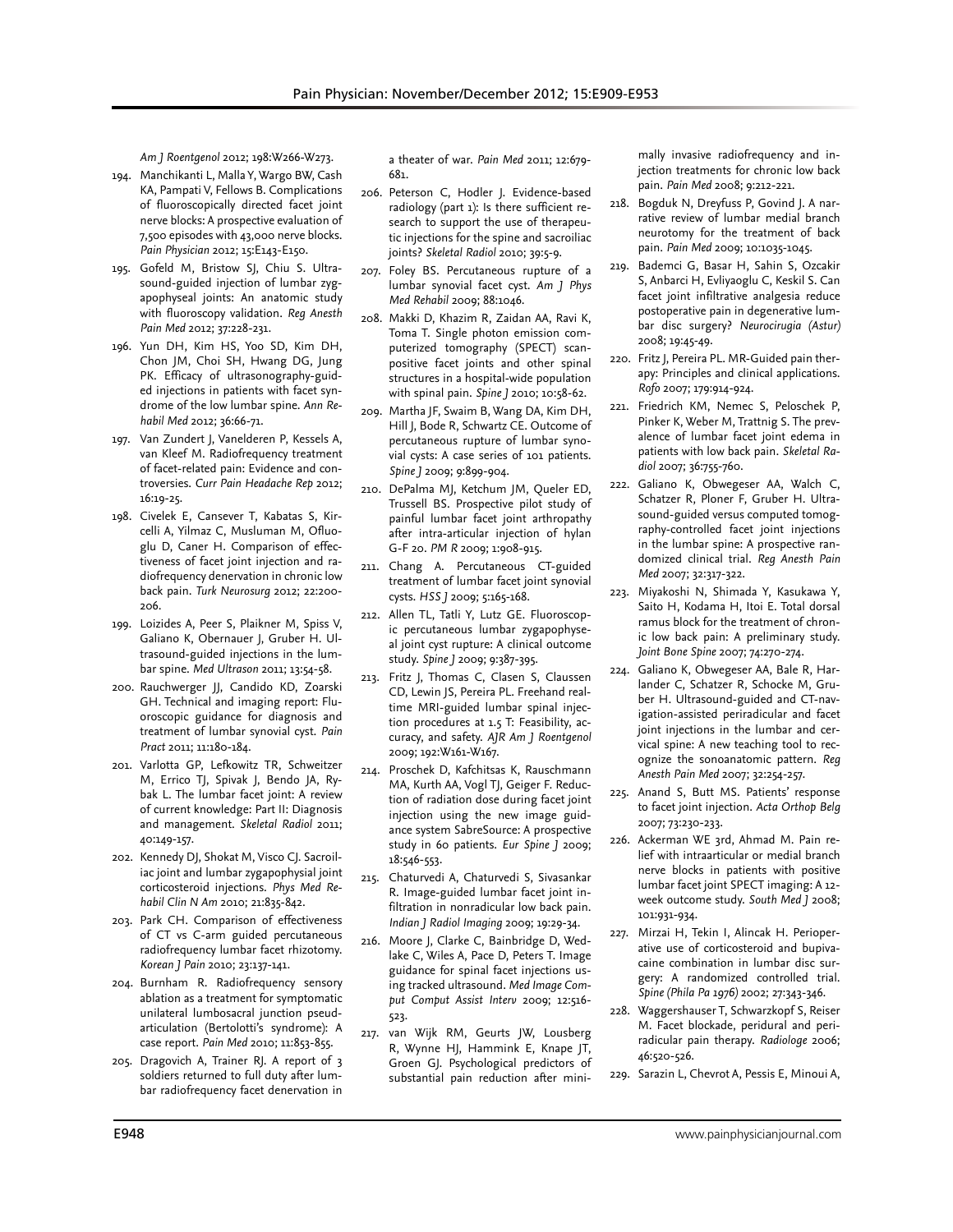Drape JL, Chemla N, Godefroy D. Lumbar facet joint arthrography with the posterior approach. *Radiographics* 1999; 19:93-104.

- 230. Kim TK, Kim KH, Kim CH, Shin SW, Kwon JY, Kim HK, Baik SW. Percutaneous vertebroplasty and facet joint block. *J Korean Med Sci* 2005; 20:1023-1028.
- 231. Sabers SR, Ross SR, Grogg BE, Lauder TD. Procedure-based nonsurgical management of lumbar zygapophyseal joint cyst-induced radicular pain. *Arch Phys Med Rehabil* 2005; 86:1767-1771.
- 232. Galiano K, Obwegeser AA, Bodner G, Freund M, Maurer H, Kamelger FS, Schatzer R, Ploner F. Ultrasound guidance for facet joint injections in the lumbar spine: A computed tomographycontrolled feasibility study. *Anesth Analg* 2005; 101:579-583.
- 233. Dobrogowski J, Wrzosek A, Wordliczek J. Radiofrequency denervation with or without addition of pentoxifylline or methylprednisolone for chronic lumbar zygapophysial joint pain. *Pharmacol Rep* 2005; 57:475-480.
- 234. Melfi RS, Aprill CN. Percutaneous puncture of zygapophysial joint synovial cyst with fluoroscopic guidance. *Pain Med* 2005; 6:122-128.
- 235. Bani A, Spetzger U, Gilsbach JM. Indications for and benefits of lumbar facet joint block: Analysis of 230 consecutive patients. *Neurosurg Focus* 2002; 13:E11.
- 236. Chakraverty R, Dias R. Audit of conservative management of chronic low back pain in a secondary care setting--Part I: Facet joint and sacroiliac joint interventions. *Acupunct Med* 2004; 22:207-213.
- 237. Mayer TG, Gatchel RJ, Keeley J, McGeary D, Dersh J, Anagnostis C. A randomized clinical trial of treatment for lumbar segmental rigidity. *Spine (Phila Pa 1976)* 2004; 29:2199-2205.
- 238. Manchikanti KN, Pampati V, Damron KS, McManus CD. A double-blind, controlled evaluation of the value of Sarapin in neural blockade. *Pain Physician* 2004; 7:59-62.
- 239. Tuite MJ. Facet joint and sacroiliac joint injection. *Semin Roentgenol* 2004; 39:37- 51.
- 240. Schulte TL, Pietila TA, Heidenreich J, Brock M, Stendel R. Injection therapy of lumbar facet syndrome: A prospective study. *Acta Neurochir (Wien)* 2006; 148:1165-1172.
- 241. Stojanovic MP, Zhou Y, Hord ED, Vallejo R, Cohen SP. Single needle approach for multiple medial branch blocks: A new

technique. *Clin J Pain* 2003; 19:134-137.

- 242. Barnsley L. Steroid injections: Effect on pain of spinal origin. *Best Pract Res Clin Anaesthesiol* 2002; 16:579-596.
- 243. Lynch MC, Taylor JF. Facet joint injection for low back pain: A clinical study. *J Bone Joint Surg Br* 1986; 68:138-141.
- 244. Lim AK, Higgins SJ, Saifuddin A, Lehovsky J. Symptomatic lumbar synovial cyst: Management with direct CT-guided puncture and steroid injection. *Clin Radiol* 2001; 56:990-993.
- 245. Bureau NJ, Kaplan PA, Dussault RG. Lumbar facet joint synovial cyst: Percutaneous treatment with steroid injections and distention--clinical and imaging follow-up in 12 patients. *Radiology* 2001; 221:179-185.
- 246. Jerosch J, Grönemeyer D, Deli M, Gevargez A, Filler TJ, Peuker ET, Brandenberg B. Precision and comparison of CT-, MRI- and DL-controlled interventions exemplified by lumbar facet infiltration--An experimental study. *Biomed Tech (Berl)* 2000; 45:228-237.
- 247. Parlier-Cuau C, Wybier M, Nizard R, Champsaur P, Le Hir P, Laredo JD. Symptomatic lumbar facet joint synovial cysts: Clinical assessment of facet joint steroid injection after 1 and 6 months and long-term follow-up in 30 patients. *Radiology* 1999; 210:509-513.
- 248. Dreyfuss P, Halbrook B, Pauza K, Joshi A, McLarty J, Bogduk N. Efficacy and validity of radiofrequency neurotomy for chronic lumbar zygapophysial joint pain. *Spine* (Phila Pa 1976) 2000; 25:1270- 1277.
- 249. Sanders M, Zuurmond WWA. Percutaneous intraarticular lumbar facet joint denervation in the treatment of low back pain: A comparison with percutaneous extra-articular lumbar facet denervation *Pain Clinic* 1999; 11:329-335.
- 250. Cohen SP, Williams KA, Kurihara C, Nguyen C, Shields C, Kim P, Griffith SR, Larkin TM, Crooks M, Williams N, Morlando B, Strassels SA. Multicenter, randomized, comparative cost-effectiveness study comparing 0, 1, and 2 diagnostic medial branch (facet joint nerve) block treatment paradigms before lumbar facet radiofrequency denervation. *Anesthesiology* 2010; 113:395-405.
- 251. Kamalian S, Bordia R, Ortiz AO. Postvertebral augmentation back pain: Evaluation and management. *AJNR Am J Neuroradiol* 2012; 33:370-375.
- 252. North RB, Han M, Zahurak M, Kidd DH. Radiofrequency lumbar facet denervation: Analysis of prognostic fac-

tors. *Pain* 1994; 57:77-83.

- 253. Martinez-Suárez JE, Camblor L, Salva S, De Jongh WA. Thermocoagulation of lumbar facet joints. Experience in 252 patients. *Revista de la Sociedad Espanola del Dolor* 2005; 12:425-428.
- 254. Tzaan WC, Tasker RR. Percutaneous radiofrequency facet rhizotomy – experience with 118 procedures and reappraisal of its value. *Can J Neurol Sci* 2000; 27:125-130.
- 255. Schaerer JP. Radiofrequency facet rhizotomy in the treatment of chronic neck and low back pain*. Int Surg* 1978; 63:53- 59.
- 256. Schofferman J, Kine G. Effectiveness of repeated radiofrequency neurotomy for lumbar facet pain. *Spine (Phila Pa 1976)* 2004; 29:2471-2473.
- 257. Andres RH, Graupner T, Bärlocher CB, Augsburger A, Fandino J. Laser-guided lumbar medial branch kryorhizotomy. *J Neurosurg Spine* 2010; 13:341-345.
- 258. Yilmaz C, Kabatas S, Cansevere T, Gulsen S, Coven I, Caner H, Altinors N. Radiofrequency facet joint neurotomy in treatment of facet syndrome. *J Spinal Disord Tech* 2010; 23:480-485.
- 259. Son JH, Kim SD, Kim SH, Lim DJ, Park JY. The efficacy of repeated radiofrequency medial branch neurotomy for lumbar facet syndrome. *J Korean Neurosurg Soc* 2010; 48:240-243.
- 260. Masala S, Nano G, Mammucari M, Marcia S, Simonetti G. Medial branch neurotomy in low back pain. *Neuroradiology* 2012; 54:737-744.
- 261. Kader D, Radha S, Smith F, Wardlaw D, Scott N, Rege A, Pope M. Evaluation of perifacet injections and paraspinal muscle rehabilitation in treatment of low back pain. A randomised controlled trial. *Ortop Traumatol Rehabil* 2012; 14:251- 259.
- 262. Kremer S, Pfirrmann CW, Hodler J, Peterson CK. Imaging-guided lumbar facet injections: Is there a difference in outcomes between low back pain patients who remember to return a postal questionnaire and those who do not? *Insights Imaging* 2012; 3:411-418.
- 263. Shanthanna H, Chan P, McChesney J, Paul J, Thabane L. Assessing the effectiveness of 'pulse radiofrequency treatment of dorsal root ganglion' in patients with chronic lumbar radicular pain: Study protocol for a randomized control trial. *Trials* 2012; 13:52.
- 264. Klessinger S. Radiofrequency neurotomy for treatment of low back pain in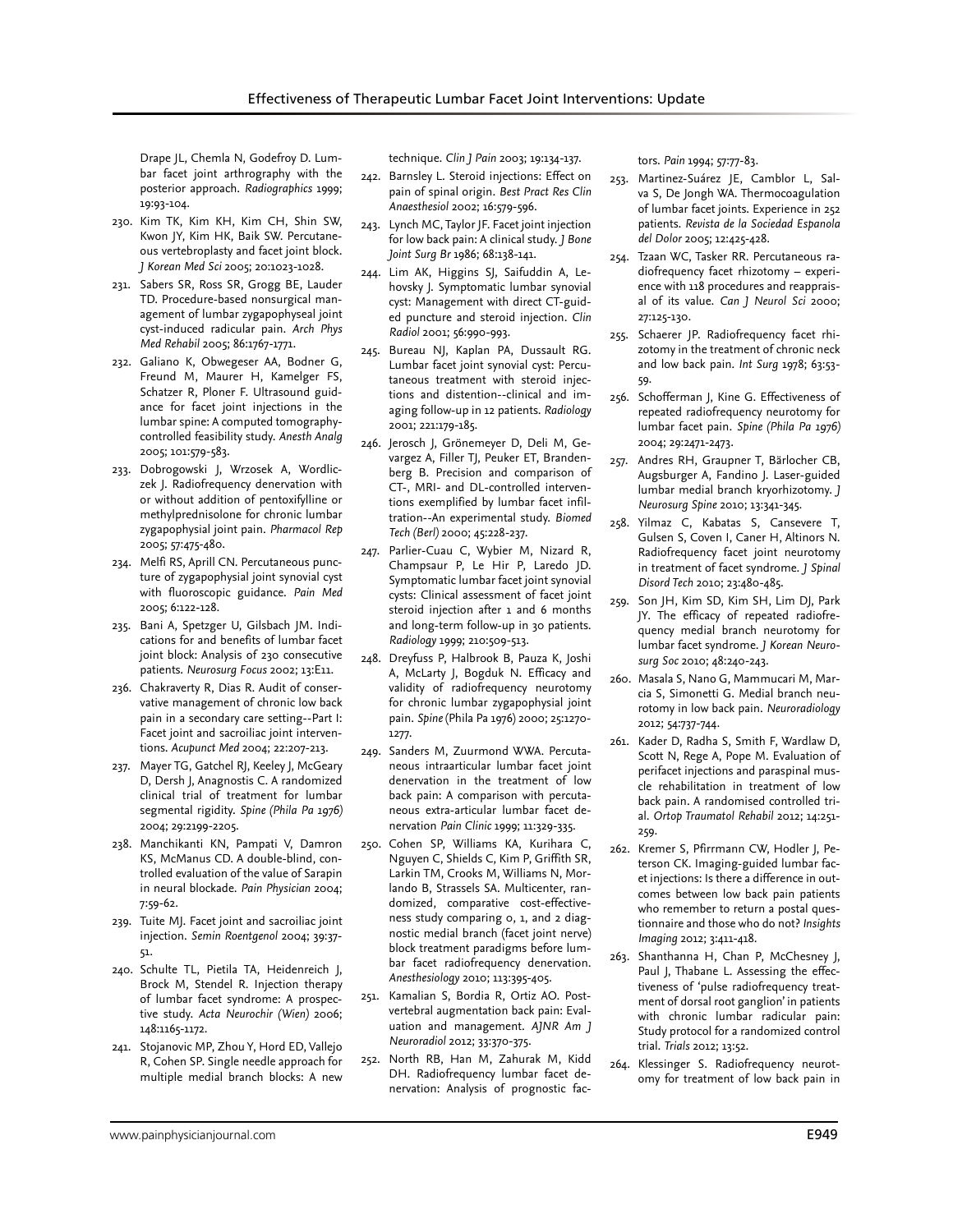patients with minor degenerative spondylolisthesis. *Pain Physician* 2012; 15:E71- E78.

- 265. Streitberger K, Müller T, Eichenberger U, Trelle S, Curatolo M. Factors determining the success of radiofrequency denervation in lumbar facet joint pain: A prospective study. *Eur Spine J* 2011; 20:2160-2165.
- 266. Abbasi A, Roque-Dang CM, Malhotra G. Persistent hiccups after interventional pain procedures: A case series and review. *PM R* 2012; 4:144-151.
- 267. Kim SY, Han SH, Jung MW, Hong JH. Generalized infection following facet joint injection -A case report. *Korean J Anesthesiol* 2010; 58:401-404.
- 268. Hoelzer BC, Weingarten TN, Hooten WM, Wright RS, Wilson WR, Wilson PR. Paraspinal abscess complicated by endocarditis following a facet joint injection. *Eur J Pain* 2008; 12:261-265.
- 269. Sehgal A, Valentine JM. Lumbar radiculopathy after zygapophyseal joint injection. *Br J Anaesth* 2007; 99:412-414.
- 270. Narváez J, Nolla JM, Narváez JA, Martinez-Carnicero L, De Lama E, Gómez-Vaquero C, Murillo O, Valverde J, Ariza J. Spontaneous pyogenic facet joint infection. *Semin Arthritis Rheum* 2006; 35:272- 283.
- 271. Weingarten TN, Hooten WM, Huntoon MA. Septic facet joint arthritis after a corticosteroid facet injection. *Pain Med* 2006; 7:52-56.
- 272. Hooten WM, Mizerak A, Carns PE, Huntoon MA. Discitis after lumbar epidural corticosteroid injection: A case report and analysis of the case report literature. *Pain Med* 2006; 7:46-51.
- 273. Willburger RE, Knorth H, Haaker R. Side effects and complications of injection therapy for degenerative spinal disorders. *Z Orthop Ihre Grenzgeb* 2005; 143:170-174.
- 274. Zhou Y, Singh N, Abdi S, Wu J, Crawford J, Furgang FA. Fluoroscopy radiation safety for spine interventional pain procedures in university teaching hospitals. *Pain Physician* 2005; 8:49-53.
- 275. Orpen NM, Birch NC. Delayed presentation of septic arthritis of a lumbar facet joint after diagnostic facet joint injection. *J Spinal Disord Tech* 2003; 16:285- 287.
- 276. Okazaki K, Sasaki K, Matsuda S, Yuge I, Omiya K, Kido H, Ueda H. Pyogenic arthritis of a lumbar facet joint. *Am J Orthop (Belle Mead NJ)* 2000; 29:222-224.
- 277. Sullivan WJ, Willick SE, Chira-Adisai

W, Zuhosky J, Tyburski M, Dreyfuss P, Prather H, Press JM. Incidence of intravascular uptake in lumbar spinal injection procedures. *Spine (Phila Pa 1976)* 2000; 25:481-486.

- 278. Pilleul F, Garcia J. Septic arthritis of the spine facet joint: Early positive diagnosis on magnetic resonance imaging. Review of two cases. *Joint Bone Spine* 2000; 67:234-237.
- 279. Magee M, Kannangara S, Dennien B, Lonergan R, Emmett L, Van der Wall H. Paraspinal abscess complicating facet joint injection. *Clin Nucl Med* 2000; 25:71-73.
- 280. Marks RC, Semple AJ. Spinal anaesthesia after facet joint injection. *Anaesthesia*  1988; 43:65-66.
- 281. Berrigan T. Chemical meningism after lumbar facet joint block. *Anaesthesia*  1992; 47:905-906.
- 282. Thomson SJ, Lomax DM, Collett BJ. Chemical meningism after lumbar facet joint block with local anaesthetic and steroids. *Anaesthesia* 1993; 46:563-564.
- 283. Ghosh PS, Loddenkemper T, Blanco MB, Marks M, Sabella C, Ghosh D. Holocord spinal epidural abscess. *J Child Neurol* 2009; 24:768-771.
- 284. Park MS, Moon SH, Hahn SB, Lee HM. Paraspinal abscess communicated with epidural abscess after extra-articular facet joint injection. *Yonsei Med J* 2007; 48:711-714.
- 285. Doita M, Nabeshima Y, Nishida K, Fujioka H, Kurosaka M. Septic arthritis of lumbar facet joints without predisposing infection. *J Spinal Disord Tech* 2007; 20:290-295.
- 286. Singh K, Samartzis D, Pennington WT, Wise J, An HS. Unusual presentation of a paraspinal mass with involvement of a lumbar facet joint and the epidural space. *Orthopedics* 2006; 29:265-267
- 287. Okada F, Takayama H, Doita M, Harada T, Yoshiya S, Kurosaka M. Lumbar facet joint infection associated with epidural and paraspinal abscess: A case report with review of the literature. *J Spinal Disord Tech* 2005; 18:458-461.
- 288. Dizdar O, Alyamaç E, Onal IK, Uzun O. Group B streptococcal facet joint arthritis: Case report. *Spine (Phila Pa 1976)*  2005; 30:E414-E416.
- 289. Ogura T, Mikami Y, Hase H, Mori M, Hayashida T, Kubo T. Septic arthritis of a lumbar facet joint associated with epidural and paraspinal abscess. *Orthopedics* 2005; 28:173-175.
- 290. Sebesta P, Stulík J, Kryl J, Vyskocil T. Pu-

rulent arthritis of the spinal facet joint. *Acta Chir Orthop Traumatol Cech* 2005; 72:387-389.

- 291. Takeno K, Kobayashi S, Miyazaki T, Shimada S, Kubota M, Meir A, Urban J, Baba H. Lidocaine cytotoxicity to the zygapophysial joints in rabbits: Changes in cell viability and proteoglycan metabolism in vitro. *Spine (Phila Pa 1976)* 2009; 34:E945-E951.
- 292. Daivajna S, Jones A, O'Malley M, Mehdian H. Unilateral septic arthritis of a lumbar facet joint secondary to acupuncture treatment--a case report. *Acupunct Med* 2004; 22:152-155.
- 293. Smida M, Lejri M, Kandara H, Sayed M, Ben Chehida F, Ben Ghachem M. Septic arthritis of a lumbar facet joint case report and review of the literature. *Acta Orthop Belg* 2004; 70:290-294.
- 294. Alcock E, Regaard A, Browne J. Facet joint injection: A rare form cause of epidural abscess formation. *Pain* 2003; 103:209-210.
- 295. Derouet N, Haettich B, Temmar Z, Dugard D, Puechal X. Septic arthritis of a lumbar facet joint. A case report. *AnnMed Interne (Paris)* 2001; 152:279-282.
- 296. Glaser JA, El-Khoury GY. Unknown case. Diagnosis: Facet joint septic arthritis T12-L1 on the left with extension of the infection into the spinal canal producing a large epidural abscess. *Spine (Phila Pa 1976)* 2001; 26:991-993.
- 297. Marson F, Cognard C, Guillem P, Sévely A, Manelfe C. Septic arthritis of a lumbar facet joint associated with epidural and paravertebral soft tissue abscess. *J Radiol* 2001; 82:63-66.
- 298. Cook NJ, Hanrahan P, Song S. Paraspinal abscess following facet joint injection. *Clin Rheumatol* 1999; 18:52-53.
- 299. Baltz MS, Tate DE, Glaser JA. Lumbar facet joint infection associated with epidural and paraspinal abscess. *Clin Orthop Relat Res* 1997; 339:109-112.
- 300. Verrills P, Mitchell B, Vivian D, Nowesenitz G, Lovell B, Sinclair C. The incidence of intravascular penetration in medial branch blocks: Cervical, thoracic, and lumbar spines. *Spine (Phila Pa 1976)*  2008; 33:E174-E177.
- 301. Lee CJ, Kim YC, Shin JH, Nahm FS, Lee HM, Choi YS, Lee SC, Ko JS, Kim TH, Sim WS, Kim CS, Cho HS. Intravascular injection in lumbar medial branch block: A prospective evaluation of 1433 injections. *Anesth Analg* 2008; 106:1274- 1278.
- 302. Manchikanti L. Role of neuraxial steroids in interventional pain manage-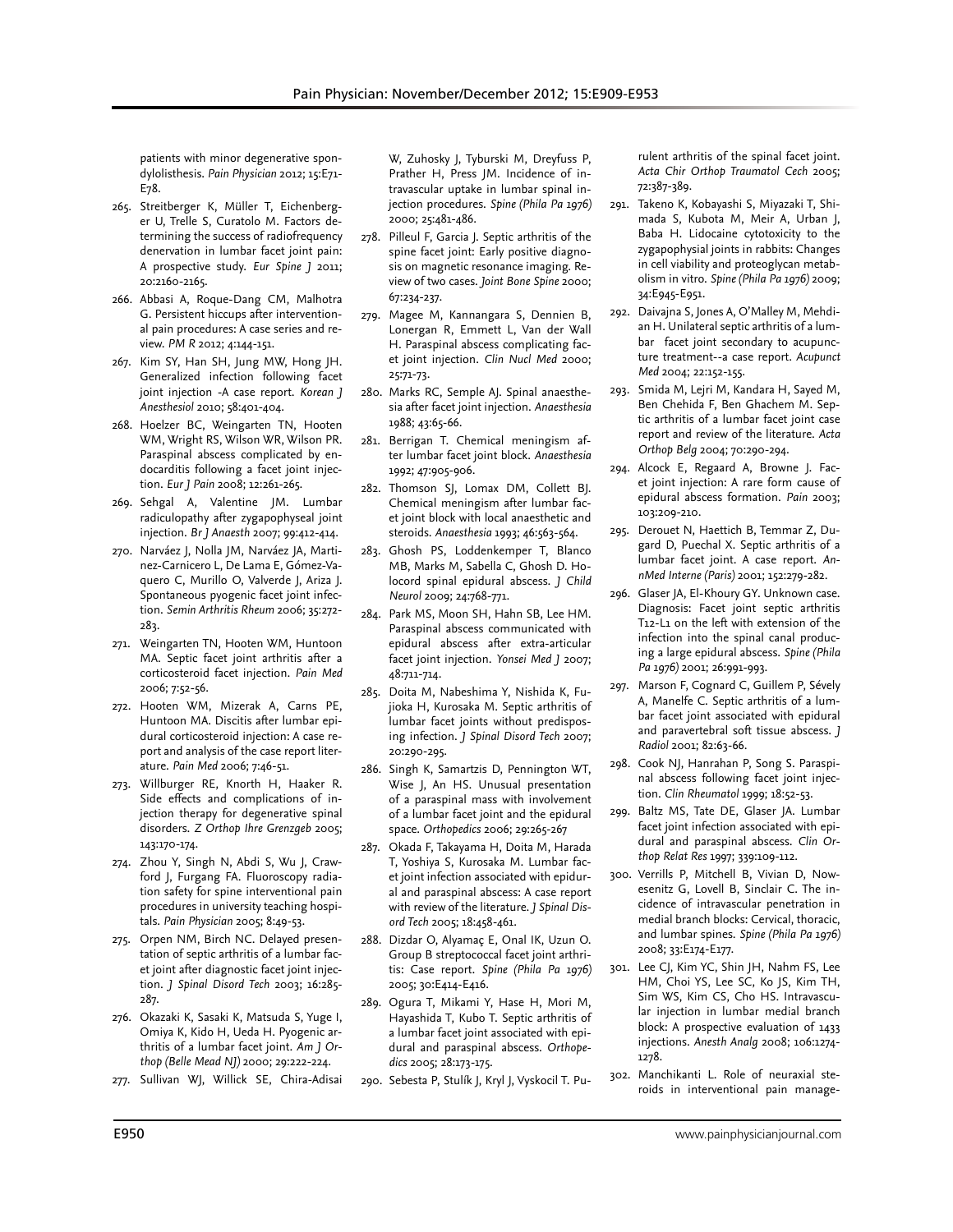ment. *Pain Physician* 2002; 5:182-199.

- 303. Manchikanti L, Pampati V, Beyer CD, Damron KS, Cash KA, Moss TL. The effect of neuraxial steroids on weight and bone mass density: A prospective evaluation. *Pain Physician* 2000; 3:357-366.
- 304. Korczowska I, Olewicz-Gawlik A, Trefler J, Hrycaj P, Krzysztof Łacki J. Does lowdose and short-term glucocorticoids treatment increase the risk of osteoporosis in rheumatoid arthritis female patients? *Clin Rheumatol* 2008; 27:565-572.
- 305. Brill S, Swartz A, Brill G. Epidural steroid injections do not induce weight gain. *Curr Drug Saf* 2007; 2:113-116.
- 306. Lee YH, Woo JH, Choi SJ, Ji JD, Song GG. Effects of low-dose corticosteroids on the bone mineral density of patients with rheumatoid arthritis: A meta-analysis. *J Investig Med* 2008; 56:1011-1018.
- 307. Manchikanti L, Malla Y, Wargo BW, Fellows B. Infection control practices (safe injection and medication vial utilization) for interventional techniques: Are they based on relative risk management or evidence? *Pain Physician* 2011; 14:425- 434.
- 308. Horlocker TT, Wedel DJ, Rowlingson JC, Enneking FK, Kopp SL, Benzon HT, Brown DL, Heit JA, Mulroy MF, Rosenquist RW, Tryba M, Yuan CS. Regional anesthesia in the patient receiving antithrombotic or thrombolytic therapy: American Society of Regional Anesthesia and Pain Medicine Evidence-Based Guidelines (Third Edition). *Reg Anesth Pain Med* 2010; 35:64-101.
- 309. Sluijter ME. The lumbar medial branch. In: *Radiofrequency. Part 1: The Lumbosacral Region*. Flivo Press, Switzerland, 2001, pp 105-118.
- 310. Manchikanti L, Malla Y, Wargo BW, Cash KA, McManus CD, Damron KS, Jackson SD, Pampati V, Fellows B. A prospective evaluation of bleeding risk of interventional techniques in chronic pain. *Pain Physician* 2011; 14:317-329.
- 311. Manchikanti L, Malla Y, Wargo BW, Fellows B. Preoperative fasting before interventional techniques: Is it necessary or evidence-based? *Pain Physician* 2011; 14:459-467.
- 312. Chou R, Atlas SJ, Stanos SP, Rosenquist RW. Nonsurgical interventional therapies for low back pain: A review of the evidence for an American Pain Society clinical practice guideline. *Spine (Phila Pa 1976)* 2009; 34:1078-1093.
- 313. Manchikanti L. Evidence-based medicine, systematic reviews, and guidelines in interventional pain management:

Part 1: Introduction and general considerations. *Pain Physician* 2008; 11:161-186.

- 314. Van Zundert J, Vanelderen P, Kessels AG. Re: Chou R, Atlas SJ, Stanos SP, et al. Nonsurgical interventional therapies for low back pain: A review of the evidence for an American Pain Society clinical practice guideline. *Spine (Phila Pa 1976)* 2009; 34:1078-1093.
- 315. Nath S. In response: From Nath. *Pain Physician* 2011; 14:E80-E82.
- 316. Chou R. Critiquing the critiques: The American Pain Society guideline and the American Society of Interventional Pain Physicians' response to it. *Pain Physician*  2011; 14:E69-E73.
- 317. Manchikanti L, Gupta S, Benyamin R, Munglani R, Datta S, Hirsch JA, Ward SP. In response from Manchikanti et al. *Pain Physician* 2011; 14:E73-E80.
- 318. Datta S, Manchikanti L. In response to Chou R, Loeser JD, Owens DK, et al. Interventional therapies, surgery, and interdisciplinary rehabilitation for low back pain: An evidence-based clinical practice guideline from the American Pain Society. *Spine (Phila Pa 1976)* 2009; 34:1066-1077; *Spine (Phila Pa 1976)* 2010 35:1826; author reply 1826-1827.
- 319. Health Technology Assessment, Washington State Health Care Authority. *Spinal Injections,* Updated Final Evidence Report. Spectrum Research, Inc., March 10, 2011.
- 320. Kalichman L, Li L, Kim DH, Guermazi A, Berkin V, O'Donnell CJ, Hoffmann U, Cole R, Hunter DJ. Facet joint osteoarthritis and low back pain in the community-based population. *Spine* (Phila Pa 1976) 2008; 33:2560-2565.
- 321. Eubanks JD, Lee MJ, Cassinelli E, Ahn NU. Prevalence of lumbar facet arthrosis and its relationship to age, sex, and race: An anatomic study of cadaveric specimens. *Spine* (Phila Pa 1976) 2007; 32:2058-2062.
- 322. Giles LG, Taylor JR. Osteoarthrosis in human cadaveric lumbo-sacral zygapophyseal joints. *J Manipulative Physiol Ther* 1985; 8:239-243.
- 323. Lewin T. Osteoarthritis in lumbar synovial joints. A morphologic study. *Acta Orthop Scand Suppl* 1964; 73:71-112.
- 324. Cook DJ, Greengold NL, Ellrodt AG, Weingarten SR. The relation between systematic reviews and practice guidelines. *Ann Intern Med* 1997; 127:210-216.
- 325. Cook DJ, Mulrow CD, Haynes RB. Systematic reviews: Synthesis of best evidence for clinical decisions. *Ann Intern*

*Med* 1997; 126:376-380.

- 326. Institute of Medicine (IOM). *Finding What Works in Health Care: Standards for Systematic Reviews*. The National Academies Press, Washington, DC, March 23, 2011.
- 327. Graham R, Mancher M, Wolman DM, Greenfield S, Steinberg E (eds); Committee on Standards for Systematic Reviews of Comparative Effectiveness Research; Institute of Medicine. *Clinical Practice Guidelines We Can Trust*. The National Academies Press, Washington, DC, 2011.
- 328. Manchikanti L, Helm II S, Hirsch JA. The evolution of the Patient-Centered Outcome Research Institute. *J Neurointervent Surg* 2012; 4:157-162.
- 329. Manchikanti L, Falco FJ, Benyamin RM, Helm S 2nd, Parr AT, Hirsch JA. The impact of comparative effectiveness research on interventional pain management: Evolution from Medicare Modernization Act to Patient Protection and Affordable Care Act and the Patient-Centered Outcomes Research Institute. *Pain Physician* 2011; 14:E249-E282.
- 330. Committee to Advise the Public Health Service on Clinical Practice Guidelines, Institute of Medicine; Field MJ, Lohr KN, (eds). *Clinical Practice Guidelines: Directions for a New Program.* National Academy Press, Washington, DC, 1990.
- 331. Dreyfuss P, Schwarzer AC, Lau P, Bogduk N. Specificity of lumbar medial branch and L5 dorsal ramus blocks. A computed tomography study. *Spine (Phila Pa 1976)* 1997; 22:895-902.
- 332. Kaplan M, Dreyfuss P, Halbrook B, Bogduk N. The ability of lumbar medial branch blocks to anesthetize the zygapophysial joint. A physiologic challenge. *Spine (Phila Pa 1976)* 1998; 23:1847- 1852.
- 333. Fujiwara A, Tamai K, Yamato M, An HS, Yoshida H, Saotome K, Kurihashi A. The relationship between facet joint osteoarthritis and disc degeneration of the lumbar spine: An MRI study. *Eur Spine J*  1999; 8:396-401.
- 334. Pampati S, Cash KA, Manchikanti L. Accuracy of diagnostic lumbar facet joint nerve blocks: A 2-year follow-up of 152 patients diagnosed with controlled diagnostic blocks. *Pain Physician* 2009; 12:855-866.
- 335. Manchikanti L, Pampati S, Cash KA. Making sense of the accuracy of diagnostic lumbar facet joint nerve blocks: An assessment of implications of 50%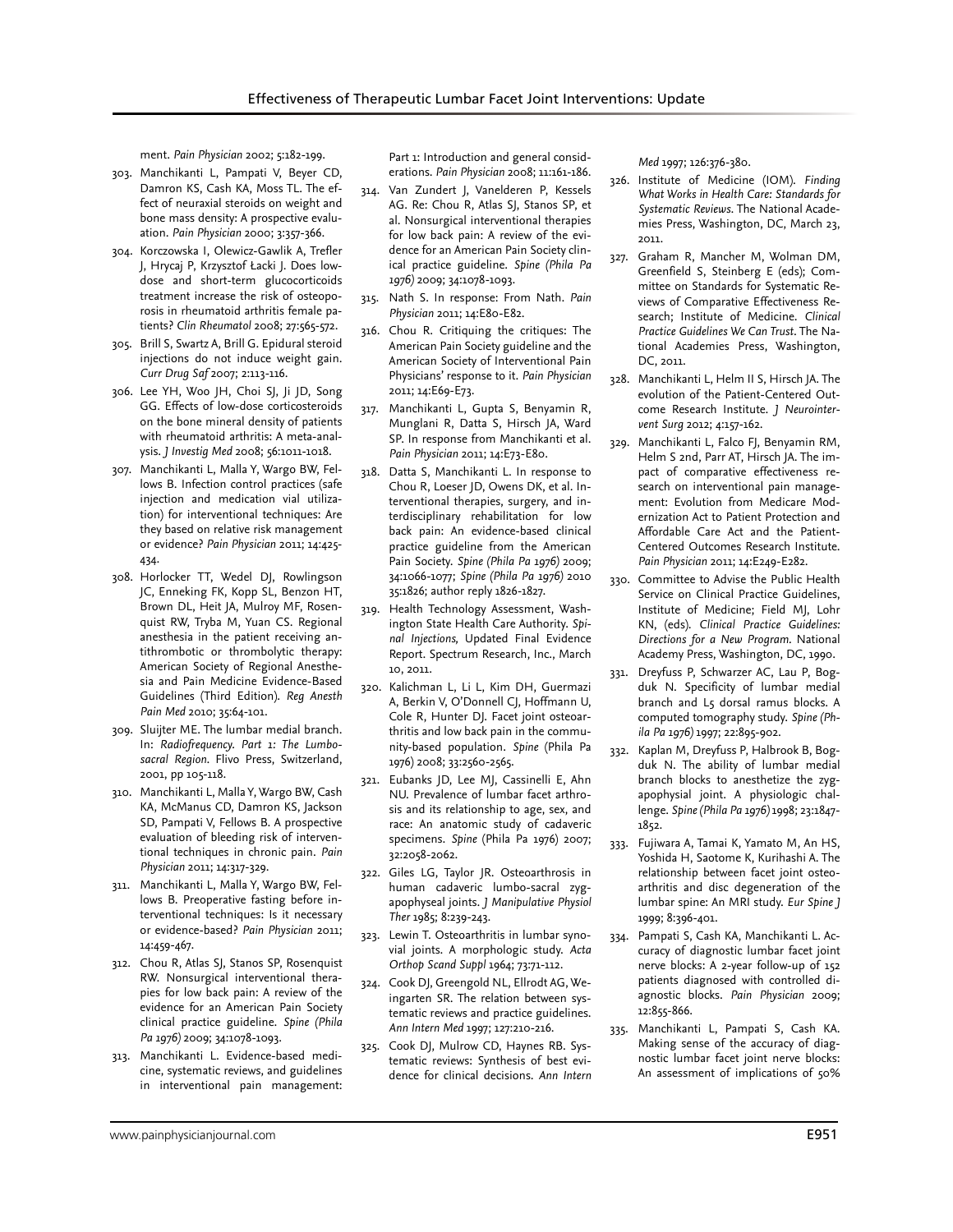relief, 80% relief, single block or controlled diagnostic blocks. *Pain Physician*  2010; 13:133-143.

- 336. Manchikanti L, Pampati V, Damron KS, McManus CD, Jackson SD, Barnhill RC, Martin JC. A randomized, prospective, double-blind, placebo-controlled evaluation of the effect of sedation on diagnostic validity of cervical facet joint pain. *Pain Physician* 2004; 7:301-309.
- 337. Manchikanti L, Pampati V, Damron KS, McManus CD, Jackson SD, Barnhill RC, Martin JC. The effect of sedation on diagnostic validity of facet joint nerve blocks: An evaluation to assess similarities in population with involvement in cervical and lumbar regions (IS-RCTNo:76376497). *Pain Physician* 2006; 1:47-52.
- 338. Cohen SP, Stojanovic MP, Crooks M, Kim P, Schmidt RK, Shields CH, Croll S, Hurley RW. Lumbar zygapophysial (facet) joint radiofrequency denervation success as a function of pain relief during diagnostic medial branch blocks: A multicenter analysis. *Spine J* 2008; 8:498-504.
- 339. Manchikanti L, Singh V. Diagnosis of facet joint pain and prediction of success and failure for cervical facet radiofrequency denervation. *Reg Anesth Pain Med* 2009; 34:81-82.
- 340. Carette S, Leclaire R, Marcoux S, Morin F, Blaise GA, St-Pierre A, Truchon R, Parent F, Levesque J, Bergeron V, Montminy P, Blanchette C. Epidural corticosteroid injections for sciatica due to herniated nucleus pulposus. *N Engl J Med*  1997; 336:1634-1640.
- 341. Karppinen J, Malmivaara A, Kurunlahti M, Kyllonen E, Pienimaki T, Nieminen P, Ohinmaa A, Tervonen O, Vanharanta H. Periradicular infiltration for sciatica: A randomized controlled trial. *Spine (Phila Pa 1976)* 2001; 26:1059-1067.
- 342. Manchikanti L, Giordano J, Fellows B, Hirsch JA. Placebo and nocebo in interventional pain management: A friend or a foe - or simply foes? *Pain Physician*  2011; 14:E157-E175.
- 343. Pham Dang C, Lelong A, Guilley J, Nguyen JM, Volteau C, Venet G, Perrier C, Lejus C, Blanloeil Y. Effect on neurostimulation of injectates used for perineural space expansion before placement of a stimulating catheter: Normal saline versus dextrose 5% in water. *Reg Anesth Pain Med* 2009; 34:398-403.
- 344. Tsui BC, Kropelin B, Ganapathy S, Finucane B. Dextrose 5% in water: Fluid medium maintaining electrical stimulation

of peripheral nerve during stimulating catheter placement. *Acta Anaesthesiol Scand* 2005; 49:1562-1565.

- 345. Indahl A, Kaigle AM, Reikeras O, Holm SH. Interaction between the porcine lumbar intervertebral disc, zygapophysial joints, and paraspinal muscles. *Spine (Phila Pa 1976)* 1997; 22:2834-2840.
- 346. Indahl A, Kaigle A, Reikeras O, Holm S. Electromyographic response of the porcine multifidus musculature after nerve stimulation. *Spine (Phila Pa 1976)* 1995; 20:2652-2658.
- 347. Bhatia MT, Parikh LCJ. Epidural saline therapy in lumbo-sciatic syndrome. *J Indian Med Assoc* 1966; 47:537-542.
- 348. Gupta AK, Mital VK, Azmi RU. Observations of the management of lumbosciatic syndromes (sciatica) by epidural saline. *J Indian Med Assoc* 1970; 54:194-196.
- 349. Smuck M, Levin JH. RE: Manchikanti L, Singh V, Falco FJE, Cash KA, Fellows B. Cervical medial branch blocks for chronic cervical facet joint pain: A randomized double-blind, controlled trial with one-year follow-up. *Spine (Phila Pa 1976)*  2008; 33:1813-1820. *Spine (Phila Pa 1976)*  2009; 34:1116-1117.
- 350. Levin JH. Prospective, double-blind, randomized placebo-controlled trials in interventional spine: What the highest quality literature tells us. *Spine J* 2009; 9:690-703.
- 351. Manchikanti L, Shah RV, Datta S, Singh V. Critical evaluation of interventional pain management literature provides inaccurate conclusions. *Spine J* 2009; 9:706-708.
- 352. Nelemans PJ, Debie RA, DeVet HC, Sturmans F. Injection therapy for subacute and chronic benign low back pain. *Spine (Phila Pa 1976)* 2001; 26:501-515.
- 353. Egsmose C, Lund B, Bach Andersen R. Hip joint distension in osteoarthrosis. A triple-blind controlled study comparing the effect of intra-articular indoprofen with placebo. *Scand J Rheumatol* 1984; 13:238-242.
- 354. Häuser W, Bartram C, Bartram-Wunn E, Tölle T. Adverse events attributable to nocebo in randomized controlled drug trials in fibromyalgia syndrome and painful diabetic peripheral neuropathy: Systematic review. *Clin J Pain* 2012; 28:437-451.
- 355. Lyby PS, Forsberg JT, Asli O, Flaten MA. Induced fear reduces the effectiveness of a placebo intervention on pain. *Pain* 2012; 153:1114-1121.
- 356. Louhiala P, Puustinen R. Rethinking the

placebo effect. *J Med Ethics* 2008; 34:107- 109.

- 357. Louhiala P. The ethics of the placebo in clinical practice revisited. *J Med Ethics* 2009; 35:407-409.
- 358. Concato J. When to randomize, or "Evidence-based medicine needs medicine-based evidence." *Pharmacoepidemiol Drug Saf* 2012; 21:6-12.
- 359. Manchikanti L, Pampati V, Damron KS. The role of placebo and nocebo effects of perioperative administration of sedatives and opioids in interventional pain management. *Pain Physician* 2005; 8:349-355.
- 360. Grigoras A, Lee P, Sattar F, Shorten G. Perioperative intravenous lidocaine decreases the incidence of persistent pain after breast surgery. *Clin J Pain* 2012; 28:567-572.
- 361. Gelijns AC, Gabriel SE. Looking beyond translation--integrating clinical research with medical practice. *N Engl J Med* 2012; 366:1659-1661.
- 362. Quill TE, Holloway RG. Evidence, preferences, recommendations--finding the right balance in patient care. *N Engl J Med* 2012; 366:1653-1655.
- 363. Blease C. The principle of parity: The "placebo effect" and physician communication. *J Med Ethics* 2012; 38:199-203.
- 364. Bisby MA. Inhibition of axonal transport in nerves chronically treated with local anesthetics. *Exp Neurol* 1975; 47:481-489.
- 365. Livingston EH, McNutt RA. The hazards of evidence-based medicine: Assessing variations in care. *JAMA* 2011; 306:762- 763.
- 366. Manchikanti L, Singh V. Corticosteroids. In: Manchikanti L, Christo PJ, Trescot AM, Falco FJE (eds). *Foundations of Pain Medicine and Interventional Pain Management: A Comprehensive Review.* ASIPP Publishing, Paducah, KY, 2011, pp 589- 606.
- 367. Pasqualucci A, Varrassi G, Braschi A, Peduto VA, Brunelli A, Marinangeli F, Gori F, Colo F, Paladini A, Mojoli F. Epidural local anesthetic plus corticosteroid for the treatment of cervical brachial radicular pain: Single injection versus continuous infusion. *Clin J Pain* 2007; 23:551-557.
- 368. Byrod G, Otani K, Brisby H, Rydevik B, Olmarker K. Methylprednisolone reduces the early vascular permeability increase in spinal nerve roots induced by epidural nucleus pulposus application. *J Orthop Res* 2000; 18:983-987.
- 369. Hayashi N, Weinstein JN, Meller ST, Lee